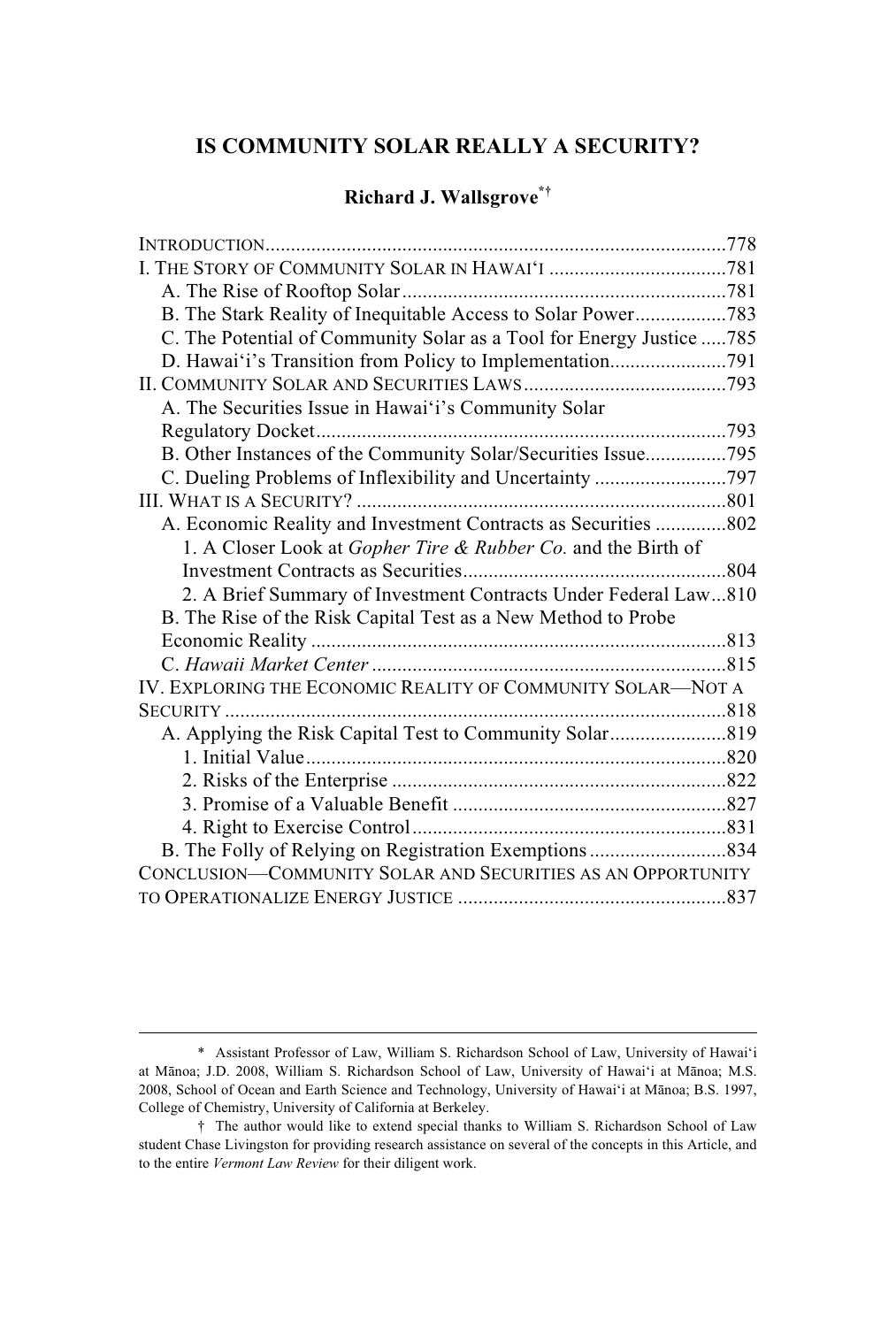# **INTRODUCTION**

Solar power is a leading element in the transition to low-carbon power. 1 In the U.S., booming solar development has focused on two primary markets: larger utility-scale solar farms, and smaller residentialscale rooftop installations.<sup>2</sup> Community-scale solar is a largely untapped market in the middle of this spectrum.<sup>3</sup> One emerging mechanism to procure community-scale solar is the concept of shared solar, or community solar. Broadly, this concept involves a group of grid-connected electricity consumers, each with an interest in a solar facility or the power it produces. That interest is typically realized in the form of electricity bill credits tied to the output of the solar facility. $4$ 

However, this broad definition of community solar omits an important distinction. For many policymakers and advocates, community solar is more specifically motivated by energy justice—a potential to serve lowincome communities and other vulnerable groups who bear the brunt of environmental damage associated with energy development, face a higher energy cost burden, and simultaneously have been locked out of many energy benefits.<sup>5</sup> In the U.S., solar power provides a particularly recent and prominent example of this type of energy injustice. Distributed rooftop

4*. See infra* note 273 (describing the bill credit mechanism for community solar in Hawaiʻi).

<sup>1</sup>*. See, e.g.*, *Renewables 2018*, INT'L ENERGY AGENCY, https://www.iea.org/renewables2018/ power/ (last visited Apr. 27, 2019) (noting that in 2017 renewable power capacity additions "accounted for more than two-thirds of global net electricity capacity growth," with solar photovoltaic capacity outstripping other renewable technologies, and forecasting that under prevailing market and policy conditions solar power will continue to lead other technologies from 2018 to 2023).

<sup>2.</sup> ROCKY MOUNTAIN INST., COMMUNITY-SCALE SOLAR: WHY DEVELOPERS AND BUYERS SHOULD FOCUS ON THIS HIGH-POTENTIAL MARKET SEGMENT 2 (2016), https://rmi.org/wpcontent/uploads/2017/03/Shine-Report-CommunityScaleSolarMarketPotential-2016.pdf [hereinafter Community-Scale Solar].

<sup>3.</sup> *See id.* at 6 (identifying approximately 750 gigawatts of long-term potential communityscale solar capacity across five customers types, including low- and moderate-income households, renters, and residential and commercial buildings with unsuitable roof space for rooftop solar).

<sup>5.</sup> *See infra* Part I.C (discussing community solar's potential as a tool for energy justice); Alice Kaswan, *Greening the Grid and Climate Justice*, 39 ENVTL. L. 1143, 1146 (2009) ("Emissions are disproportionately concentrated in disadvantaged areas since many of the most significant emissions sources, like refineries, power plants, transportation corridors, ports, and other industrial land uses, are located in poor and minority neighborhoods."); Melissa Powers, *An Inclusive Energy Transition: Expanding Low-Income Access to Clean Energy Programs*, 18 N.C. J.L. & TECH. 540, 556–57 (2017) (discussing evidence showing that "[l]ow-income communities and households in the United States face a higher energy and transportation burden than their middle- and upper-income counterparts"); Shelley Welton, *Grid Modernization and Energy Poverty*, 18 N.C. J.L. & TECH. 565, 585–96 (2017) (describing various definitions and lines of evidence for energy poverty in the U.S.).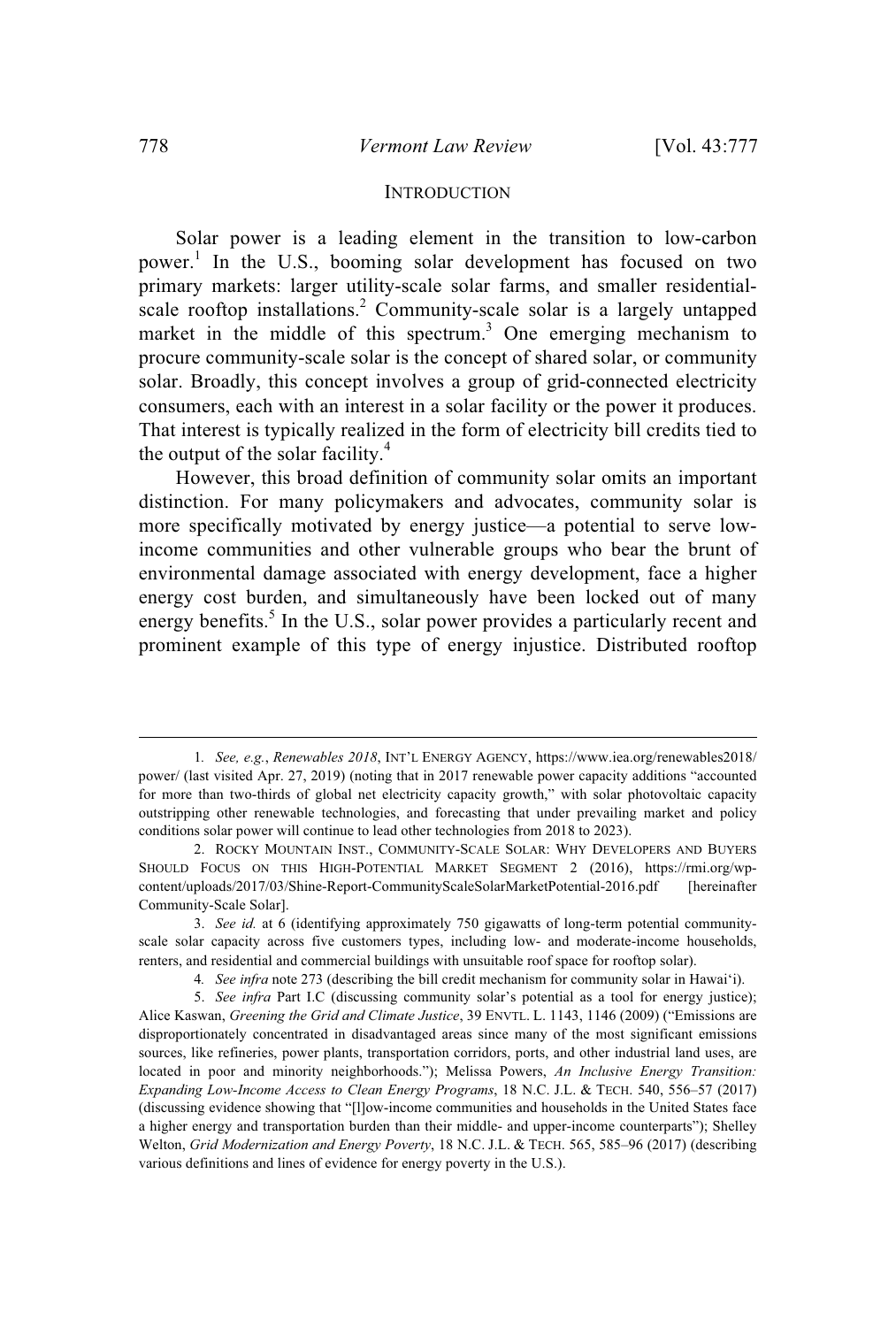solar, for all its benefits, has been largely accessible only to single-family homeowners.<sup>6</sup>

The promise of community solar is rooted in its potential to expand solar access to other groups via innovative and flexible models that are designed to respond to community needs.<sup>7</sup> But to realize that potential, a variety of implementation barriers and shortcomings must be addressed. In this context and others, the challenge of energy justice is the challenge of injecting justice principles into an energy realm typically dominated by technology and business considerations.

Securities laws aptly illustrate this challenge. A century after the operative definition of a security was born, the law continues to heft considerable uncertainty upon the scope of what constitutes a security.<sup>8</sup> Applied to community solar, the complexity involved in managing that uncertainty tilts the field in favor of electric utilities and a century-old business model, over more modern community-focused energy initiatives.<sup>9</sup>

This Article deploys two tools to evaluate this securities uncertainty more closely. First, it moves the question of whether community solar is a security away from hypothetical scenarios and individualized project-byproject analyses. Instead, the question is evaluated in the context of Hawai'i's community solar program and tariff, recently approved by utility regulators.<sup>10</sup> In renewable energy circles, Hawaiʻi's policy has earned the moniker a "postcard from the future."<sup>11</sup> In hope that Hawai'i's story can provide useful lessons for other jurisdictions, Parts I and II provide details on how and why the State's community solar program evolved, and how the securities issues arose in a way that threatened to limit the ability of community solar to innovate around energy justice principles.

In the Article's second half, it reviews how the definition of a security has developed under federal and state securities laws (Part III). To add context, Part III also takes a new look at how energy development—in the form of "visionary oil wells" in Minnesota—may have injected uncertainty into the definition of a security at its inception.

<sup>6.</sup> *See infra* Part I.B (describing inequitable access to solar power).

<sup>7</sup>*. See infra* Part I.C.

<sup>8</sup>*. See infra* Part III (discussing the evolution of uncertainty in the definition of a security).

<sup>9.</sup> *See infra* notes 124–31 and accompanying text.

<sup>10.</sup> *See infra* Part I.D (describing the development of Hawaiʻi's community solar policy).

<sup>11.</sup> *See, e.g.*, Herman K. Trabish, *What Comes After Net Metering: Hawai*ʻ*i's Latest Postcard from the Future*, UTILITY DIVE (Oct. 22, 2015), https://www.utilitydive.com/news/whatcomes-after-net-metering-hawaiis-latest-postcard-from-the-future/407753/ ("Renewables policy issues in [Hawaiʻi] are commonly referred to as postcards from the future because the high penetration of solar on the isolated island's grid has forced the power sector into changes that many observers expect to hit the mainland in the coming years.").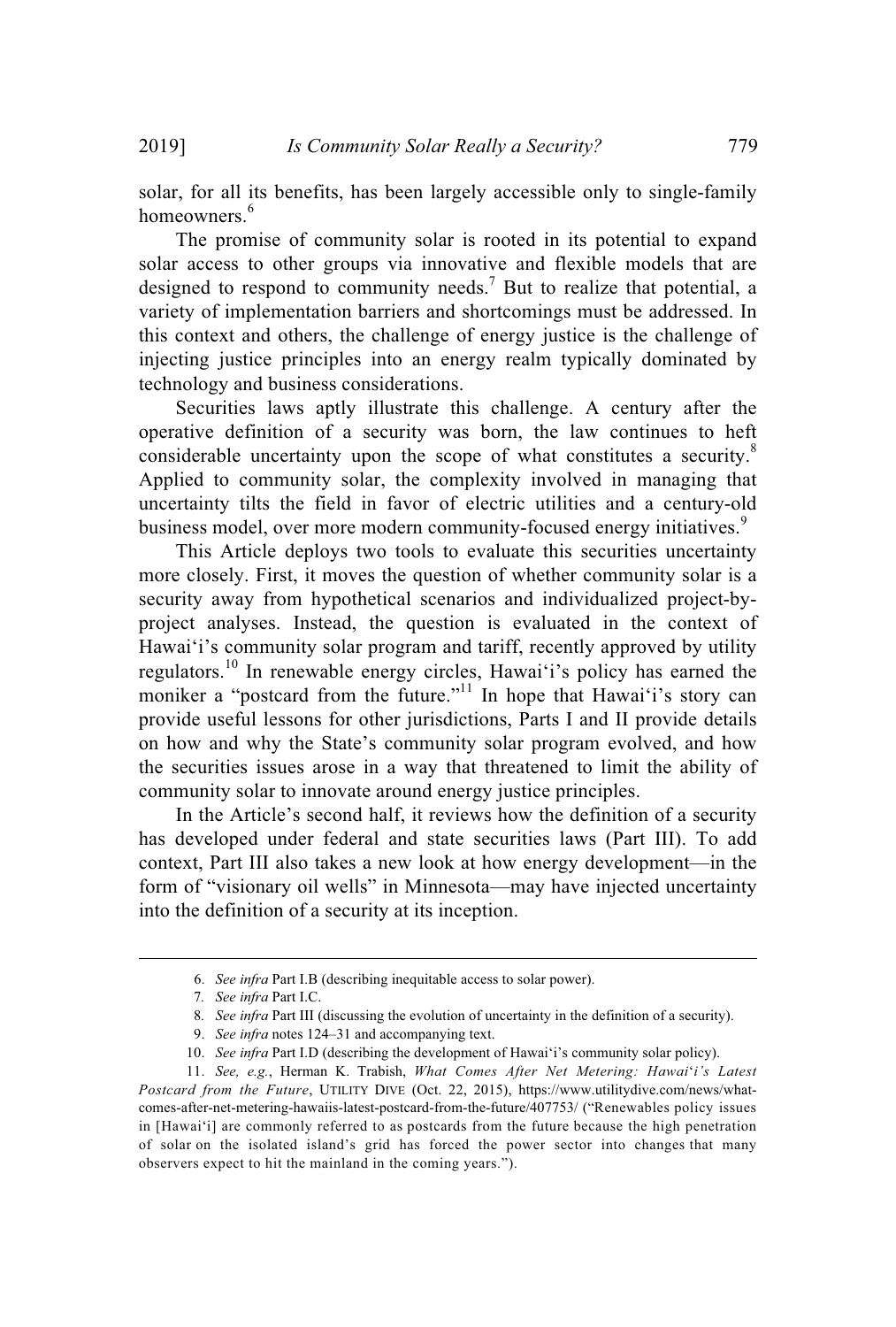Through the lens of economic reality mandated by that definition, Part IV analyzes whether community solar is a security under Hawaiʻi's program framework. Hawaiʻi again provides a suitable context for this question, because the State is home to a leading formulation of the risk capital test for determining whether a transaction involves a security.<sup>12</sup> Other jurisdictions use the federal test enunciated in *SEC v. W. J. Howey*  $Co$ <sup>13</sup> Community solar projects in Hawai'i may be subject to both tests.<sup>14</sup> Part IV focuses on applying the risk capital test, in part because prior analyses have not, in part because it overlaps substantially with the *Howey* test, and in part because some commenters assert that it is the broader test and thus more likely to ensnare community solar.

Unlike most prior analyses, this Article concludes that community solar interests are *unlikely* to be securities if they are part of a regulated utility tariff like Hawaiʻi's, and if one properly utilizes the concept of economic reality. Alas, that conclusion cannot resolve the uncertainty that appears to be embedded in the definition of a security. Moreover, this phenomenon may echo deeper into the transition to a low-carbon electricity grid, as access to other innovations becomes similarly mired in securities uncertainty. $15$ 

Ahead of those impacts, community solar presents an opportunity to use the securities definition to re-envision the boundary between electricity regulators and securities regulators, in a way that accounts for 21st century electricity innovations. That re-envisioning also presents an opportunity, in an admittedly incremental way, to operationalize energy justice principles in a manner that is replicable, long-lived, and responsive to the climate crisis.<sup>16</sup>

<sup>12.</sup> *See generally* Haw. Comm'r of Sec. v. Haw. Mkt. Ctr. Inc., 485 P.2d 105 (Haw. 1971) (adopting the risk capital test in Hawai'i) [hereinafter *Hawaii Market Center*].

<sup>13.</sup> SEC v. W. J. Howey Co., 328 U.S. 293, 301 (1946).

<sup>14.</sup> *See infra* notes 335–36 and accompanying text (describing the interplay between federal and state laws).

<sup>15.</sup> *See infra* notes 344–46 and accompanying text (describing the potential role of securities issues in a transactional electric grid).

<sup>16.</sup> The ties between community solar and energy justice are not the focus of this Article. Professor Shalanda Baker has eloquently discussed those ties—and gaps—elsewhere. Shalanda H. Baker, *Unlocking the Energy Commons: Expanding Community Energy Generation*, *in* LAW AND POLICY FOR A NEW ECONOMY 211, 223–27 (Melissa K. Scanlan ed., 2017) [hereinafter Baker, *Unlocking the Energy Commons*].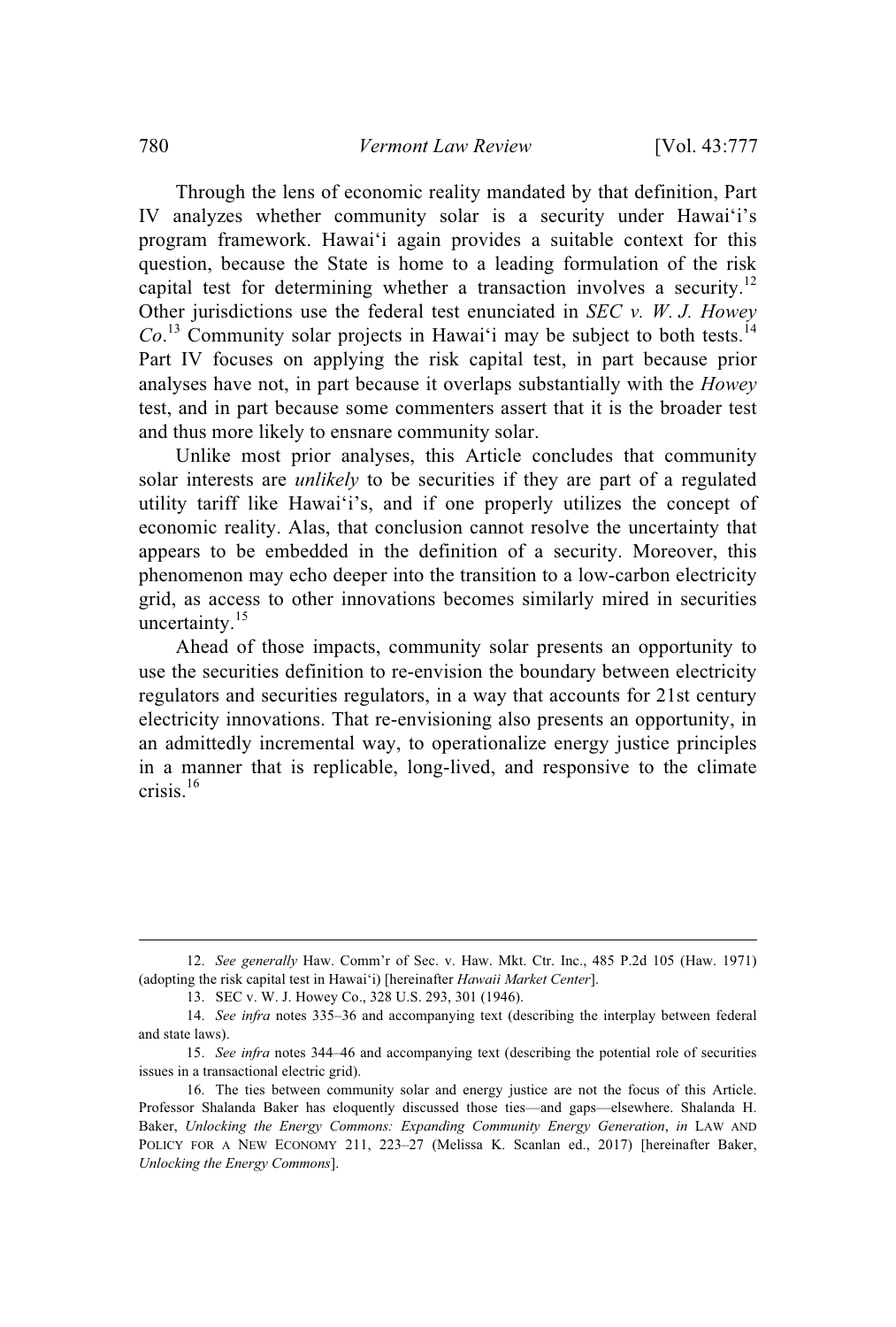### I. THE STORY OF COMMUNITY SOLAR IN HAWAIʻ<sup>I</sup>

# *A. The Rise of Rooftop Solar*

In the rooftop solar realm, Hawai'i's "postcard from the future" reputation is well-deserved. The State's net energy metering tariff was launched by legislation in 2001.<sup>17</sup> This sparked a run of exponential growth that lasted more than a decade, with a doubling or near-doubling of total installed rooftop solar capacity in nine of ten years following  $2004$ <sup>18</sup>. estimated that more than 30% of single-family homes in Hawaiʻi generate rooftop solar power. <sup>19</sup> Overall, rooftops and other distributed sites supply more than 80% of the State's solar power.<sup>20</sup>

The effects of this booming market rippled throughout the State's energy sector and, indeed, its entire economy.<sup>21</sup> At the height of the boom, solar installations reportedly accounted for more than a quarter of construction expenditures in the State.<sup>22</sup> On O'ahu, the State's most

19. *See* DAVID FELDMAN ET AL., NAT'L RENEWABLE ENERGY LAB., Q4 2017/Q1 2018 SOLAR INDUSTRY UPDATE 36 (2018), https://www.nrel.gov/docs/fy18osti/71493.pdf ("[Hawaiʻi], California, and Arizona have residential systems on an estimated 31%, 11%, and 9% of households living in singlefamily detached structures.").

20. *See* 2017 Renewable Portfolio Standard Status Report Hawaiian Electric Co., Inc. et al. at 3, *In re* Haw. Renewable Portfolio Standards Law, No. 2007-008 (Haw. Pub. Util. Comm'n Feb. 8, 2018) [hereinafter Renewable Portfolio Report], https://puc.hawaii.gov/wpcontent/uploads/2018/02/RPS-HECO-2017.pdf (reporting 142,868 megawatt hours of photovoltaic and thermal solar generation, and 862,638 megawatt hours of customer-sited grid-connected generation); Kauai Island Utility Cooperative Renewable Portfolio Standards (RPS) Status Report at Exhibit A, No. 2007-008 (Haw. Pub. Util. Comm'n Mar. 3, 2018), https://puc.hawaii.gov/wpcontent/uploads/2018/04/RPS-KIUC-2017.pdf (reporting 69,502 megawatt hours of generation from various utility-scale solar projects and 50,994 megawatt hours of generation under various distributed solar tariffs).

21*. See generally* HAW. STATE ENERGY OFFICE, HAW. DEP'T OF BUS., ECON. DEV. & TOURISM, HAWAII ENERGY FACTS & FIGURES 20 (2013), http://energy.hawaii.gov/wpcontent/uploads/2011/10/EnergyFactFigures\_Nov2013.pdf (describing a variety of metrics and impacts related to renewable energy development in Hawaiʻi).

22. *See id.* at 13 ("Rooftop distributed solar has become one of the state's leading industries, accounting for almost 26% of all construction expenditures in 2012."). This estimate is apparently derived from reported solar building permit values, as a percentage of total building permit values. Since reaching a high of 29% in 2012, this value fell to 14.4%, 10.2%, and 5.6% in 2015, 2016, and 2017, respectively. *Solar-Related Construction Expenditures*, DATA.HAWAII.GOV, https://data.hawaii.gov/ dataset/Solar-Related-Construction-Expenditures-value-of-s/ja28-jmt2 (last visited Apr. 27, 2019).

<sup>17.</sup> H.B. 173, 2001 Leg., 21st Sess. (Haw. 2001).

<sup>18.</sup> Data on installed capacity were obtained from HAWAIIAN ELEC. CO., INC., HAW. ELEC. LIGHT CO., INC. & MAUI ELEC. CO., LTD., HAWAIIAN ELECTRIC COMPANIES 2017 NET ENERGY METERING STATUS REPORT 1 (2018), https://puc.hawaii.gov/wp-content/uploads/2018/03/NEM-HECO-2017.pdf; *see also* Mark James et. al., *Planning for the Sun to Come Up: How Nevada and California Explain the Future of Net Metering*, 8 SAN DIEGO J. CLIMATE & ENERGY L. 1, 42 (2017) ("As of 2016, only [Hawaiʻi] has reached the point where net metering displaces more than 2% of total generation.").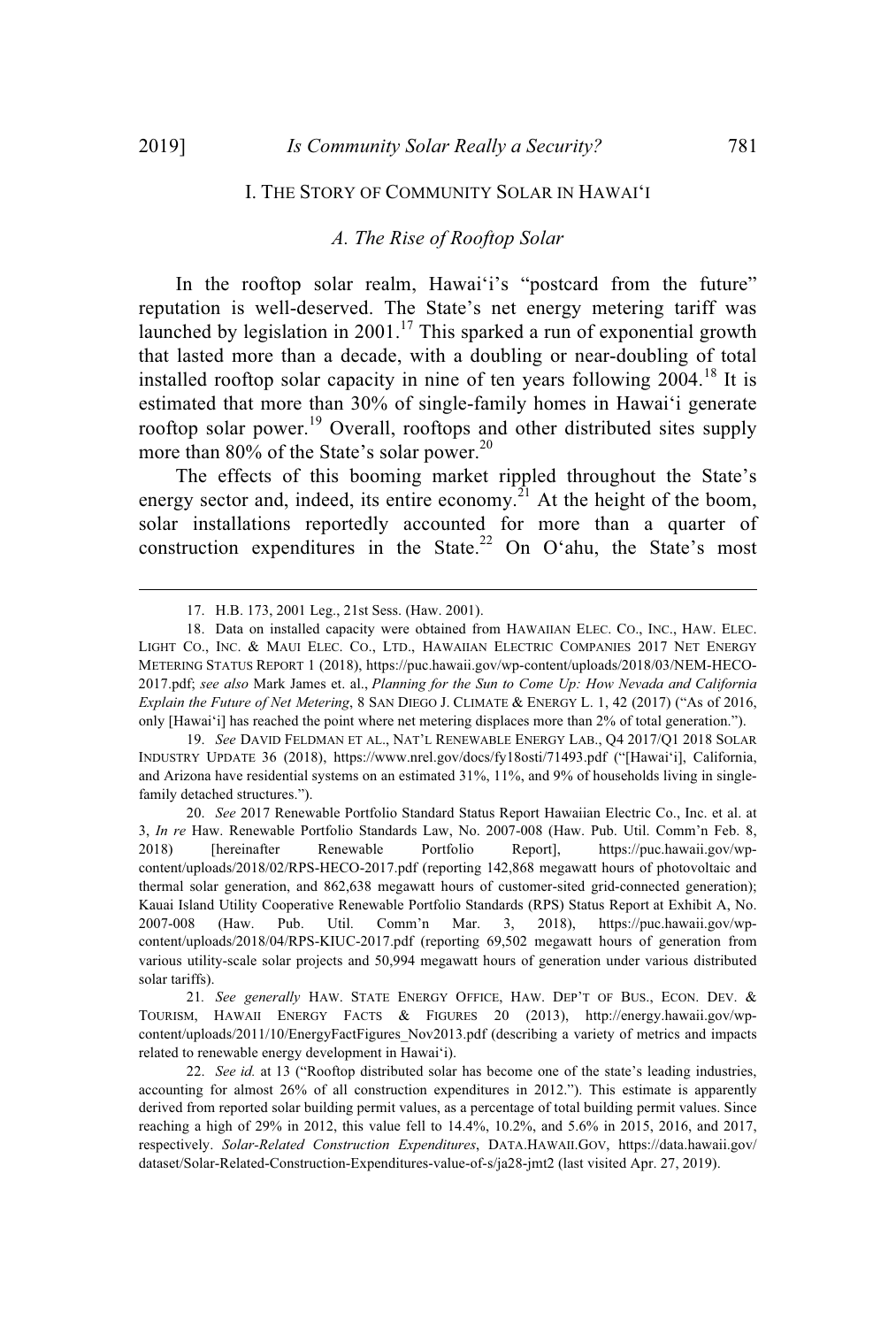populous island and home to the primary metropolitan center, distributed solar provides more grid electricity than any other source of renewable power.<sup>23</sup> Meanwhile, the State's oil imports for electricity generation are falling, down nearly  $30\%$  since  $2006.<sup>24</sup>$ 

Framed another way, rooftop solar has become a driving force in a rapidly evolving renewable energy revolution.<sup>25</sup> Most states have adopted renewable portfolio standards, mandating that electric utilities shift toward renewable energy.<sup>26</sup> In Hawai'i, the first U.S. state to adopt a 100% renewable portfolio standard, private installations of rooftop solar are a key source of energy enabling the public utility to satisfy this obligation.<sup>27</sup> In this light, the rooftop solar boom reveals a remarkable, and remarkably unplanned, $28$  evolution in the role electricity consumers play in driving the transition to low-carbon power.

Moreover, rooftop solar has helped to push forward a new paradigm for ensuring that electric utilities heed the public interest. In the short term, rooftop solar injects an aspect of competition that can help to address fundamental asymmetries between the interests of investor-owned utilities

26. *See* GALEN BARBOSE, LAWRENCE BERKELEY NAT'L LAB., U.S. RENEWABLE PORTFOLIO STANDARDS 2018 ANNUAL STATUS REPORT 6 (2018), http://etapublications.lbl.gov/sites/default/files/2018\_annual\_rps\_summary\_report.pdf (summarizing mandatory renewable portfolio standards in 29 states, covering more than half of U.S. electricity sales).

27. *See* HAW. REV. STAT. § 269-92 (Supp. 2017) (mandating a 100% renewable portfolio standard by December 2045); Press Release from the Governor of Hawaiʻi, Governor Ige Signs Bill Setting 100 Percent Renewable Energy Goal in Power Sector (Jun. 8, 2015), https://governor.hawaii.gov/newsroom/press-release-governor-ige-signs-bill-setting-100-percentrenewable-energy-goal-in-power-sector/ (announcing the adoption of the State's 100% renewable portfolio standard).

<sup>23.</sup> *See* Renewable Portfolio Report, *supra* note 20 (showing that in 2017 Hawaiian Electric's customer-sited, grid-connected renewable generation accounted for 605,502 megawatt hours, compared to the next highest source, biomass, at 381,138 megawatt hours).

<sup>24.</sup> *See* HAW. DEP'T OF BUS., ECON. DEV. & TOURISM, MONTHLY ENERGY TRENDS, http://files.hawaii.gov/dbedt/economic/data\_reports/energy-trends/Monthly\_Energy\_Data.xlsx visited Apr. 27, 2019) (reporting 12,237,023 barrels of oil consumed for electricity in 2006, compared to 8,880,040 in 2017).

<sup>25</sup>*. See, e.g.*, Joel B. Eisen & Felix Mormann, *Free Trade in Electric Power*, 2018 UTAH L. REV. 49, 53, 70 (2018) (illustrating some of the ways that the proliferation of rooftop solar can transform the electrical market).

<sup>28.</sup> In a 2008 agreement intended to help move the State "move decisively and irreversibly away from imported fossil fuel for electricity and transportation and towards indigenously produced renewable energy and an ethic of energy efficiency," the utilities and state agencies targeted 23 megawatts of net metering rooftop solar capacity for the island of Oahʻu by 2015. ENERGY AGREEMENT AMONG THE STATE OF HAWAIʻI, DIVISION OF CONSUMER ADVOCACY OF THE DEPARTMENT OF COMMERCE & CONSUMER AFFAIRS, AND HAWAIIAN ELECTRIC COMPANIES 1, 45 (Oct. 2008) (on file with author). This target under-predicted the actual capacity by an order of magnitude. *See* HAWAIIAN ELECTRIC COMPANIES 2015 NET ENERGY METERING STATUS REPORT (2016), https://puc.hawaii.gov/wp-content/uploads/2013/07/NEM-HECO-2015.pdf (reporting 258 megawatts installed through 2015).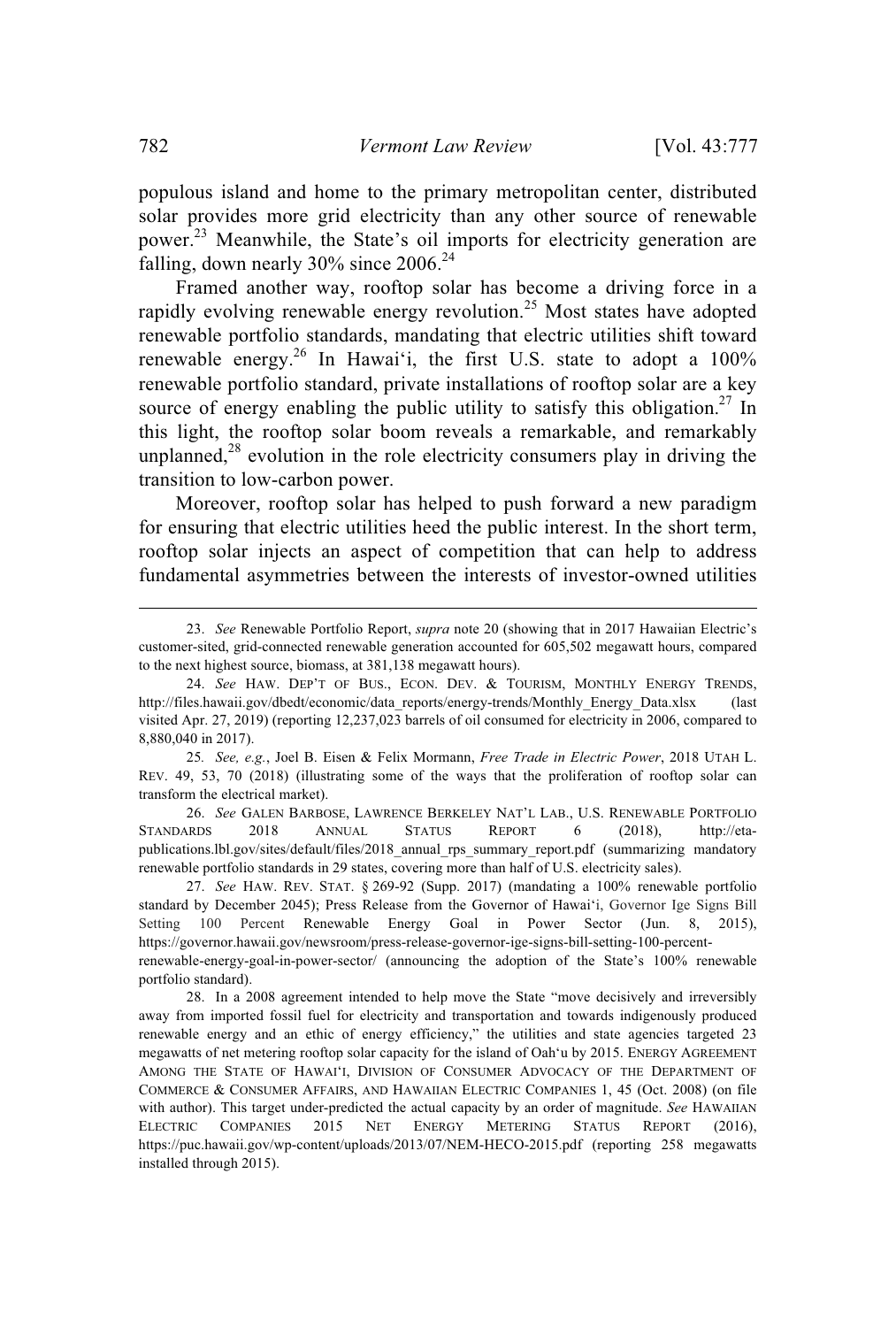and the interests of the public.<sup>29</sup> In the long term, the rise of the utility "prosumer" may radically re-shape the energy system, moving from a unidirectional hierarchy molded by top-down decisions from utilities and regulators, toward a more distributed and democratic model in which consumers (who are also producers) are more deeply involved in energy decisions. 30

# *B. The Stark Reality of Inequitable Access to Solar Power*

Hawai'i's rooftop solar boom was fueled by a variety of factors. Federal and state tax benefits,<sup>31</sup> a *plug-and-play* net metering policy that made it easier to understand the implications of installing residential rooftop solar, $32$  and strong public sentiment in favor of solar power  $33$  all undoubtedly played a role. In 2015, Hawaiʻi became the first state to shutter its net metering program,<sup>34</sup> partly in response to concerns voiced over the

<sup>29.</sup> *See generally* Order 32052 at Exhibit A: Commission's Inclinations on the Future of Hawai'i's Electric Utilities, *In re* Integrated Resource Planning, No. 2012-0036 (Haw. Pub. Util. Comm'n Apr. 28, 2014). The Commission noted that "[w]ith the growth of utility-scale and distributed renewable resources, [Hawaiʻi's] electricity system is changing at an unprecedented pace and scale." *Id.* at 6. The Commission identified the role of distributed solar generation in challenging "fundamental tenets of the long-standing regulatory compact," and discussed technical, market, and public policy changes related to "better align[ing] the [utility companies'] business model with customers' interests and public policy goals." *Id.* at 27, 29.

<sup>30.</sup> *See id.* at 16–17 (describing the utilities' role in the evolving landscape of renewable energy); *see also* Eisen & Mormann, *supra* note 25, at 53 (describing an energy market model in which distributed resources are transformed "from a marginalized locus to the center stage on which the future of the electricity sector will be decided"); Shelley Welton, *Clean Electrification*, 88 U. COLO. L. REV. 571, 584–85 (2017) [hereinafter Welton, *Clean Electrification*] (describing a "vision that regulators have for transforming passive 'ratepayers' into active 'participants' in the fight against climate change").

<sup>31.</sup> *See* 26 U.S.C. § 48(a)(2)(A)(i)(II) (Supp. 2018) (providing a 30% federal investment tax credit for solar photovoltaic installations); HAW. REV. STAT. § 235-12.5 (2018) (providing a 35% state investment tax credit for solar photovoltaic installations). In 2015, Congress extended the residential solar investment tax credit beyond 2017, while establishing a phase out of the credit to occur in 2022. *See* Consolidated Appropriations Act of 2016, Pub. L. No. 114-113, § 303, 129 Stat. 2242, 3039 (2016).

<sup>32.</sup> HAW. REV. STAT. § 269-102 (2018). *But see* Heather Payne, *A Tale of Two Solar Installations: How Electricity Regulations Impact Distributed Generation*, 38 U. HAW. L. REV. 131, 160–61 (2016) (illustrating that while net energy metering is perceived as simple from the consumer standpoint, and that this simplicity is a critical component of consumer uptake, a number of policy choices embedded within net energy metering regulations actually make it much more complex than often perceived).

<sup>33.</sup> *See* UNIV. OF HAW. CTR. ON THE FAMILY, PUBLIC ATTITUDES ABOUT RENEWABLE ENERGY IN HAWAIʻ<sup>I</sup> 4 (2014), http://uhfamily.hawaii.edu/publications/brochures/ 9314e\_14101012\_COF\_RenewableEnergy\_Report-FINAL.pdf (reporting that 92% of poll respondents responded that solar power is "a good idea for Hawaiʻi," a higher percentage than any of the other polled energy sources).

<sup>34.</sup> *See* Decision and Order No. 33,258, Instituting a Proceeding to Investigate Distributed Energy Resource Policies at 163 (No. 2014-0192) (Haw. Pub. Util. Comm'n Oct. 12, 2015) ("[T]he [net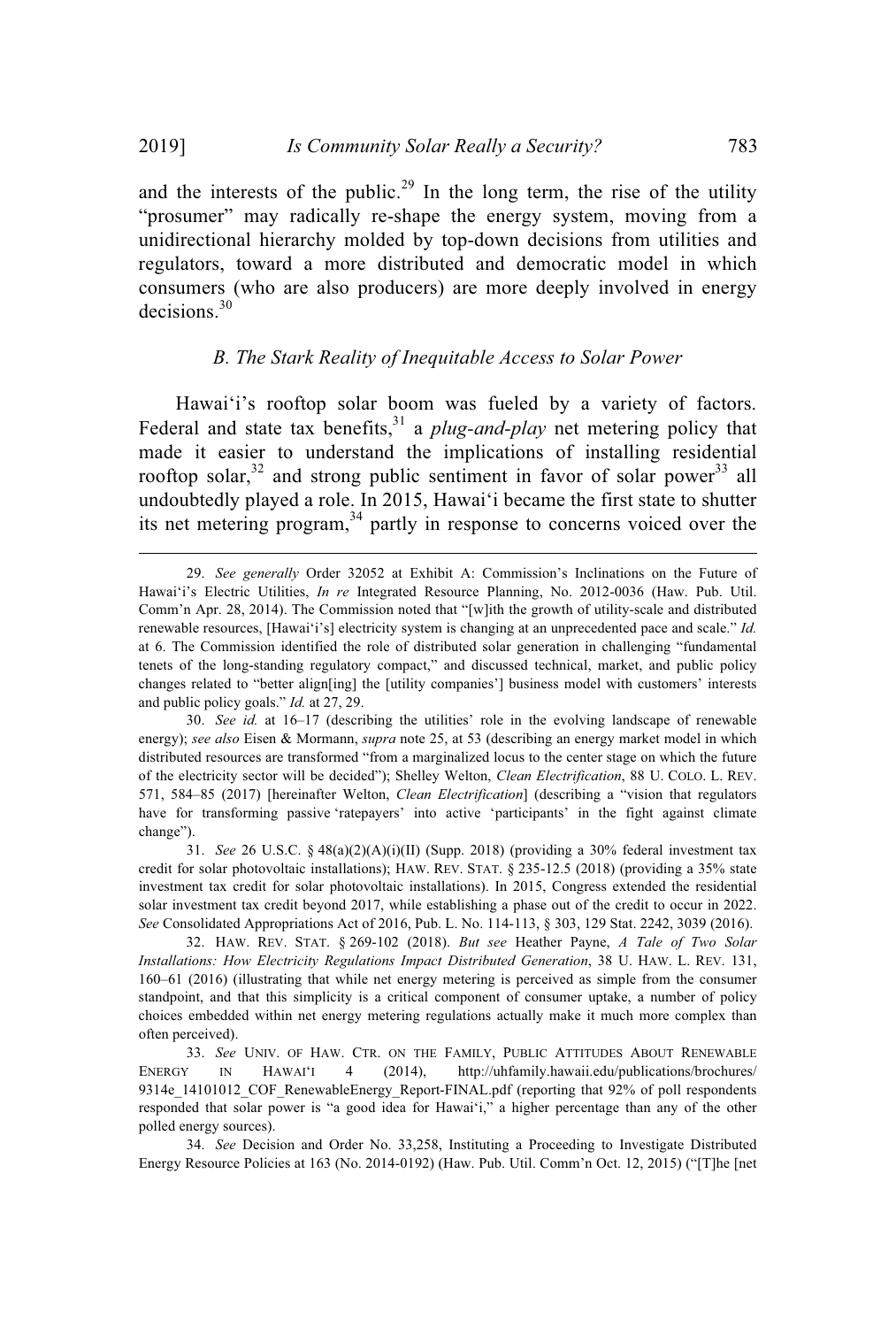potential for unfair cost-shifting in favor of utility customers with residential rooftop solar, to the detriment of non-participating utility ratepayers.<sup>35</sup> Perhaps even more than other solar-intensive jurisdictions, this solar fairness debate in Hawaiʻi lacked a quantitative evaluation of the full range of benefits and costs associated with rooftop solar.<sup>36</sup> Moreover, Hawai'i's debate suffered by conflating a "cost-shifting" rhetoric with the more pertinent concept of paying one's fair share.<sup>37</sup> As a result, Hawai'i's net metering debate and the ongoing evolution of the residential rooftop

metering] program for the HECO Companies' service territories is fully subscribed. Therefore, applications submitted after the date of this Order shall not be eligible for the [net metering] program.").

35. *See, e.g.*, *id.* at 42 (recounting the Consumer Advocate's position that net metering and similar tariffs result in a cost-shift to non-participants because fixed costs are not fully recovered from participants). It appears that the Commission did not adopt a position on this cost-shift assertion, finding only that "to the extent there is a negative impact to non-participating customers from current DER policy design, the interim options approved and ordered herein will alleviate that impact." *Id.* at 166.

36. *See, e.g.*, ROCKY MOUNTAIN INST. ELECTRICITY INNOVATION LAB, A REVIEW OF SOLAR PV BENEFIT & COST STUDIES 22 (2d ed. 2013), https://rmi.org/wpcontent/uploads/2017/05/RMI\_Document\_Repository\_Public-Reprts\_eLab-DER-Benefit-Cost-Deck 2nd Edition131015.pdf (summarizing 16 cost-benefit factors from various jurisdictions in the U.S., each utilizing a different mix of assumptions and considerations, and thus reaching a range of differing results; some studies found a net benefit to distributed generation tariffs and some found a net cost); *see also* VT. PUB. SERV. DEP'T, EVALUATION OF NET METERING IN VERMONT CONDUCTED PURSUANT TO ACT 99 OF 2014 at 17, Exhibit 10 (Nov. 7, 2014) (finding a net benefit associated with a typical residential net metering installation).

37. *See* Jon Wellinghoff & James Tong, *Wellinghoff and Tong: A Common Confusion Over Net Metering is Undermining Utilities and the Grid*, UTILITY DIVE (Jan. 22, 2015), https://www.utilitydive.com/news/wellinghoff-and-tong-a-common-confusion-over-net-metering-isundermining-u/355388/. Former Chair of the Federal Energy Regulatory Commission Jon Wellinghoff and his co-author James Tong have eloquently warned against conflating these two concepts:

Critics assert [net metering] customers use the grid but do not pay their fair share of the costs. They say that [net metering] shifts grid costs to non-solar ratepayers, especially lower-income households and minorities. . . . "Nonsense," reply [net metering] advocates. "[Net metering] critics don't care about ratepayer fairness – they care about protecting profits and monopolies for utilities that have never faced competition." They contend that, far from shifting costs, [net metering] customers create net value to the grid and all grid users. One only need look to a study commissioned by the neutral Nevada Public Utility Commission that shows [net metering] customers provide a net present value benefit of \$36M to non-[net] metering] customers in Nevada. However, both arguments miss the point. That is because both use "cost-shifting" and "not paying the fair share" interchangeably. This understanding is wrong – critically wrong. And it is resulting in needlessly fractious debates and bad policies, including arbitrary fixed fees on solar customers.

*Id.* Wellinghoff and Tong used a net metering benefit-cost study commissioned by the California Public Utilities Commission to illustrate their point, noting that the report found a net cost-shift in favor of net metering customers, while simultaneously finding that, on average, solar customers paid 103% of their cost-of-service (averaged between residential and non-residential customers). *Id.* (discussing ENERGY + ENVIRONMENTAL ECONOMICS, INC., CALIFORNIA NET ENERGY METERING RATEPAYER IMPACTS EVALUATION 10, tbl. 5 (2013), http://www.cpuc.ca.gov/uploadedFiles/CPUC\_Website/ Content/Utilities and Industries/Energy/Reports and White Papers/NEMReportwithAppendices.pdf).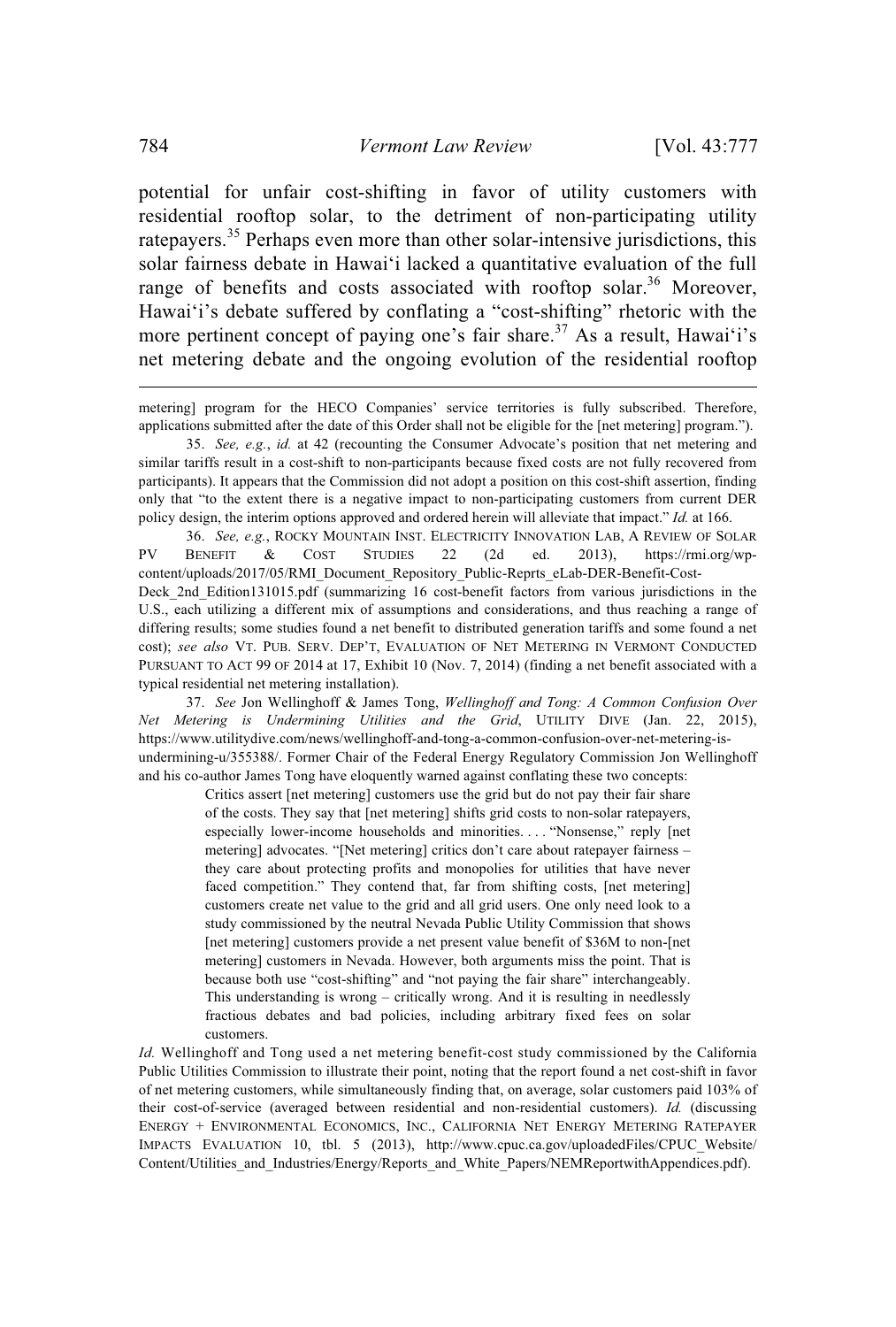solar market have fewer lessons for other jurisdictions than the "postcard from the future" label might suggest.

However, in at least one respect, the rooftop solar boom in Hawaiʻi and elsewhere was indisputably inequitable. More than a third of occupied housing units in Hawaiʻi are located in multi-unit dwellings such as condominiums, rather than single-family homes.<sup>38</sup> Without a roof of one's own it is difficult, and often impossible, for residents of multi-unit dwellings to install solar panels. Nationally, it is estimated that "[h]alf of America's population cannot participate in the solar revolution because they either live in a home that cannot support a solar array or rent an apartment."<sup>39</sup>

To illustrate the starkness of this differential access, consider Honolulu, Hawaiʻi's most populous county (which similarly has about half of its population living in multi-unit buildings).<sup>40</sup> Approximately *97%* of Honolulu's residential solar building permits issued through June 2017 were for single-family homes. $41$  This cries out for a policy response. $42$ 

# *C. The Potential of Community Solar as a Tool for Energy Justice*

Distributed solar's imbalance toward single-family homes reflects an array of broader social disparities such as income, home ownership, and other factors that solar power cannot address in isolation. <sup>43</sup> But the concept

<sup>38.</sup> U.S. CENSUS BUREAU, 2013-2017 AMERICAN COMMUNITY SURVEY 5-YEAR ESTIMATES, HAWAIʻI, https://factfinder.census.gov/bkmk/cf/1.0/en/county/Honolulu County, Hawaii/HOUSING (follow "Physical Housing Characteristics for Occupied Housing Units" hyperlink) (last visited Apr. 27, 2019) [hereinafter ACS HOUSING DATA].

<sup>39.</sup> Kevin B. Jones & Mark James, *Distributed Renewables in the New Economy: Lessons from Community Solar Development in Vermont*, *in* LAW AND POLICY FOR A NEW ECONOMY 189, 201 (Melissa K. Scanlan ed., 2017).

<sup>40.</sup> *See* ACS HOUSING DATA, *supra* note 38 (showing that in 2017 Honolulu County had over 150,000 occupied housing units in multi-unit buildings, out of approximately 311,000 total occupied housing units).

<sup>41</sup>*. See, e.g.*, RES. & ECON. ANALYSIS DIV., HAW. DEP'T BUS., ECON. DEV. & TOURISM, SOLAR PV INSTALLATIONS IN HONOLULU: AN ANALYSIS BASED ON BUILDING PERMIT DATA 2, tbl. 1 (2017), http://files.hawaii.gov/dbedt/economic/data\_reports/Solar\_PV\_Installation\_In\_Honolulu\_ Sep2017.pdf (reporting that, through June 2017, 53,869 of 55,288 total residential solar building permits were issued for single-family homes); *see also* Act 100, S.B. 1050, 2015 Leg., 28th Sess. (Haw. 2015) ("While residential solar energy use has grown dramatically across the State in recent years, many residents and businesses are currently unable to directly participate in renewable energy generation because of their location, building type, access to the electric utility grid, and other impediments.").

<sup>42.</sup> Although one might expect the ratio of single-family to multi-family permits to be some multiple greater than one—reflecting, perhaps, the average number of units in multi-family dwellings a ratio of 97:1 is plainly skewed.

<sup>43.</sup> *See* Makena Coffman et al., *Determinants of Residential Solar Photovoltaic Adoption* 3, 15–17 (Univ. Haw. Econ. Research Org., Working Paper No. 2018-1), http://www.uhero.hawaii.edu/assets/WP\_2018-1.pdf (finding that owner-occupancy rates, prevalence of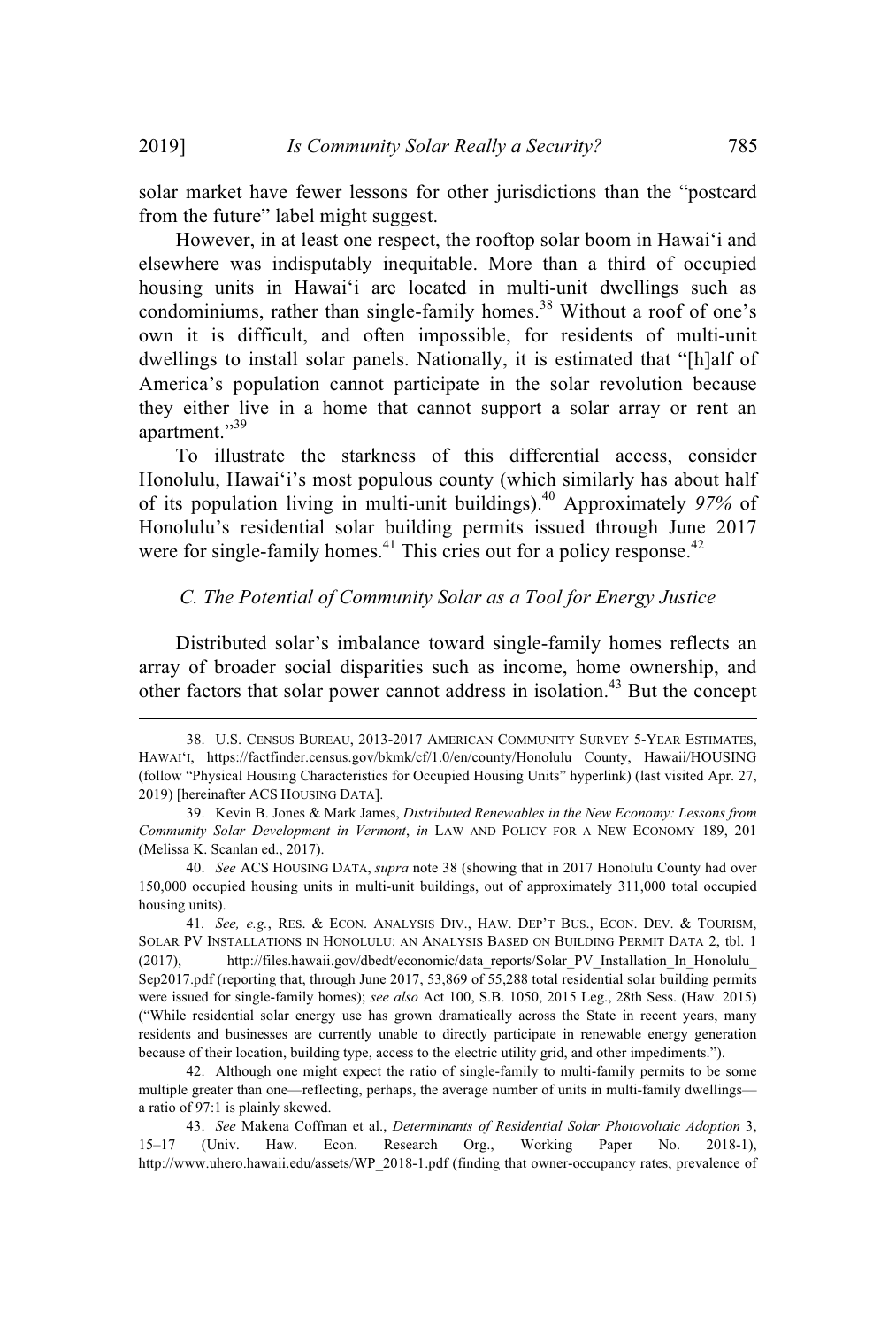of equitable access—a fundamental principle of energy justice<sup>44</sup>—is squarely within the realm of regulated electricity systems.<sup>45</sup> In Hawai'i and elsewhere, community solar arose directly from the need to improve the equity of solar access.

In 2015, the same year that Hawaiʻi adopted a 100% renewable portfolio standard, Act 100 launched the State's community-based renewable energy program.<sup>46</sup> The same concept has sprung up around the country with a variety of names, such as shared solar, neighborhood net metering, and community solar gardens. Each of the labels connotes the same general concept—a mechanism for utility customers to gain credit on their electric bill, from power generated by solar panels installed somewhere other than their own roof.<sup>47</sup> I will collectively describe these programs using the label *community solar*. 48

44. *See, e.g.*, Shalanda H. Baker, *Mexican Energy Reform, Climate Change, and Energy Justice in Indigenous Communities*, 56 NAT. RESOURCES J. 369, 379 n.72 (2016). Professor Baker provides this brief introduction to energy justice principles:

> Lakshman Guruswamy was one of the first to define energy justice, framing energy justice as a moral obligation to ensure that those who lack access to clean energy, the energy poor, have access to clean energy technologies that limit exposure to harmful indoor pollutants . . . . In the intervening years, energy justice has evolved to incorporate principles of climate justice, environmental justice, and energy democracy.

*Id.* (citations omitted); *see also* Kirsten Jenkins et al., *Humanizing Sociotechnical Transitions Through Energy Justice: An Ethical Framework for Global Transformative Change*, 117 ENERGY POL'Y 66, 67 (2018) (describing the core notions of energy justice as the "'three A's' of availability, accessibility and affordability").

45. *See, e.g.*, William Boyd, *Public Utility and the Low-Carbon Future*, 61 UCLA L. REV. 1614, 1643 (2014) (describing the core of the regulatory compact: "In return for an exclusive franchise, the right of eminent domain, and an ability to sell electricity at reasonable rates, electric utilities would provide reliable, universal service . . . .").

- 46. Act 100, S.B. 1050, 2015 Leg., 28th Sess. (Haw. 2015).
- 47. *See infra* note 273 (describing the bill credit mechanism).

48. This terminology is selected as a matter of convenience and familiarity. However, it should be noted that Hawaiʻi's "community-based renewable energy tariff" is open to other forms of renewable generation, in addition to solar. *See* HAW. REV. STAT. § 269-27.4 (2018) (defining the "communitybased renewable energy tariff," without limiting eligible renewable technologies); HAW. REV. STAT.

single-family residences, and income are the "most influential" demographic factors explaining the differences in solar adoption between census tracts). Professor Coffman and her co-authors observed the particular importance of owner-occupancy in relation to solar access: "Owner-occupancy is particularly important because landlords and renters suffer from what is referred to as a 'principal-agent' problem, where renters lack autonomy over decision-making regarding capital investments and landowners face a disconnect between cost and benefits of capital investments in rental assets." *Id.* Other factors are also related to solar access, such as income, roof orientation and shading, and customers living on circuits *saturated* with existing solar installations. Less technical factors, such as race, also play a role*. See, e.g*., Deborah A. Sunter et al., *Disparities in Rooftop Photovoltaics Deployment in the United States by Race and Ethnicity*, 2 NATURE SUSTAINABILITY 71, 73 (2019) (finding that disparity in rooftop solar distribution remains even after accounting for differences in household income and home ownership).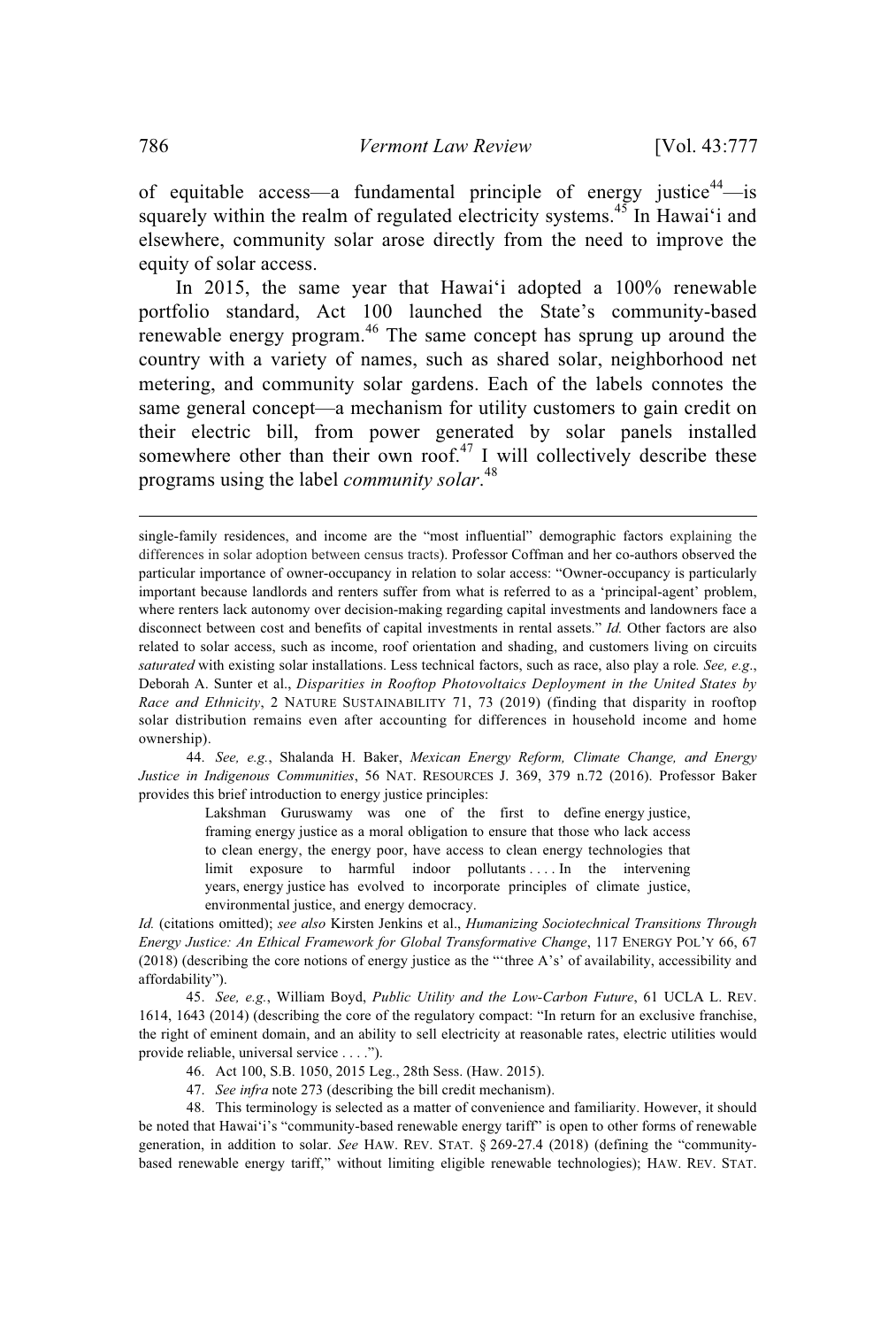While residential solar energy use has grown dramatically across the State in recent years, many residents and businesses are currently unable to directly participate in renewable energy generation because of their location, building type, access to the electric utility grid, and other impediments. *The [community solar] program seeks to rectify this inequity by dramatically expanding the market for eligible renewable energy resources to include residential and business renters, occupants of residential and commercial buildings with shaded or improperly oriented roofs, and other groups who are unable to access the benefits of onsite clean energy generation*. The legislature finds that it is in the public interest to *promote broader participation* in selfgeneration by [Hawaiʻi] residents and businesses through the development of [community solar] facilities in which participants are entitled to generate electricity and receive credit for that electricity on their utility bills.

. . .

The purpose of this Act is to establish the [Hawaiʻi] communitybased renewable energy program to *make the benefits of renewable energy generation more accessible* to a greater number of [Hawaiʻi] residents.<sup>49</sup>

Community solar projects developed at any size might provide some of these accessibility benefits, including larger utility-scale solar projects that may be (almost incidentally) marketed as community solar to a wide array of consumers.<sup>50</sup> But the true promise of community solar as a tool to expand accessibility and promote justice is more likely found in models that focus on existing community networks, such as apartment buildings, lowincome housing developments, church congregations, or other community groups.<sup>51</sup> These projects are more likely to be driven by community-focused

<sup>§ 269-91 (2018) (</sup>defining "renewable energy" to include power derived from wind, the sun, falling water, biogas, geothermal sources, ocean water, currents, and waves, biomass, biofuels, and hydrogen produced from renewable energy sources).

<sup>49.</sup> Act 100, S.B. 1050 (emphasis added).

<sup>50.</sup> *See generally* Welton, *Clean Electrification*, *supra* note 30 (analyzing the contours of energy justice and a more participatory grid).

<sup>51</sup>*. See id.* at 581 ("The history of electrification counsels that our most successful grid experiments in terms of equity and empowerment may come from focusing on more collective forms of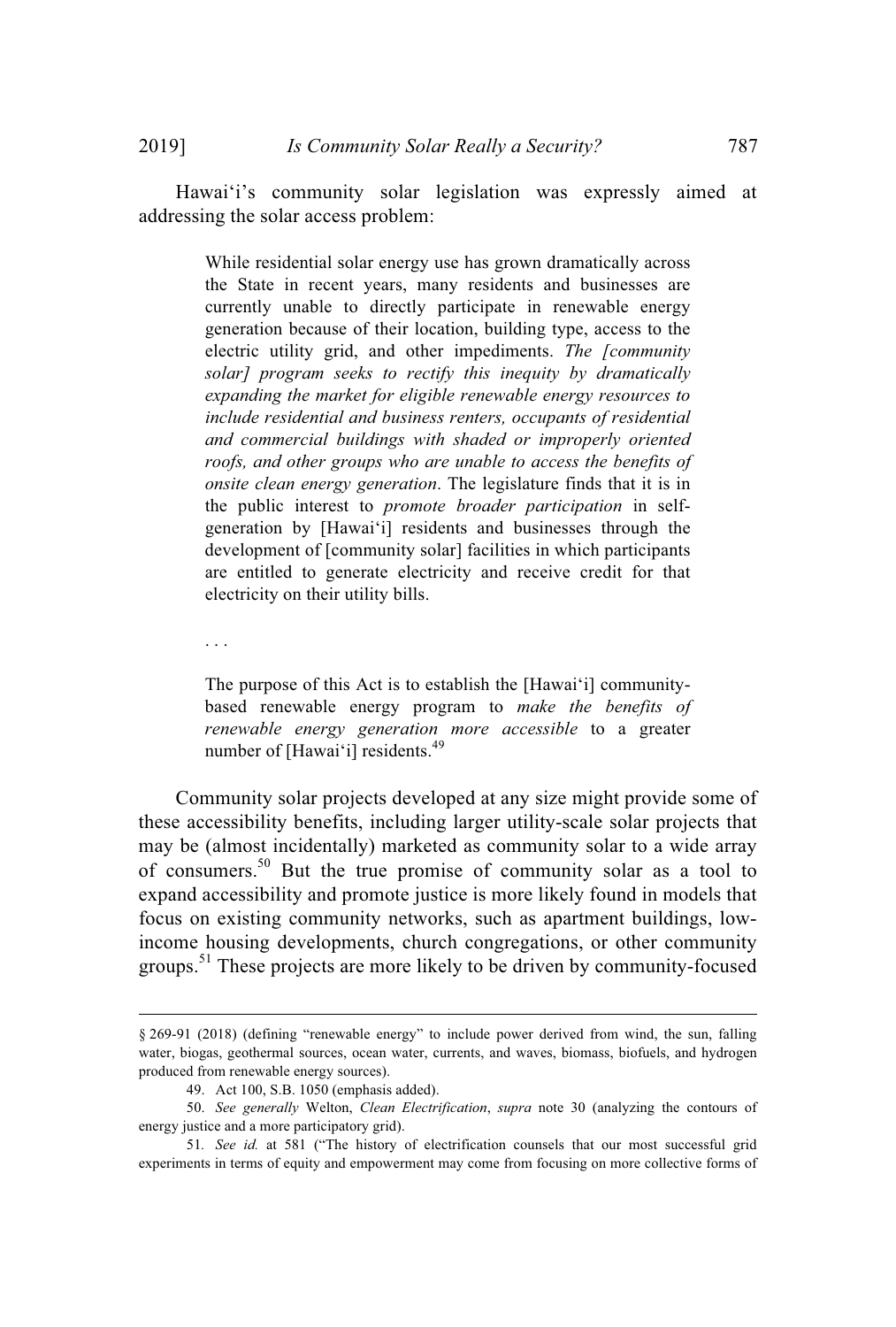motives and objectives, to serve the needs of a real community, and to empower community decision making on energy infrastructure.<sup>52</sup>

These community-focused community solar projects are also likely to be developed at community-scale.<sup>53</sup> To date, solar development programs have typically focused on the two ends of the scale spectrum: large utilityscale solar farms and small behind-the-meter distributed generation.<sup>54</sup> Observers note the massive potential for solar power in the middle of this spectrum. <sup>55</sup> Under traditional utility programs, community-scale solar developments may not be able to bear transactional costs and processes associated with utility-scale solar projects, nor can they always qualify for the *plug-and-play* distributed generation tariffs that have been successful in the residential rooftop solar market.<sup>56</sup> The concept of community solar

53*. See* Community-Scale Solar, *supra* note 2, at 1 (providing that community-scale solar is inclusive and accessible to low-income groups).

54*. Id.* at 2.

grid participation. Thus, regulators might pay particular attention to programs like community solar and micro-grid formation for the community-scale participation that they embody.").

<sup>52.</sup> *Id.*; *see also* Baker, *Unlocking the Energy Commons*, *supra* note 16 (criticizing the community solar models advanced by most states for "leav[ing] 'community' out of the equation," and explaining the advantages of community energy projects that are more integrally tied to low-income and vulnerable communities); *see also* Welton, *Clean Electrification*, *supra* note 30, at 581 ("The history of electrification counsels that our most successful grid experiments in terms of equity and empowerment may come from focusing on more collective forms of grid participation. Thus, regulators might pay particular attention to programs like community solar and micro-grid formation for the community-scale participation that they embody."); *cf.* Shelley Welton, *Public Energy*, 92 N.Y.U. L. REV. 267, 338–43 (2017) [hereinafter Welton, *Public Energy*] (arguing in favor of local ownership and control over electric utilities, to allow for benefits such as flexibility, experimentation, and altruistic sorting, and to create a mechanism for local communities to influence a "larger, dynamic national conversation about our role as local and global citizens in an era of significant climate disruption"). *But see* Powers, *supra* note 5, at 555–56, 559–61 (2017) (acknowledging that community solar may be able to improve access to solar power, but expressing skepticism that it can deliver broader benefits to large numbers of lowincome communities, particularly for programs that rely on carve-outs for low-income participation).

<sup>55.</sup> *Id.* at 6 (estimating community-scale solar market potential at more than 750 gigawatts across five customer classes: low- to middle-income renters, other renters including in multi-unit dwellings, multi-unit dwelling non-renters, single-family homes with unsuitable roof space for rooftop solar, and commercial buildings with unsuitable roof space for rooftop solar).

<sup>56</sup>*. But see* KEVIN BREHM ET AL., ROCKY MOUNTAIN INSTITUTE, PROGRESS AND POTENTIAL FOR COMMUNITY-SCALE SOLAR: HOW RURAL ELECTRIC COOPERATIVES CAN USE LOW-COST, DISTRIBUTED ENERGY TO SAVE MONEY, SERVE CUSTOMERS, AND UNLOCK BILLIONS IN INFRASTRUCTURE SPENDING 6 (2018), https://rmi.org/insight/progress-potential-community-scale-solar/ ("[Community-scale solar] is large enough to leverage the economies of scale enjoyed by utility-scale solar systems, so it can be developed at costs that are highly competitive with renewable and nonrenewable power generation. Like behind-the-meter solar, community-scale solar can be flexibly located and can provide distributed benefits including avoided transmission energy line losses, deferral of distribution infrastructure upgrades, and increased resilience.").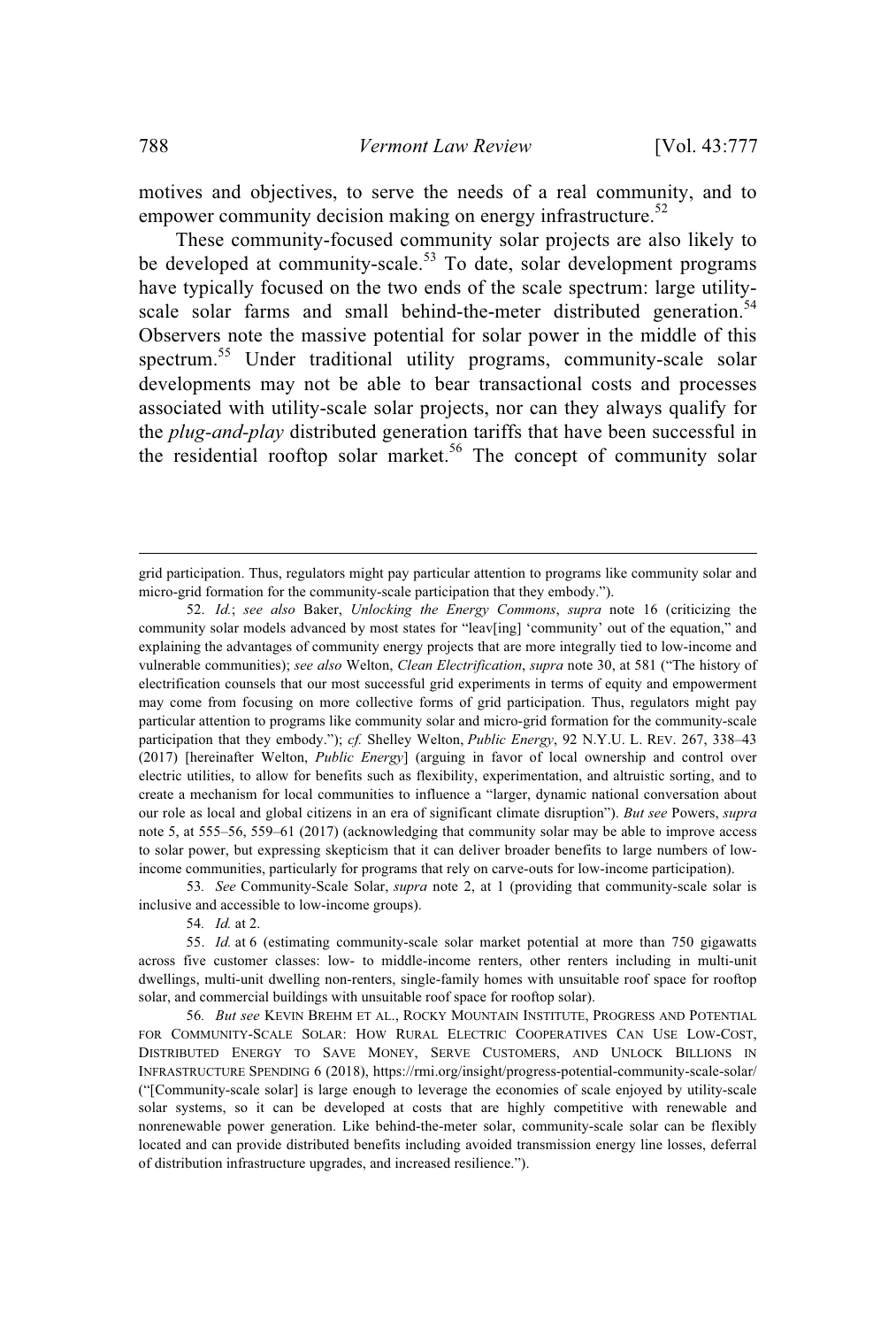offers a revenue mechanism, and a revenue-sharing mechanism, to unlock the middle of the market. $57$ 

Depending on context and program design, community solar might offer other benefits too. For example, experience with community solar in New York and Vermont suggests that community solar can be more costeffective than other solar installations of a similar size.<sup>58</sup> Cost benefits associated with community solar may come from several directions. For example, in the distributed solar industry, customer acquisition is a substantial cost component.<sup>59</sup> Developers assert that the cost of customer acquisition is also significant for community solar, and that it represents an incremental cost in comparison to solar farms operating under more traditional utility power-purchase agreements.<sup>60</sup> Community solar can lower

59. Industry customer acquisition costs are proprietary and not widely shared. However, the author's interactions with solar industry insiders, and other sources, suggest that it can be a substantial cost component for rooftop solar. *See* Bryan Bollinger & Kenneth Gillingham, *Peer Effects in the Diffusion of Solar Photovoltaic Panels*, 31 MARKETING SCI. 900, 910 (2012) (describing, without citation, the "high cost of consumer acquisition in the solar PV market"); *see also* Eric Wesoff, *Costs to Acquire US Residential Solar Customers Are High and Rising*, GREEN TECH. MEDIA (July 6, 2017), https://www.greentechmedia.com/articles/read/costs-to-acquire-us-residential-solar-customers-are-highand-rising (describing high acquisition costs reported by an industry analyst).

60. *See* Joint Responses to Pub. Util. Comm'n's Information Requests at 2, *In re* Hawaiian Elec. Co., Inc., Haw. Elec. Light Co., Inc., Maui Elec. Co., Ltd. & Kauai Island Util. Coop., Community-Based Renewable Energy Program and Tariff, No. 2015-0389 (Haw. Pub. Util. Comm'n Nov. 16, 2016) [hereinafter Joint Responses]. This coalition of industry and nonprofit groups described a variety of the costs components related to developing community solar, and asserted:

> A critical factor that needs to be considered in developing the credit rates for this program is the incremental cost associated with a community solar project. While economies of scale can be leveraged with community solar, the cost and effort associated with customer acquisition is not insignificant. This can involve market research; marketing; individual customer outreach and responding to questions; and ultimately contract negotiations. These represent the greatest incremental costs involved in a community solar project.

<sup>57</sup>*. See, e.g.*, Jones & James, *supra* note 39, at 206 (describing the revenue mechanism available under Vermont's group net metering program).

<sup>58.</sup> ROBERT MARGOLIS, NAT'L RENEWABLE ENERGY LAB, Q1/Q2 2018 SOLAR INDUSTRY UPDATE 36 (2018), https://www.nrel.gov/docs/fy18osti/72036.pdf ("Since the start of 2016, 16 community solar projects have reported pricing in New York, with average rates substantially lower than other PV systems in New York of comparable size."); Jones & James, *supra* note 39, at 206–07 (discussing a Vermont case study and noting that "[t]he community owned solar model brings economy of scale savings to a project without having to rely on third-party financing"). As in Hawaiʻi, New York's regulators established community solar with a focus on accessibility. *See, e.g.*, Order Establishing a Community Distributed Generation Program and Making Other Findings, Proceeding on the Motion of the Commission as to the Policies, Requirements and Conditions for Implementing a Community Net Metering Program at 3, No. 15-E-0082 (N.Y. Pub. Serv. Comm'n Jul. 17, 2015) ("As many of the commentators note, the purpose of Community DG is to open opportunities for participation in solar and other forms of clean distributed generation to utility customers that would not otherwise be able to access that generation directly.").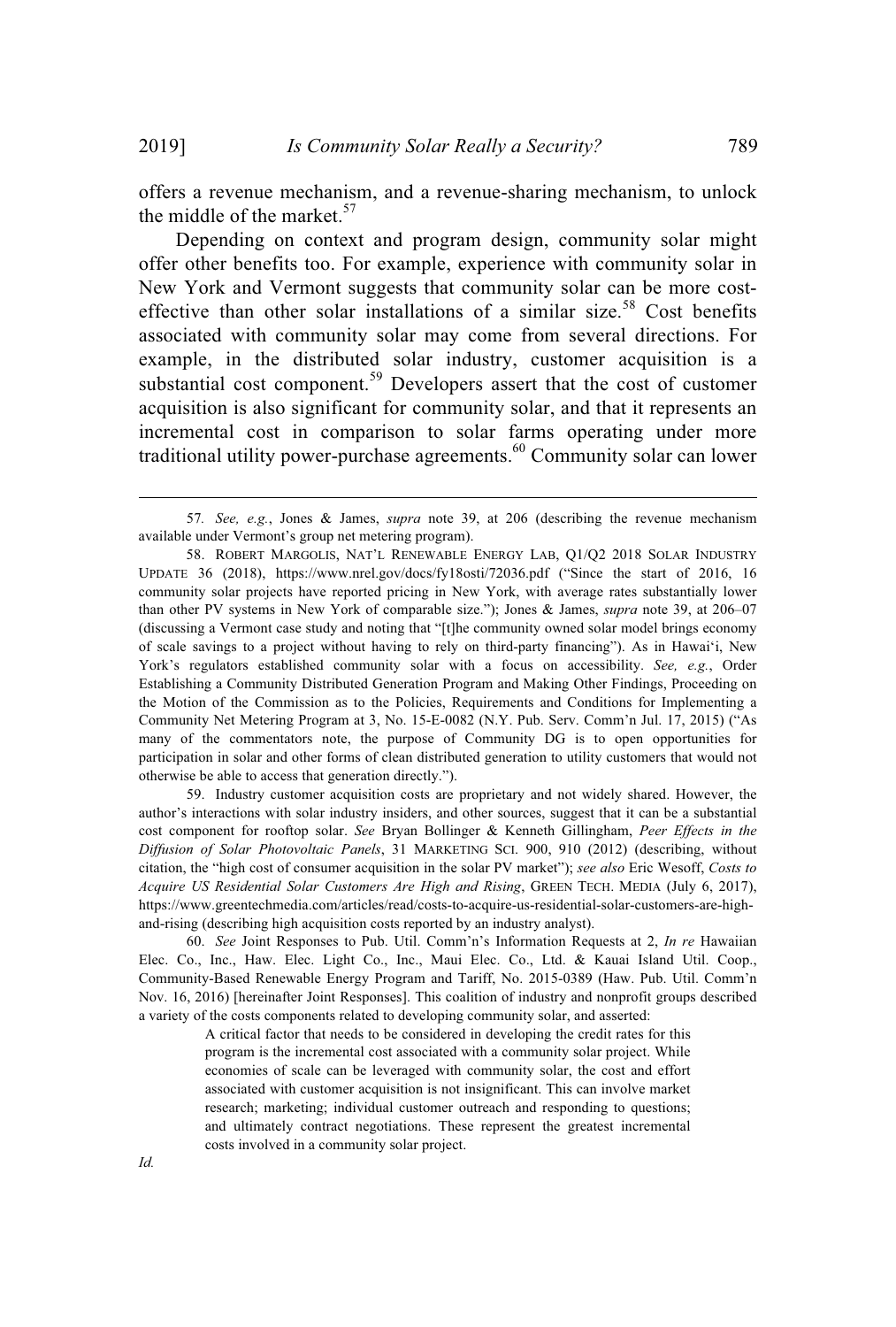these costs by leveraging peer effects and communication channels in an existing community network.<sup>61</sup> Reducing the energy cost burden is an important component of the energy justice framework.<sup>62</sup> Opportunities for reducing energy costs should not be overlooked.

Energy justice issues are also centrally embedded within the question of where to site energy infrastructure.<sup>63</sup> Community-sited community solar, where the community hosting a project and the community benefitting from a project overlap, can empower self-determination and procedural justice in these siting issues.<sup>64</sup> In addition to this project-by-project siting benefit, community solar appears poised to help address quietly burbling questions about optimal land use in the broader transition to renewable energy.<sup>65</sup> Those questions will be particularly prevalent in a place like Hawaiʻi, which is contemplating substantial future greenfield utility-scale solar development, on an inherently limited land area, to achieve its renewable portfolio standard.<sup>66</sup> Successfully siting community-scale solar projects can relieve some of the pressure to rely on large-scale greenfield development.

<sup>61.</sup> *See* Jones & James, *supra* note 39, at 207 (noting that "[b]ecause of the reduced customer acquisition costs and other economy of scale savings, the [community solar] model is attractive to local solar installers who have been able to build these projects for over a dollar per watt less than residential rooftop projects"); *see also* Bollinger & Gillingham, *supra* note 59 (describing "strong evidence for causal peer effects" in the adoption of distributed solar power).

<sup>62.</sup> *See generally* Powers, *supra* note 5, at 544–45 (noting that low-income community members often lack the resources to participate in new electricity markets like community solar); Joint Responses, *supra* note 60 ("This [cost of marketing, customer acquisition, and customer service] is a particularly important cost component when incorporating certain segments of the customer base such as the Staff Proposal's requiring 40% of each project to be allocated to individual customers less than 50 kW in size, and a 5% capacity allocation for low-to-moderate income customers.").

<sup>63</sup>*. See, e.g.*, Benjamin K. Sovacool & Michael H. Dworkin, *Energy Justice: Conceptual Insights and Practical Applications*, 142 APPLIED ENERGY 435, 437 (2015) (discussing the use of energy justice as an analytical tool, and asserting that "[f]ree, prior, informed consent becomes an essential part of due process and the siting of energy infrastructure").

<sup>64.</sup> *See generally* Phillip Roddis et al., *The Role of Community Acceptance in Planning Outcomes for Onshore Wind and Solar Farms: An Energy Justice Analysis*, 226 APPLIED ENERGY 353 (2018); Maarten Wolsink, *Wind Power Implementation: The Nature of Public Attitudes: Equity and Fairness Instead of 'Backyard Motives*,*'* 11 RENEWABLE & SUSTAINABLE ENERGY REV. 1188, 1203 (2007) (describing the role of fairness and equity in forming perceptions about the suitability of siting for wind power facilities).

<sup>65</sup>*. Cf.* Rebecca R. Hernandez et al*.*, *Solar Energy Development Impacts on Change and Protected Areas*, 112 PROC. NAT'L ACAD. SCI. 13579, 13579, 13583 (Nov. 3, 2015), https://www.ncbi.nlm.nih.gov/pmc/articles/PMC4640750/pdf/pnas.201517656.pdf (assessing the impact of utility-scale solar development on land cover and the alteration of natural ecosystems).

<sup>66.</sup> *See, e.g.*, Order No. 35286 Approving the Hawaiian Electric Companies' Proposed Final Variable Requests for Proposals, With a Modification, *In re* the Requests of Hawaiian Elec. Co., Inc., Haw. Elec. Light Co., Inc., and Maui Elec. Co., Ltd. to Institute a Proceeding Relating to Competitive Bidding Process to Acquire Dispatchable and Renewable Generation, No. 2017-0352 (Haw. Pub. Util. Comm'n Feb. 20, 2018) (approving a utility request for proposals to obtain renewable energy, consistent with a plan to install 400 megawatts of renewable generating capacity by 2021).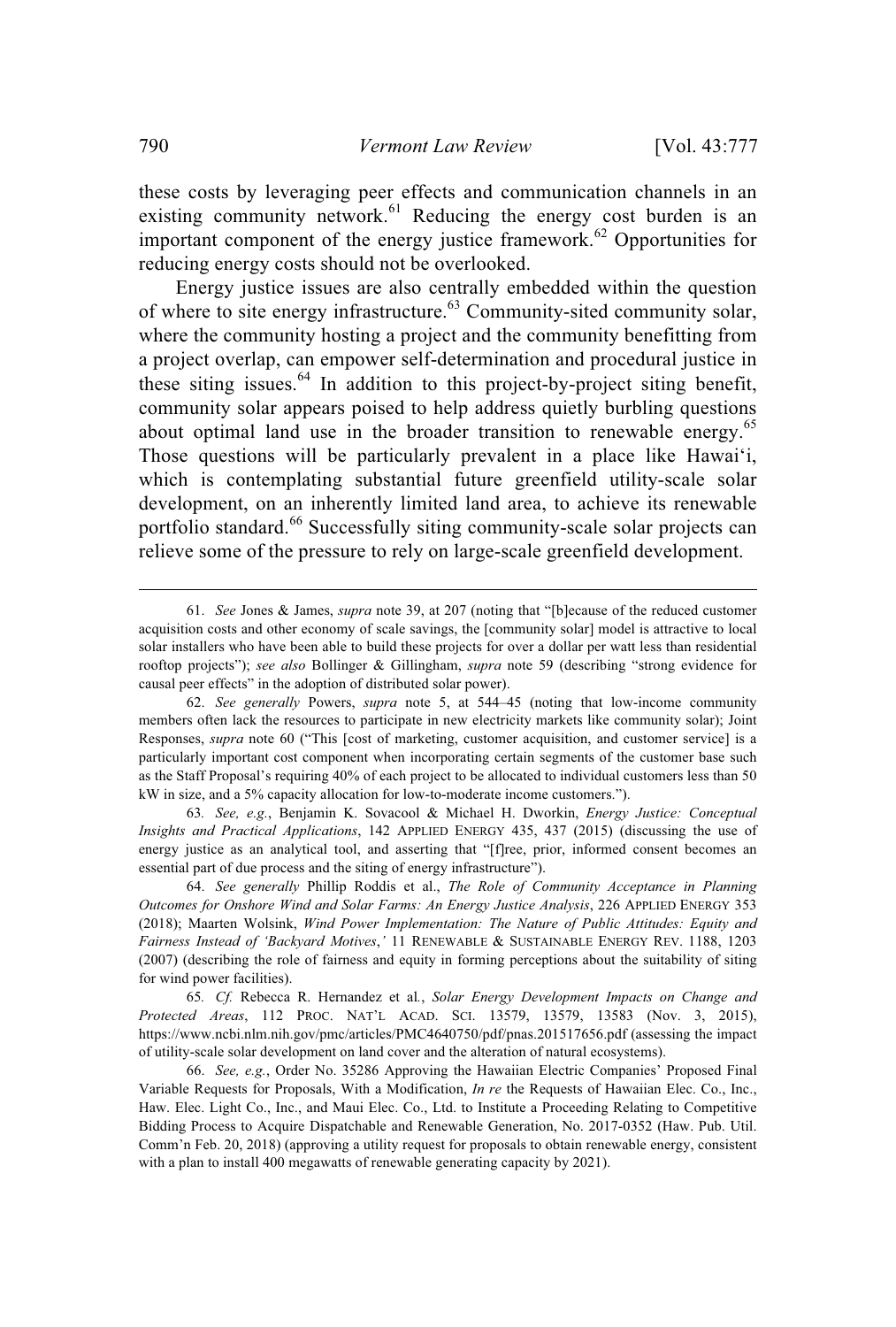Enabling a community to generate a portion of its own power may induce other ripple effects. For example, it seems likely that a community of solar participants, once they are joined together in generation, will be particularly fertile ground for engaging participants in efficiency programs, aggregated demand response programs, or other initiatives.<sup>67</sup>

### *D. Hawaiʻi's Transition from Policy to Implementation*

Acknowledging the need for a regulatory process to move community solar beyond conceptual potential benefits, Act 100 provided guidelines for implementation.<sup>68</sup> This legislative guidance underscored the Act's focus on equity, envisioning "an open and accessible" regulatory process with a variety of participating stakeholders.<sup>69</sup> It also addressed the tension between utility-centric models of community solar that might operate more like utility-scale solar generation and models that might operate more like distributed generation. The legislature instructed that the program should "accommodate a variety of [community solar] projects, models, and sizes."70

With the community solar program conceived, thus began a long regulatory gestation period. This included the submission of competing proposed tariffs by the utility and stakeholders, $\frac{1}{1}$  two proposed frameworks from the staff of the Public Utilities Commission, $\bar{r}^2$  a (relatively rare)

71. Hawaiian Elec. Co., Inc., Haw. Elec. Light Co., Inc., Maui Elec. Co., Ltd.'s Transmittal, *In re* Hawaiian Elec. Co., Inc., Haw. Elec. Light Co., Inc., Maui Elec. Co., Ltd. & Kauai Island Util. Coop., No. 2015-0389 [hereinafter HECO Transmittal] (Haw. Pub. Util. Comm'n Oct. 1, 2015); Motion to Intervene by Ulupono Initiative LLC at Exhibit A, *In re* Application of Hawaiian Elec. Co. Inc., Haw. Elec. Light Co. Inc., Maui Elec. Co. Ltd., & Kauai Island Utility Coop., No. 2015-0389 (Haw. Pub. Util. Comm'n Dec. 17, 2015) (attaching, as Exhibit A, a proposed community solar program structure).

72. Order No. 33751 Admitting Intervenors and Participants, Seeking Clarification Regarding the Stakeholders' Community-Based Renewable Energy Proposal, and Providing "Draft Haw. P.U.C. Staff Proposal for Community-Based Renewable Energy Program" for Review and Comment, *In re* Application of Hawaiian Elec. Co. Inc., Haw. Elec. Light Co. Inc., Maui Elec. Co. Ltd. & Kauai Island Util. Coop., No. 2015-0389 (Haw. Pub. Util. Comm'n Jun. 8, 2016) [hereinafter First PUC Proposed Framework]; Order No. 34388 Addressing Pending Matter and Issuing the Attached Proposed Community-Based Renewable Energy Program Framework and Model Tariff Language for Review and Comment, *In re* the Requests of Hawaiian Elec. Co., Inc., Haw. Elec. Light Co., Inc., Maui Elec. Co.

<sup>67.</sup> *Cf.* Bollinger & Gillingham, *supra* note 59, at 911 (asserting that peer effects "are also likely to apply to the diffusion of other visible green technologies, such as hybrid vehicles, electric vehicles, geothermal heating, and outdoor high-efficiency lighting").

<sup>68.</sup> Act 100, S.B. 1050, 2015 Leg., 28th Sess. (Haw. 2015).

<sup>69.</sup> *Id.*

<sup>70.</sup> *Id.* Act 100 further underscores the legislature's intent to spur new models of energy development by specifying that "[a]ny person or entity may own or operate an eligible communitybased renewable energy project or projects provided that the person or entity complies with all applicable statutes, rules, tariffs, and regulations governing the ownership and interconnection of such project or projects." *Id.*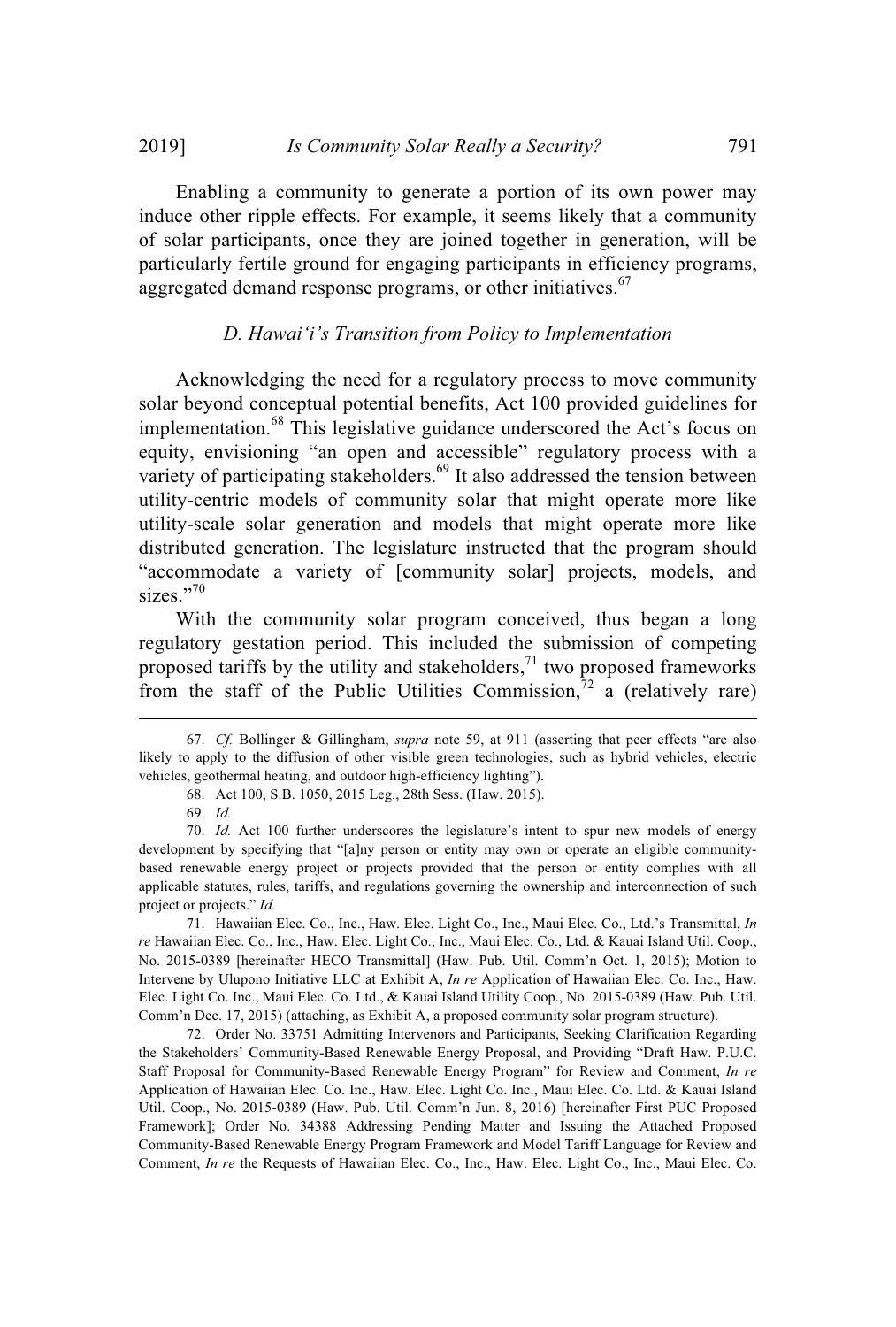Commission hearing, $^{73}$  numerous and lengthy written comments from a variety of perspectives, $74$  and utility-stakeholder meetings.

Throughout this gestation, the Commission reiterated Act 100's focus on equity. In describing the program's fundamental parameters, the Commission's first draft framework noted that "[t]he long-term objective for the [community solar] program is to create a market-based framework that enables greater renewable energy opportunities for customers who are currently unable to participate in onsite distributed generation (e.g., residents in rental housing and condominiums)."<sup>75</sup>

Similarly, the Commission worked to incorporate legislative guidance in favor of encouraging a diversity of project sizes<sup>76</sup>—including community-scale projects—and business models.<sup>77</sup> Rejecting a restrictive utility proposal,<sup>78</sup> the Commission designed its framework to "[a]llow the marketplace to determine the terms and ownership models" in the community solar program, leading to "more flexibility and allow[ing] for business model innovation."<sup>79</sup> For community solar, flexibility and innovation will be critical parts of realizing its energy justice goals.<sup>80</sup> This

75. First PUC Proposed Framework, *supra* note 72, at 1.

76. *See id.* at 4 ("Encourage CBRE project size diversity. Staff requests comment on the balance between economies of scale and project size diversity, consistent with the legislative intent of Act 100. This includes measures to encourage diversity in developer and project size."); Decision and Order No. 35137 at att. A 4, *In re* Hawaiian Elec. Co., Inc., Haw. Elec. Light Co., Inc., Maui Elec. Co., Ltd. & Kauai Island Util. Coop., No. 2015-0389 (Haw. Pub. Util. Comm'n Dec. 22, 2017) [hereinafter PUC Adopted Program Framework] (adopting facility size restrictions intended to "encourage project size diversity and customer choice").

77. *See* PUC Adopted Program Framework, *supra* note 76, at att. A 9 ("A vibrant CBRE market should include business model diversity and innovation, as well as accommodate a variety of ownership models.").

78. *See* First PUC Proposed Framework, *supra* note 72, at 3 ("The HECO Companies' proposal . . . affords little room for business model innovation. Standardized cost and a flat bill credit rate gives little flexibility to developers or customer-subscribers . . . . The design also does not provide adequate market signals to encourage features with added value, such as dispatchability.").

79. *Id.* at 5.

80. *See* Baker, *Unlocking the Energy Commons*, *supra* note 16, at 226 (criticizing inflexibility in community solar programs: "[T]he inflexibility of community solar leaves little room for innovations that allow communities to take control of their energy production.").

Ltd. & Kauai Island Util. Coop., No. 2015-0389 (Haw. Pub. Util. Comm'n Feb. 10, 2017) [hereinafter Second PUC Proposed Framework].

<sup>73.</sup> Transcript of Public Hearing at 15, *In Re* Hawaiian Elec. Co., Inc., Haw. Elec. Light Co., Inc., Maui Elec. Co., Ltd. & Kauai Island Util. Coop., No. 2015-0389 (Haw. Pub. Util. Comm'n Sep. 21, 2016).

<sup>74</sup>*. See Docket Entries Index Report: Docket No. 2015-0389*, HAW. PUB. UTIL. COMM'N, https://dms.puc.hawaii.gov/dms/DocketIndexReport?docketNumber=2015-0389&f=N (last visited Apr. 27, 2019) (listing submissions by docket parties and participants, and comments submitted by members of the public).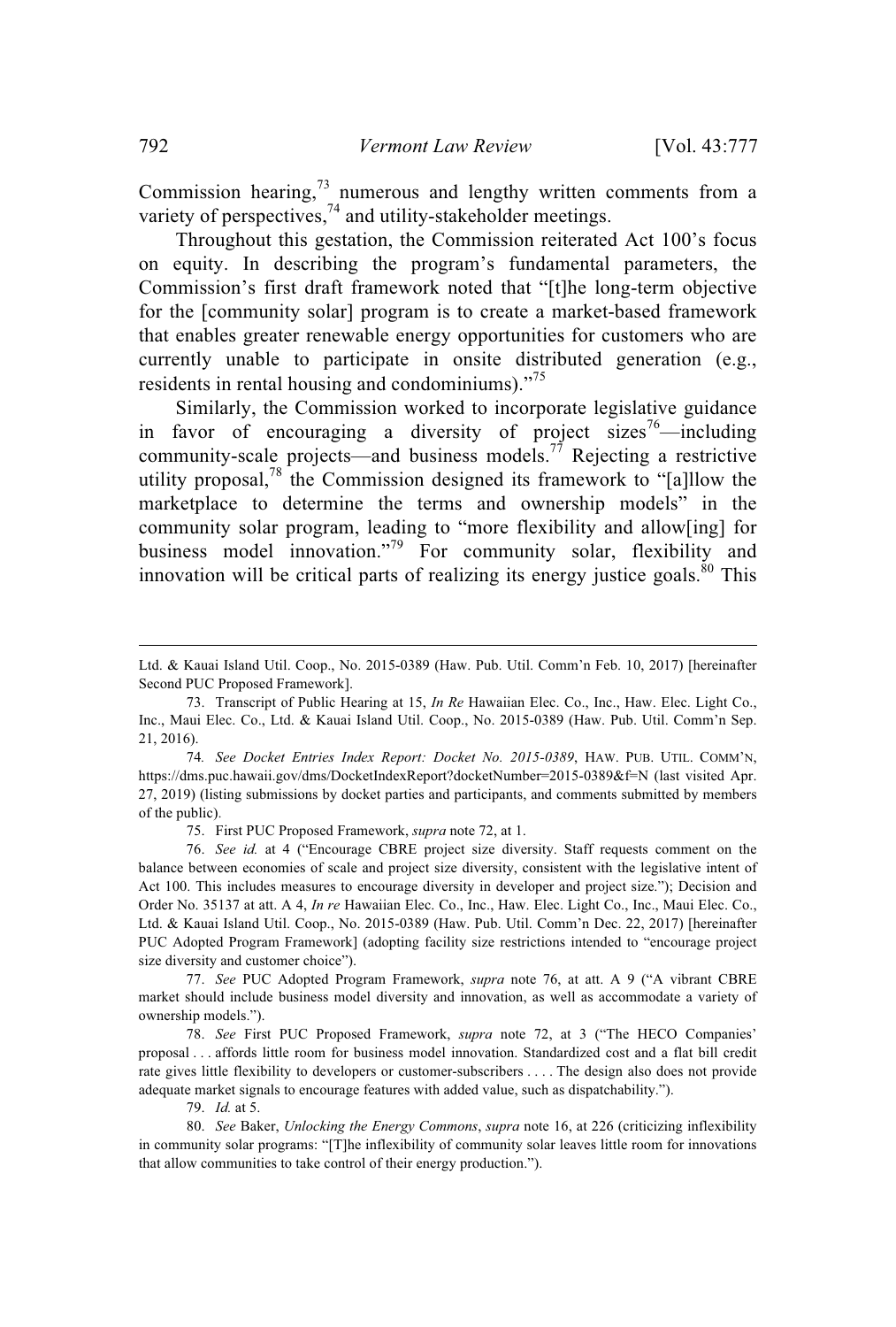regulatory process culminated in a final program framework approved by the Commission in December 2017.<sup>81</sup>

#### II. COMMUNITY SOLAR AND SECURITIES LAWS

To realize the potential of community solar, the next step after policy approval is implementation. In this regard, Hawaiʻi trails many other jurisdictions—particularly three jurisdictions that have emerged as community solar leaders. Since 2008, Massachusetts has enabled the concept of off-site solar in conjunction with its broader net-metering program.<sup>82</sup> Colorado and Minnesota passed "community solar garden" legislation in 2010 and 2013, respectively.<sup>83</sup> Today, each of the three states has substantial community solar capacity online.<sup>84</sup> While many other states have community solar policies or programs in place, none appear to have yet achieved a similar program scale.<sup>85</sup> Given the variety in community solar laws and policies, wide geography, and the range of approaches to utility regulation and solar power in general, the pace of implementation undoubtedly involves a broad range of barriers and challenges.

# *A. The Securities Issue in Hawaiʻi's Community Solar Regulatory Docket*

During Hawaiʻi's community solar policy gestation period, the Hawaiian Electric Companies—the State's primary investor-owned

<sup>81.</sup> Adopted Program Framework, *supra* note 76, at 118–19.

<sup>82.</sup> MASS. GEN. LAWS ch. 164, § 140 (2018).

<sup>83.</sup> COLO. REV. STAT. § 40-2-127 (2018); MINN. STAT § 216B.1641 (2018).

<sup>84.</sup> *See Community Solar Project Database*, NAT'L RENEWABLE ENERGY LAB., https://data.nrel.gov/submissions/95 (July 27, 2018) (identifying more than 167 megawatts of community solar capacity in Massachusetts, 158 megawatts in Minnesota, and 65 megawatts in Colorado, through Spring 2018); John Farrell, *Why Minnesota's Community Solar Program is the Best*, INST. FOR LOCAL SELF-RELIANCE, https://ilsr.org/minnesotas-community-solar-program/ (last updated Apr. 15, 2019) (reporting 513 megawatts of community solar garden operational capacity in February 2019); Press Release, Xcel Energy Colorado, Colorado Community Solar Projects Awarded (July 20, 2018), https://electricenergyonline.com/article/energy/category/solar/142/713159/colorado-communitysolar-projects-awarded.html (forecasting 80 megawatts of capacity by the end of 2018); *Community Solar*, COLO. ENERGY OFFICE, https://www.colorado.gov/pacific/energyoffice/community-solar (last visited Apr. 27, 2019) (reporting, without a date, "nearly 70 community solar project in operation generating more than 50 MW, and many more in development").

<sup>85.</sup> *See, e.g.*, *Community Solar Project Database*, *supra* note 84 (identifying community solar projects in 38 states plus Washington, D.C.); *see also Community Solar*, SOLAR ENERGY INDUS. ASS'N, https://www.seia.org/initiatives/community-solar (last visited Apr. 27, 2019) (reporting that at least 19 states and D.C. have adopted community solar programs or policies, and that 42 states have at least one community solar project online).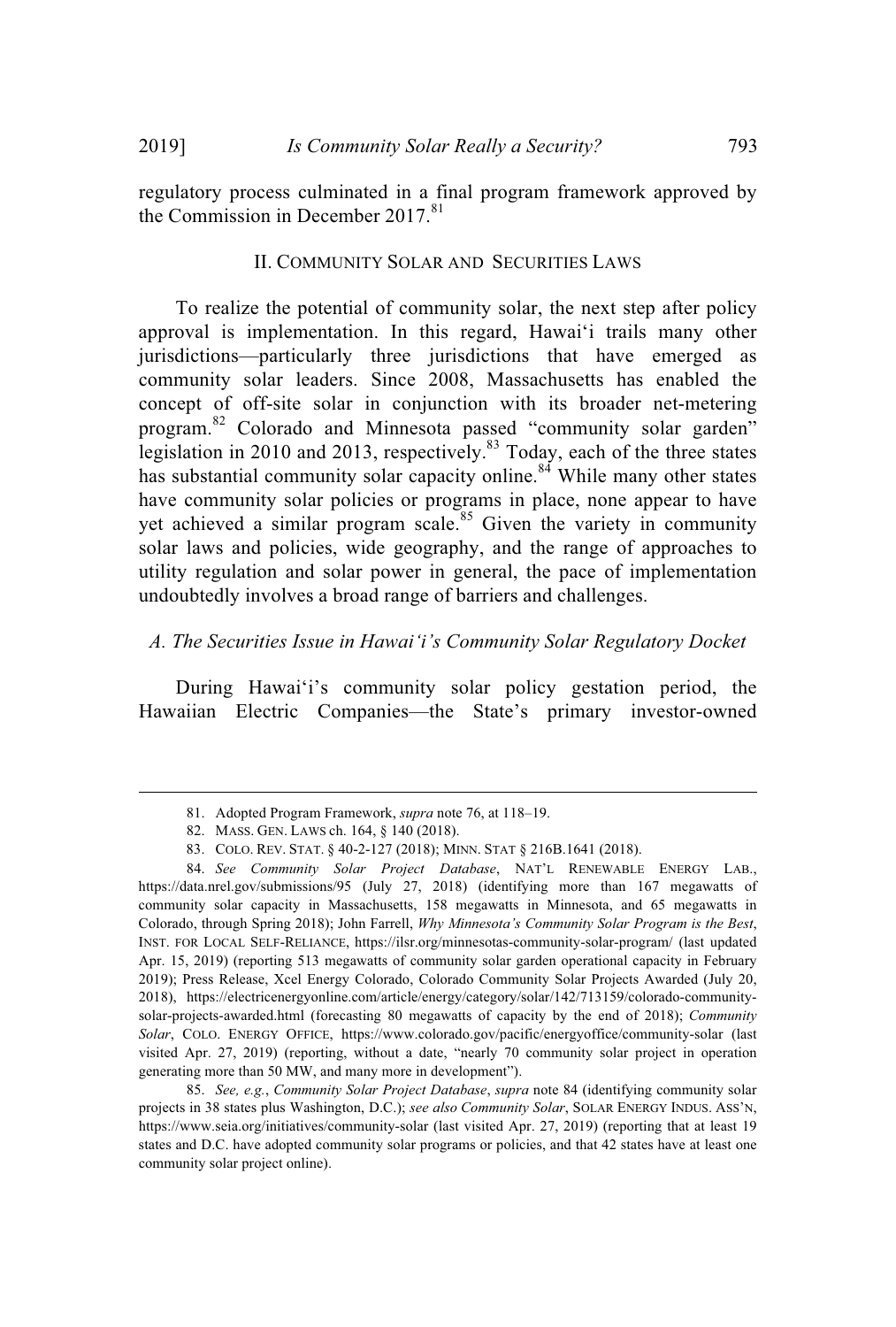utility<sup>86</sup>—devoted large portions of its regulatory briefing to highlighting a risk that community solar projects would be treated as securities. <sup>87</sup> In unusually strong terms, the utility accused the Commission of "disregard for the 'securities' issues presented by the purchase, lease or subscription of [community solar] program interests as contemplated by the [Commission's] Framework."<sup>88</sup> The utility described this as "a potential fatal flaw, since if just one [community solar] facility is deemed to be a security and found in violation . . . this may cause the entire [community solar] market to lose confidence in the program."<sup>89</sup>

The utility asserted that the Commission's framework exposed the companies (and thus utility ratepayers) to massive securities risk, potentially reaching multi-billion dollars:

> [T]he Hawaiian Electric Companies could potentially face securities laws penalties from the SEC of up to \$231,868,093 (assuming a \$50,000 penalty per violation and 4,637 Participants [in the first phase of the community solar program]). The total penalty amount could increase exponentially if the higher end of the penalty range of \$500,000 is applied for each violation and/or a violation is defined as a monthly transaction between the Hawaiian Electric Companies and Participants to credit Participants for the energy output of their interest in a [community solar] project. $90$

<sup>86.</sup> "Hawaiian Electric Companies" denotes three investor-owned utilities that operate the electric grid on all but one of the main Hawaiian islands: Hawaiian Electric Company, Inc. (Oahʻu), Hawaiʻi Electric Light Company, Inc. (Hawaiʻi), and Maui Electric Company, Ltd. (Maui). These are owned by a single parent entity, Hawaiian Electric Industries, Inc., and in some respects are operated as a single entity. Briefing in the community solar docket, for example, was submitted on behalf of all three companies. HECO Transmittal, *supra* note 71. The Kauai Island Utility Cooperative serves the island of Kauai. *Utility Resources: Utility Landscape in Hawaii*, HAW. STATE ENERGY OFFICE, http://energy.hawaii.gov/developer-investor/utility-resources (last visited Apr. 27, 2019).

<sup>87.</sup> For example, approximately 30% of the Hawaiian Electric Companies' comments on the Commission's second proposed program framework were devoted to the securities issue. Comments on Proposed CBRE Program Framework and Model Tariff at 8–9, 31–43, *In re* Hawaiian Elec. Co., Inc., Haw. Elec. Light Co., Inc., Maui Elec. Co., Ltd. & Kauai Island Util. Coop., No. 2015-0389 (Haw. Pub. Util. Comm'n Mar. 1, 2017) [hereinafter HECO Comments on Second PUC Proposal]. The issue was also raised repeatedly in the companies' comments on the Commission's first proposed framework. Comments on Draft Hawaii P.U.C. Staff Proposal for Community-Based Renewable Energy Program at i–ii, 7–9, 13, 26, 27, 30, 33, *In re* Hawaiian Elec. Co., Inc., Haw. Elec. Light Co., Inc., Maui Elec. Co., Ltd. & Kauai Island Util. Coop., No. 2015-0389 (Haw. Pub. Util. Comm'n Jun. 30, 2016) [hereinafter HECO Comments on First PUC Proposal].

<sup>88.</sup> HECO Comments on Second PUC Proposal, *supra* note 87, at 31.

<sup>89.</sup> *Id.* at 9.

<sup>90.</sup> HECO Comments on First PUC Proposal, *supra* note 87, at 8–9.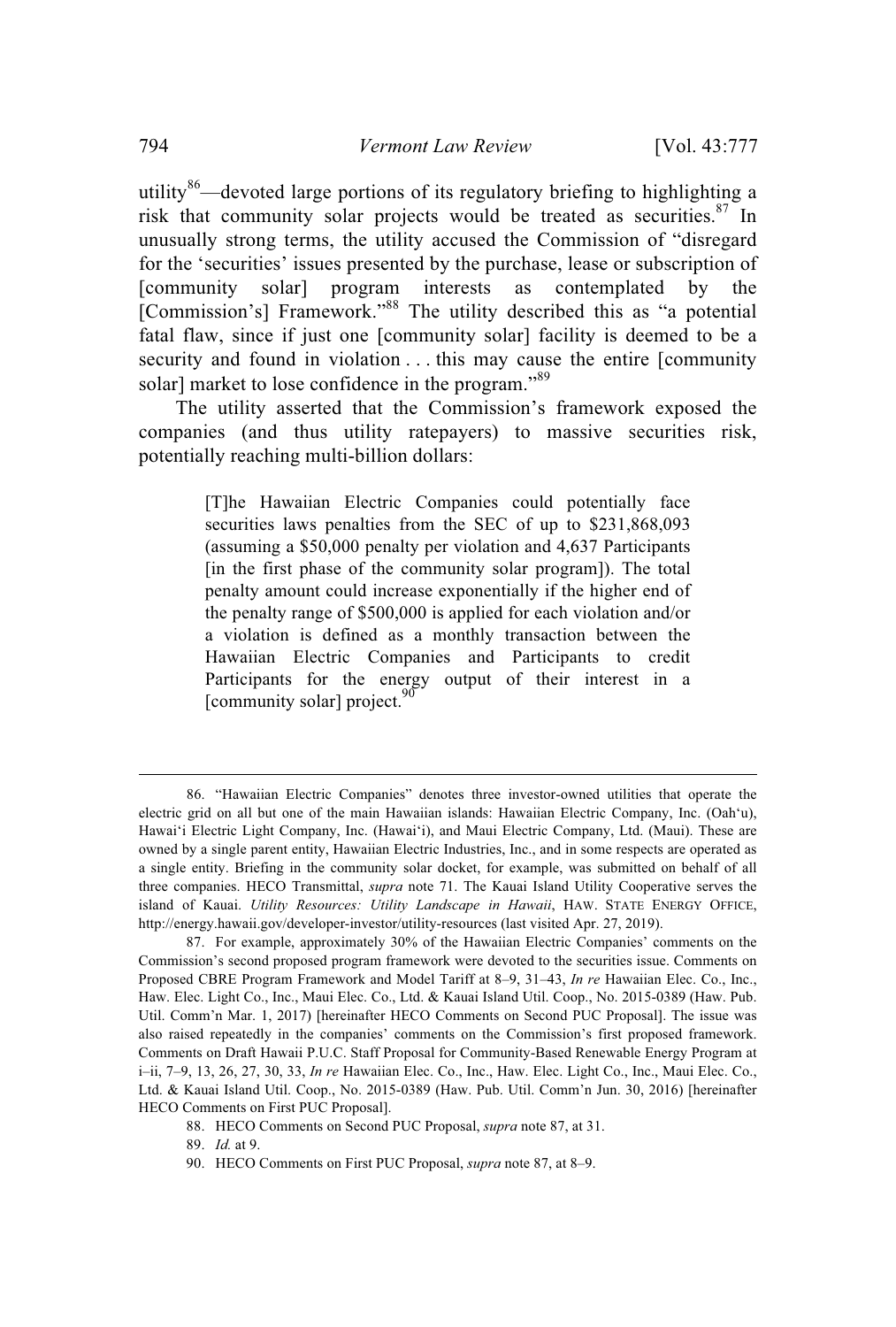At their core, the utility's securities arguments were focused on utility control over the design of community solar, rather than control by communities and developers. Act 100 and the Commission's proposals tipped the scale in favor of communities and developers, and in favor of project diversity in project size and participation model. The utility's proposed tariff was antithetical to this concept. It would have utilized a standard participant agreement under which material terms, including the price developers would charge consumers for participating in a community solar project, would be fixed. $91$  The utility asserted that:

> Allowing the marketplace, i.e., Developers, to determine the terms and ownership models applicable to Participants in the [community solar] program will exacerbate the securities issues already inherently present in the program by eliminating all safeguards proposed by the Hawaiian Electric Companies to ensure that [community solar] interests are not "securities" requiring registration under federal and state securities laws.<sup>92</sup>

The utility proposed to seek no-action letters from state and federal securities regulators, using the fixed program parameters as the underlying facts and circumstances to be reviewed by regulators.<sup>93</sup>

# *B. Other Instances of the Community Solar/Securities Issue*

Although the utilities' arguments about the scale of possible securities risk appears unprecedented, this securities issue was not invented by the Hawaiian Electric Companies. Several analyses suggest that there is a significant likelihood that community solar interests will be regulated as a security or suggest that community solar projects should take the precautionary measure of seeking statutory exemptions from the requirement that securities be registered before they are offered to the public. Those analyses include at least two student-written law review publications, <sup>94</sup> online posts by lawyers and law firms, <sup>95</sup> and policy briefs by

<sup>91.</sup> HECO Transmittal, *supra* note 71, at 21 ("To ensure simplicity for Participants, the upfront payment per kW AC, credit rate per kWh, and O&M Fee per kWh will be required to be the same for all projects within each tier for each technology and island.").

<sup>92.</sup> HECO Comments on First PUC Proposal, *supra* note 87, at 7.

<sup>93.</sup> *Id.* at 34.

<sup>94.</sup> Samantha Booth, Comment, *Here Comes the Sun: How Securities Regulations Cast A Shadow on the Growth of Community Solar in the United States*, 61 UCLA L. REV. 760, 760 (2014); Kristin L. Bailey, Note, *Insecurity for Community Solar: Three Strategies to Confront an Emerging Tension Between Renewable Energy Investment and Federal Securities Laws*, 10 J. TELECOMM. & HIGH TECH. L. 123, 123 (2012).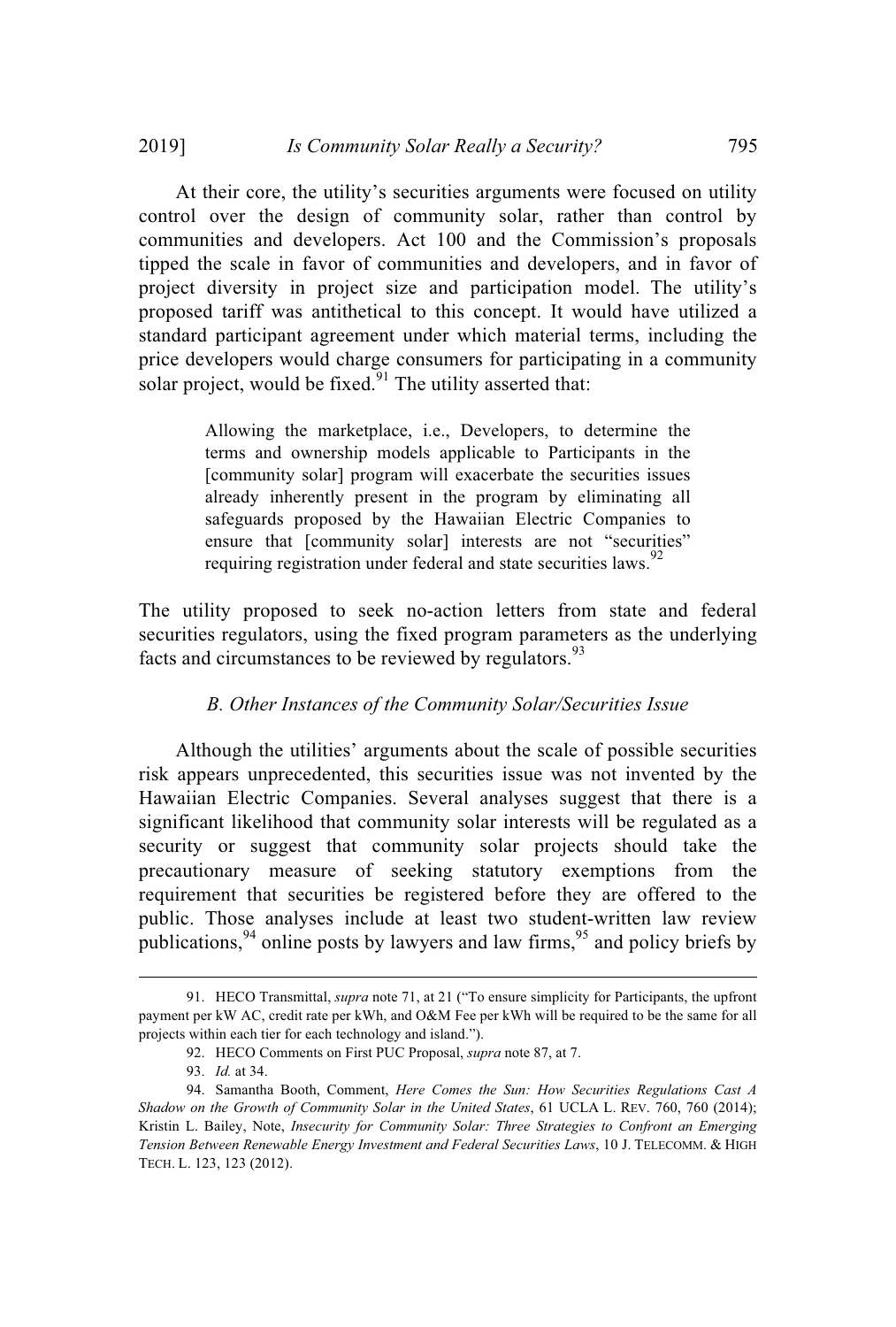entities such as the National Renewable Energy Laboratory and others.<sup>96</sup> At least one analysis concludes that it is "very likely" that community solar will be classified as an investment contract under securities laws, and thus will be regulated as a security.  $97$ 

These analyses come with a limited regulatory backdrop. In 2011, a Texas solar developer named CommunitySun, LLC sought a no-action letter for its "SolarCondo" concept.<sup>98</sup> Although this was not, apparently, part of a broader community solar regulatory framework, the project described in CommunitySun's request for no-action shares key hallmarks of regulated community solar programs like Hawaiʻi's:

> Ownership of a SolarCondo will allow production of selfgenerated, individually owned solar electricity without installing solar panels at the property where the owner consumes electricity. The purpose is to provide the benefits of rooftop solar energy to people who are unable to install rooftop solar on their property. An additional public benefit is to correct the inequity to such persons, who pay for solar rebates in the overall electricity rate base, but who do not have access to solar as a power alternative. 99

The SEC issued a no-action letter in favor of CommunitySun.<sup>100</sup>

99. *Id.*

<sup>95.</sup> *E.g.*, *Community Solar and Securities Regulations*, NORTON ROSE FULBRIGHT (Oct. 18, 2016), http://www.nortonrosefulbright.com/knowledge/publications/149962/community-solar-andsecurities-regulations; *Part 5: Can Securities Exemptions Eliminate Community Solar Obstacles?*, LEWIS & CLARK L. SCH.: GREEN ENERGY INST. (Oct. 6, 2014), https://law.lclark.edu/live/news/28143 part-5-can-securities-exemptions-eliminate.

<sup>96.</sup> *E.g.*, DAVID FELDMAN ET AL., NAT'L RENEWABLE ENERGY LAB., SHARED SOLAR: CURRENT LANDSCAPE, MARKET POTENTIAL, AND THE IMPACT OF FEDERAL SECURITIES REGULATION 18 (2015) [hereinafter NREL, SHARED SOLAR], https://www.nrel.gov/docs/fy15osti/63892.pdf; *see also* Memorandum from Stoel Rives L.L.P. to Nat'l Renewable Energy Lab. (June 25, 2009) [hereinafter Stoel Rives Memorandum] (on file with author); DIANA CHACE & NATE HAUSMAN, CONSUMER PROTECTION FOR COMMUNITY SOLAR: A GUIDE FOR STATES 35 (2017), https://www.cesa.org/assets/2017-Files/Consumer-Protection-for-Community-Solar.pdf.

<sup>97.</sup> *See* Booth, *supra* note 94, at 811 (asserting that "[b]ecause of the classification of community solar interests as investment contracts is very likely, developers must be cognizant of the myriad rules that are triggered by such a finding").

<sup>98.</sup> Letter from Paul S. Maco, Vinson & Elkins, to Office of the Chief Counsel, Securities and Exchange Commission 1 (Aug. 29, 2011) [hereinafter Maco Letter] https://www.sec.gov/divisions/ corpfin/cf-noaction/2011/communitysun082911-2a1-incoming.pdf. The request for no-action described the CommunitySun project as selling "real estate interests in a solar facility." *Id.*

<sup>100.</sup> CommunitySun, LLC, SEC No-Action Letter, 2011 WL 3837626 (Aug. 29, 2011) ("Based on the facts presented, the Division will not recommend enforcement action to the Commission if, in reliance upon your opinion of counsel that SolarCondos are not securities, CommunitySun offers and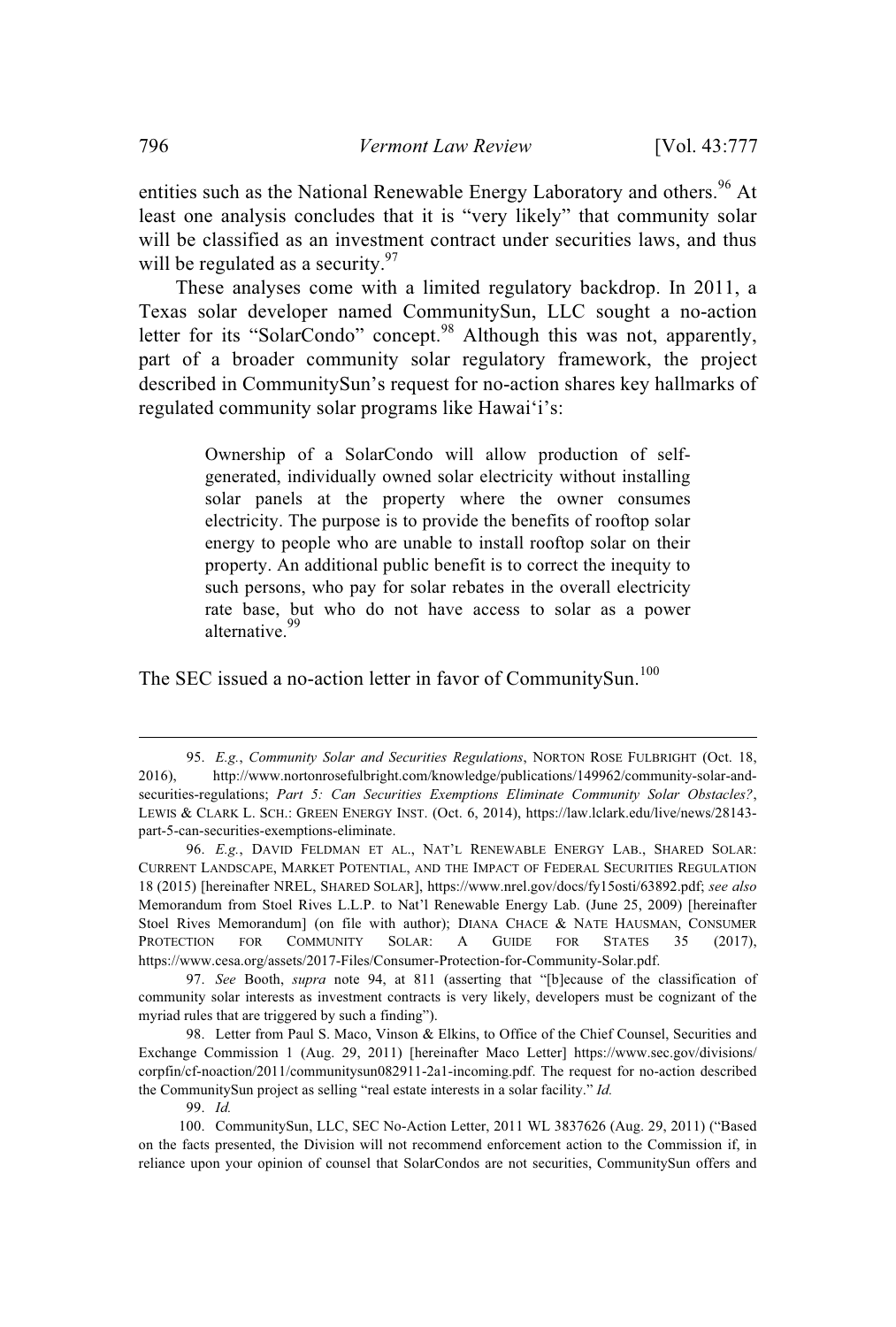Conversely, a 2014 order from Vermont's securities regulator deemed a series of proposed community solar projects to be securities, before granting a public interest exemption from registration, in part based upon the State's renewable energy policy.<sup>101</sup> In 2010, the Deputy Commissioner of the Colorado Securities Division reviewed a hypothetical subscription in a community solar project, and determined that it could not be deemed to absolutely fall outside the definition of a security.<sup>102</sup> In Hawai'i, the State's Securities Commissioner, in response to a request from the Hawaiʻi State Energy Office, submitted a letter to the Public Utilities Commission "[c]aution[ing] that [s]ecurities-[r]elated [i]ssues [m]ay [a]rise."<sup>103</sup> At the time, the program design was incomplete and thus this preliminary determination was made without the benefit of specific facts or circumstances. 104

### *C. Dueling Problems of Inflexibility and Uncertainty*

The Hawaiʻi Commission's second proposed framework did not adopt the Hawaiian Electric Companies' proposal to tightly constrain program parameters and then to seek no-action letters based on those fixed parameters.<sup>105</sup> In response,<sup>106</sup> the Hawaiian Electric Companies pointed to California's approach, where regulators adopted a San Diego Gas & Electric recommendation to require community solar projects to obtain "a securities opinion from an AmLaw 100 law firm stating that the arrangement complies with securities law, and that the [investor-owned utility] and its ratepayers are not at risk for securities claims associated with

102. Gerald Rome, Deputy Securities Comm'r, Colo. Div. of Securities, Opinion Letter on the Issuance, Offer or Sale of a Community Solar Garden (Sept. 22, 2010), *as reprinted in* Blue Sky L. Rep. (CCH) ¶ 13666V.

103. Letter from Ty Nohara, Haw. Comm'r of Sec. to the Haw. Public Utils. Comm'n 3 (Feb. 5, 2016) [hereinafter Nohara Letter].

104*. See id.* at 2–3 (recognizing that the program design had not yet been completed, and asserting that "[t]o issue an opinion at this time, without any information as to how the project will be structured, would be based purely and inappropriately on speculation").

106*.* HECO Comments on Second PUC Proposal, *supra* note 87, at 34–35.

sells the SolarCondos without registration under the Securities Act of 1933 and the Securities Exchange Act of 1934.").

<sup>101.</sup> Order, *In re* Registration Exemption for SolarCommunities, Inc., No. 14-022-S, 2014 WL 2514647, at \*2 (Vt. Sec. Div. Apr. 21, 2014). The exemption was later rendered null and void by Vermont's more general "SUN" registration exemption for some community solar models. *See id.* (stating that "if and when the Commissioner issues a general comprehensive order regarding community solar projects, this Order shall be rendered null and void"); Order, *In re* Vt. Solar / Util. No-Action Exemption, No. 14-023-S, 2014 WL 3697670, at \*1 (Vt. Sec. Div. July 21, 2014) [hereinafter Vermont SUN Exemption I] (providing a self-executing registration exemption for eligible community solar projects).

<sup>105</sup>*.* Second PUC Proposed Framework, *supra* note 72.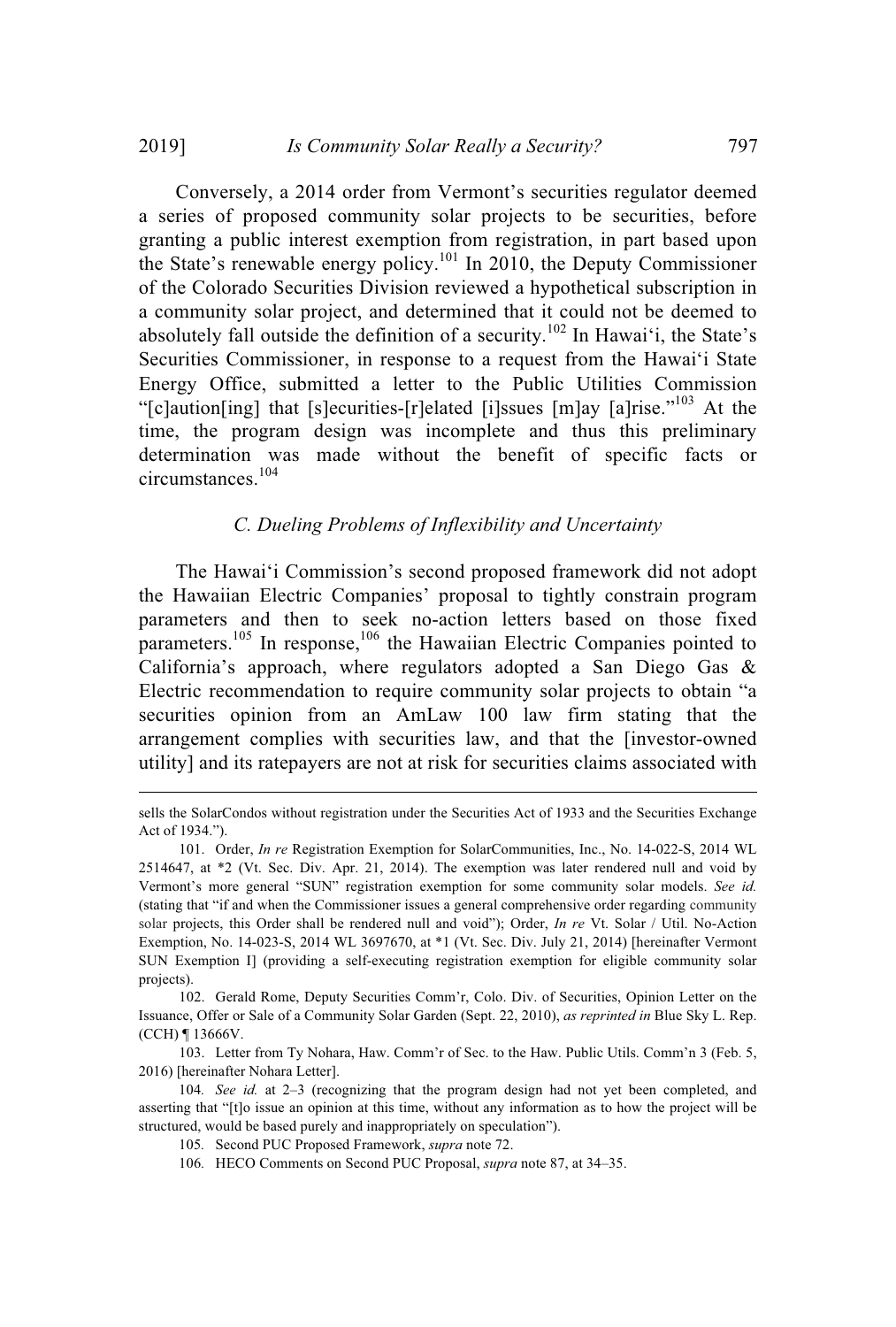the project."<sup>107</sup> Apparently, all of the shortlisted bids in the first request for offer by California's investor-owned utilities failed to obtain this opinion letter; no bids were awarded.<sup>108</sup> This requirement was later affirmed by the California Commission, but it was relaxed to allow opinion letters from other attorneys meeting prescribed criteria for experience and insurance coverage. 109

Expanding upon California's approach, the Hawaiʻi utilities argued for requiring the operators of community solar projects to obtain no-action letters from federal and state securities regulators, qualify for an exemption from registration, or secure a lawyer's opinion letter.<sup>110</sup> Hawai'i's Commission did not adopt the utilities' proposal, but like the California

108. Brian Orion, STOEL RIVES, *California Community Solar Forum Points to Need for Reforms* (Apr. 12, 2017), https://www.lawofrenewableenergy.com/2017/04/articles/solar/report-on-communitysolar-developer-forum-in-california/. California's community solar offerings have subsequently grown, but not as fast as one might expect from the country's largest potential market. As of June 2017, the California PUC reported approximately 22 megawatts enrolled in the program. CAL. PUB. UTIL. COMM'N, COMMUNITY SOLAR PROGRAM FOR DISADVANTAGED COMMUNITIES WEBINAR 8 (2018), http://www.cpuc.ca.gov/uploadedFiles/CPUCWebsite/Content/About\_Us/Organization/Commissioners/ Martha\_Guzman\_Aceves/California%20PUC%20Community%20solar%20Program%20webinar.pdf. In October 2018, Southern California Edison filed an application to replace the community renewables program, and other programs, with a modified "Green Energy Program." *See* Application at 2, *In re* Application of So. Cal. Edison Co. (U 338-E) for Approval of Green Energy Programs, No. A.18-09- 015 (Cal. Pub. Util. Comm'n Sep. 26, 2018) ("Numerous barriers for customers and developers, including program caps and sizing restrictions, make it difficult for SCE to subscribe customers to either GTSR program."). In December 2017, the utility requested to sunset the existing community solar program at the end of 2018, "due to the low number of participating customers." *Id.*

109. *See* Decision 17-07-007, *supra* note 107, at A1 (modifying the earlier AmLaw 100 requirement such that lawyers with five full-time years of securities experience within the last eight years, licensed in California, and carrying a minimum of \$10 million in professional liability coverage could provide an opinion letter).

110. *See* HECO Comments on Second PUC Proposal, *supra* note 87, at 33. The utilities asked the commission to:

> [R]equire concrete evidence from [community solar] program Subscriber Organizations that their [community solar] program interests are not "securities," either by securing "no-action" letters from the SEC, qualifying for a specific exemption confirmed by the SEC or an opinion letter from appropriate expert counsel, and or . . . obtain clearance from the State of Hawaiʻi, under its broader blue sky laws, that such program interests are either not "securities" or not subject to enforcement by the Hawaiʻi Securities Commissioner.

<sup>107.</sup> Decision No. 15-01-051, Approving Green Tariff Shared Renewables Program for San Diego Gas & Electric Co., and So. Cal. Edison Co. Pursuant to Senate Bill 43, at 71, *In re* San Diego Gas & Electric Company (U902E) for Authority to Implement Optional Pilot Program to Increase Customer Access to Solar Generated Electricity, No. 12-01-008 (Cal. Pub. Util. Comm'n Feb. 2, 2015). Later, this requirement was relaxed to allow for an opinion by smaller law firms. Decision 17-07-007, Modifying the AmLaw 100 Securities Opinion Requirement for Enhanced Community Renewables Projects Under the Green Tariff Shared Renewables Program in D.15-01-051, *In re* San Diego Gas & Electric Company (U902E) for Authority to Implement Optional Pilot Program to Increase Customer Access to Solar Generated Electricity, No. 12-01-008 (Cal. Pub. Util. Comm'n July 13, 2017).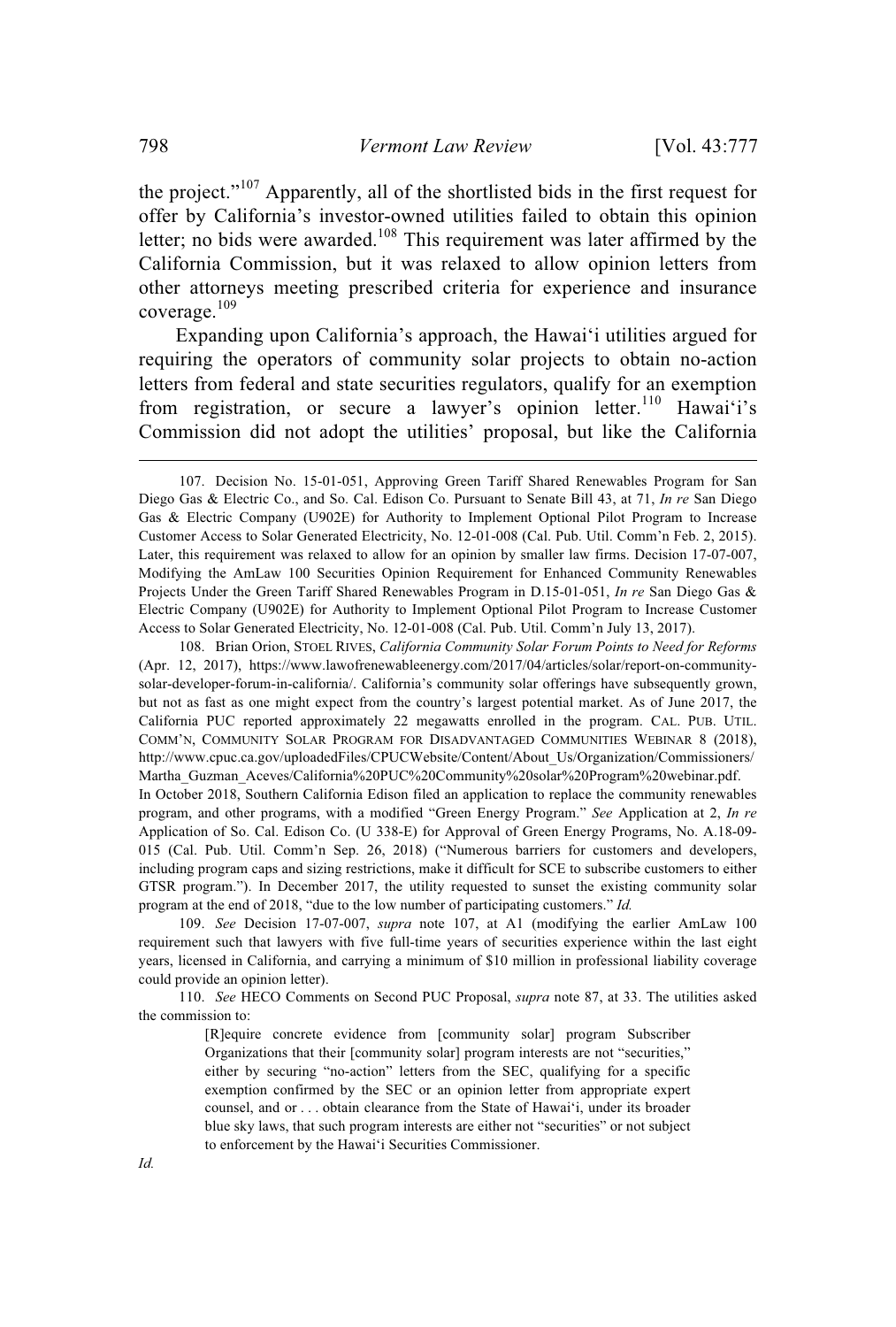Commission it acknowledged substantial uncertainty about this issue nationally.<sup>111</sup>

The utilities' first proposal, setting inflexible program parameters, would have created an energy justice barrier by limiting the ability of communities and developers to create projects and models that directly respond to community needs.<sup>112</sup> This second utility proposal would have begrudgingly permitted more flexibility, but created a new barrier for all community solar projects in the form of the time, complexity, and cost involved in satisfying the proposed securities requirements. <sup>113</sup> The relative shadow of that barrier is even larger for community-scale, communitydriven community solar projects.

At the same time, uncertainty about whether community solar interests are securities creates its own barriers for communities and utilities alike. A National Renewable Energy Laboratory (NREL) report, cited by the California Commission in its decision requiring a securities opinion, described uncertainty about whether community solar will be regulated as a security as a "top concern" among community solar stakeholders.<sup>114</sup> A 2009 legal memorandum to NREL from the Stoel Rives law firm illustrates the root of that uncertainty.<sup>115</sup> Although the memorandum provides recommendations on how to minimize the risk that community solar

<sup>111.</sup> *See* PUC Adopted Program Framework, *supra* note 76, at 109 ("The commission notes that this [securities issue] is an area of some uncertainty nationally . . . ."); Decision 17-07-007, *supra* note 107, at 7 ("Hence, considering the uncertainties around the applicability of securities law, we will not completely eliminate the securities option requirement at this time."). The Hawaiʻi Commission noted its limited authority on this securities issue, gave the utilities latitude to limit their role in an online platform that would identify all community solar projects available—to address the utilities' concerns that the utilities would become "broker[s]" of unregistered securities—and asserted that its program design includes a "robust set of consumer protection mechanisms with an eye toward mitigating potential securities risks." PUC Adopted Program Framework, *supra* note 76, at 109–12.

<sup>112</sup>*. See supra* Part I.C (describing the potential energy justice benefits of community solar).

<sup>113.</sup> *See, e.g.*, Decision 17-07-007, *supra* note 107, at 2 (noting that the Commission "acknowledged the parties' concern regarding the cost of this requirement"); NREL, SHARED SOLAR, *supra* note 96, at 14 ("The legal determination itself [regarding whether a community solar interest is a security] may consume significant resources."); *cf.* James S. Mofsky, *Some Comments on the Expanding Definition of Security*, 27 U. MIAMI L. REV. 395, 395 (1973) ("A threshold question to securities lawyers and their clients is whether a particular scheme of financing will be deemed a security. If so, it is subject to the costly registration provisions of the law if offered for sale but not exempt from registration.").

<sup>114.</sup> NREL, SHARED SOLAR, *supra* note 96, at vi ("One of the top concerns raised by shared solar stakeholders is uncertainty about the applicability of Securities and Exchange Commission (SEC) requirements for registration and disclosure of shared solar projects.").

<sup>115.</sup> Stoel Rives Memorandum, *supra* note 96, at 2, 6–10 ("This memorandum is intended to set forth some of the key factors that the courts tend to use and our general recommendations on structuring those factors in an effort to minimize the likelihood that a security exists. Ultimately, each situation will have to be judged on its specific facts using the factors and principles described above.").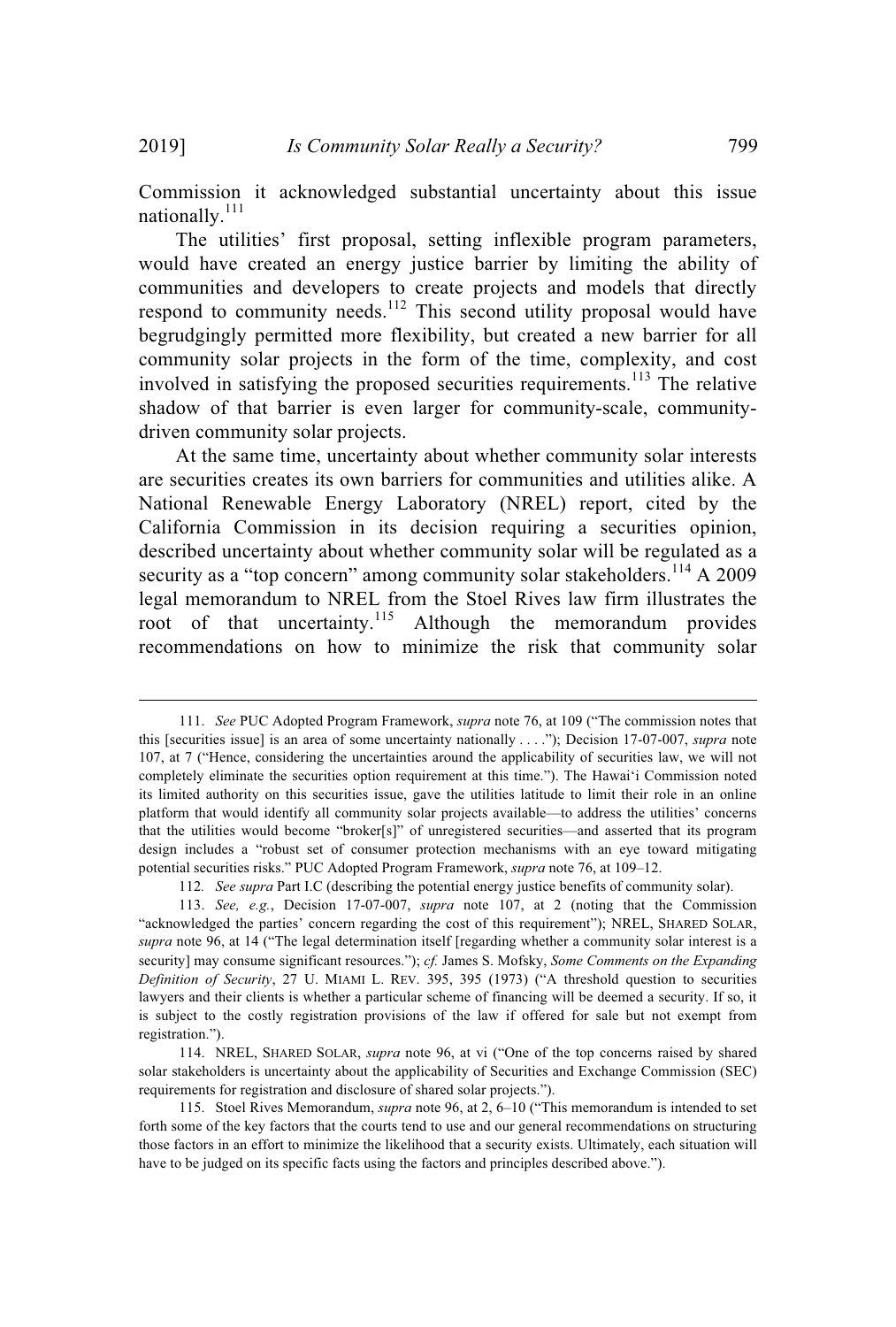projects involve a security,  $116$  it also explains that there is "no bright line test to determine whether a [community solar] contract is a security," and asserts that each circumstance should be considered individually.<sup>117</sup>

Over the past century, securities laws have been the subject of a variety of criticisms.<sup>118</sup> Community solar illuminates a new one: uncertainty about whether it will be regulated as a security systemically tilts in favor of dated utility models and away from new models of community energy innovation. To illustrate, consider that the Hawaiian Electric Companies are owned by a publicly traded holding company.<sup>119</sup> Like many other electric utilities, they are intimately familiar with securities regulation, and have institutional mechanisms to ensure compliance.<sup>120</sup> Community groups and community solar developers typically do not.<sup>121</sup> *Securities insecurity*<sup>122</sup> therefore poses substantially less burden to utility-led community solar projects and models compared to community-led projects.<sup>123</sup> Energy justice principles demand that we more closely evaluate the source of this regulatory uncertainty.

119*. See Hawaiian Electric Industries Inc.*, MARKET WATCH, https://www.marketwatch.com/ investing/stock/he (last visited Apr. 27, 2019) (providing the latest price of HEI stock).

120*. Cf.* George J. Benston, *An Appraisal of the Costs and Benefits of Government-Required Disclosure SEC and FTC Requirements*, 41 LAW & CONTEMP. PROBS. 30, 34 (1977) ("In general, though, once a corporation has adapted its records to the SEC's requirements, the additional direct cost of filling in the periodic report forms may not be very great . . . . However, the relative burden on smaller corporations is most likely much greater and may be quite onerous.").

121. *See generally* Robert G. O'Connor et al., *Securities Law 101 for Community Solar Market Participants – Orange Groves, Country Clubs, and Solar Condos*, ENERGY TODAY, https://www.energytoday.net/economics-policy/policies/securities-law-101-community-solar-marketparticipants-orange-groves-country-clubs-solar-condos/ (last visited Apr. 27, 2019) (asserting that "[s]ome community solar market participants may decide to pursue a strategy to mitigate the risk of securities liability by seeking an SEC no-action letter with respect to their particular set of facts or by obtaining an opinion of legal counsel, but often these strategies are impractical because of the delays and costs involved").

122. Bailey, *supra* note 94.

123. O'Connor et al., *supra* note 121 (recommending that "[p]arties that intend to develop or participate in a community solar offering should consult with legal counsel having expertise in these matters to discuss the facts and circumstances of the particular community solar offering and to develop a strategy to navigate the potential applicability of state and federal securities regulatory regimes to the offering").

<sup>116.</sup> *Id.* at 6–9.

<sup>117.</sup> *Id.* at 2, 10.

<sup>118.</sup> *See, e.g.*, Homer Kripke, *Fifty Years of Securities Regulation in Search of a Purpose*, 21 SAN DIEGO L. REV. 257, 272–73 (1984) (describing a number of criticisms of federal securities regulation); Rutherford B. Campbell, Jr., *The Role of Blue Sky Laws After NSMIA and the JOBS Act*, 66 DUKE L.J. 605, 606 (2016) [hereinafter Campbell, *Blue Sky Laws*] (arguing that state securities laws have been an impediment to efficient movement of capital, "felt most acutely in regard to smallbusiness").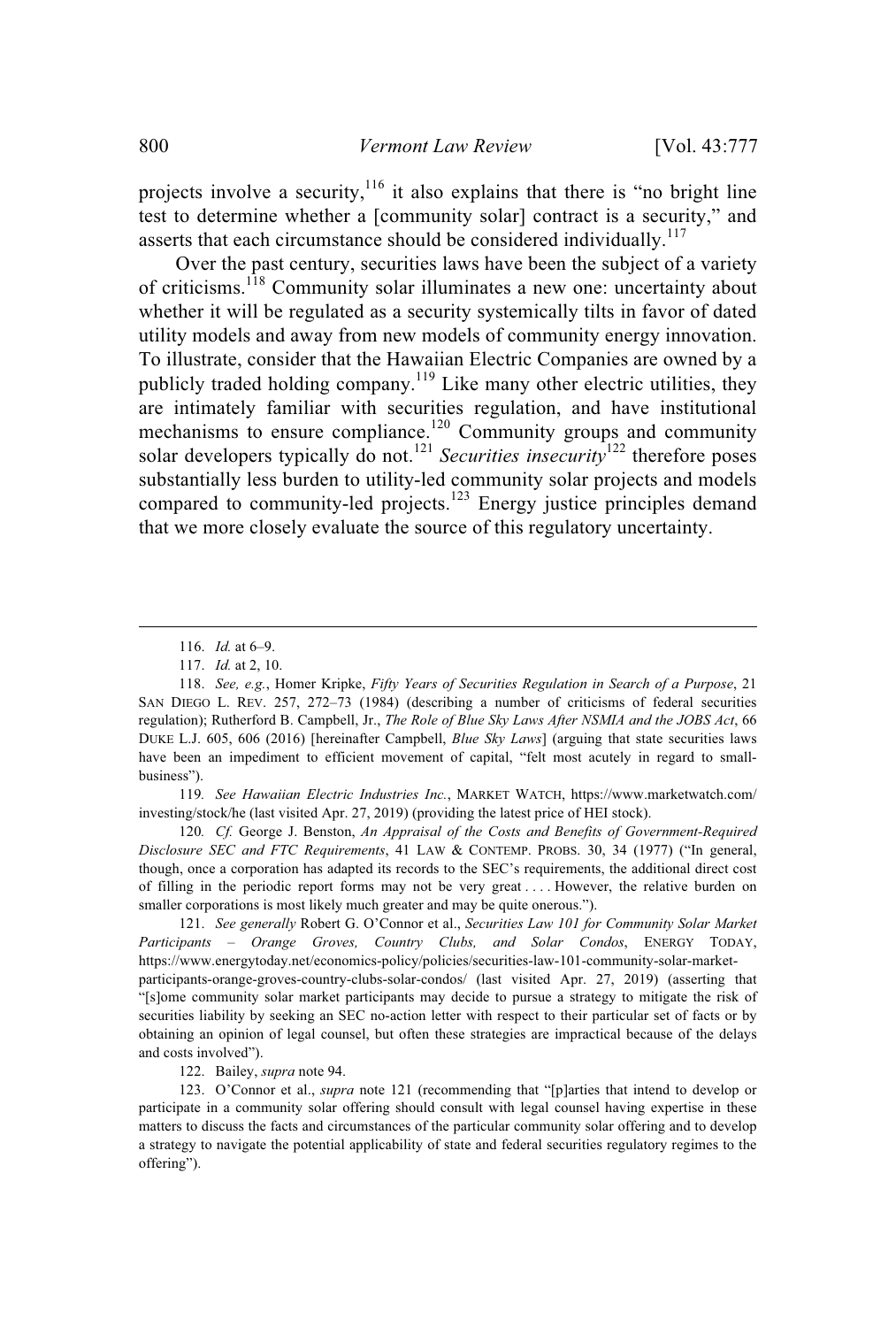### III. WHAT IS A SECURITY?

For several reasons, Hawaiʻi offers a suitable policy test bed in which to take a closer look at community solar and securities. First, the State's recently approved community solar program offers a specific framework of facts and circumstances under which the applicability of securities laws can be examined.<sup>124</sup>

Second, unlike the CommunitySun no-action letter, the Vermont exemption, the Colorado opinion letter, and several other analyses,<sup>125</sup> community solar in Hawaiʻi may need to heed two tests for defining an investment contract for the purpose of securities laws: (1) federal law applying the *Howey*<sup>126</sup> test, also utilized by a majority of states; and (2) the State's blue sky laws,<sup>127</sup> applying the minority risk capital test.<sup>128</sup> Six of at least eighteen states with community solar legislation or regulation have adopted the risk capital test.<sup>129</sup> But the test has not been the focus of discussion on community solar and securities to date. Furthermore, the risk capital test is sometimes characterized as broader than the federal test, and therefore more likely to implicate community solar as a security.<sup>130</sup>

126. SEC v. W. J. Howey Co., 328 U.S. 293, 301 (1946).

128. *See, e.g.*, Haw. Comm'r of Sec. v. Haw. Mkt. Ctr., Inc., 485 P.2d 105, 110–11 (Haw. 1971) (applying the risk capital test).

129. *See, e.g.*, Tennessee v. Brewer, 932 S.W.2d 1, 13 & n.13 (Tenn. Crim. App. 1996) (identifying various states adopting the risk capital test by decision, rule, or statute); JEFFREY J. COOK & MONISHA SHAH, NAT'L RENEWABLE ENERGY LAB., FOCUSING THE SUN: STATE CONSIDERATIONS FOR DESIGNING COMMUNITY SOLAR POLICY app. A (2018), https://www.nrel.gov/docs/fy18osti/70663.pdf (summarizing community solar legislation or regulation in eighteen states).

130. *See* Nohara Letter, *supra* note 103 (asserting that "analysis of an investment contract in a jurisdiction following *Hawaii Market Center* will be broader . . . than in jurisdictions that follow *Howey*"); HECO Comments on Second PUC Proposal, *supra* note 87, at 33 (arguing that "it's entirely possible that [community solar] programs developed in other jurisdictions may indeed be 'securities' under the broader Hawaii test"); *see also* Michael E. Stevenson & John J. O'Leary III, *Definition of a Security: Risk Capital and Investment Contracts in Washington*, 3 U. PUGET SOUND L. REV. 83, 83–84 (1979) (describing Washington's adoption of the risk capital test as "expand[ing] the applicability of the securities act to reach financing schemes that heretofore were unregulated"). Not all analyses agree that the risk capital test is broader than the *Howey* test. *See, e.g.*, Stanley v. Commercial Courier Serv., Inc., 411 F. Supp. 818, 823 (D. Or. 1975) (acknowledging that the tests are not "synonymous" but concluding that they are "essentially the same"); *Brewer*, 932 S.W.2d at 13 (rejecting appellant's contention that "the test in [*Hawai*ʻ*i*] *Market* is far broader than the *Howey–Forman* formula").

<sup>124</sup>*. See* Nohara Letter, *supra* note 103 (noting the need for a fact-specific inquiry).

<sup>125.</sup> *See supra* notes 101–03 and accompanying text.

<sup>127.</sup> The phrase *blue sky laws* describes state securities laws. *See, e.g.*, State v. Gopher Tire & Rubber Co., 177 N.W. 937, 938 (Minn. 1920) ("It has been said that its popular name [blue sky law] indicates the evil at which it is aimed, that is, speculative schemes having no more basis than so many feet of blue sky." (first citing Hall v. Geiger-Jones Co., 242 U.S. 549 (1917); then citing State v. Agey, 88 S.E. 726 (N.C. 1916))).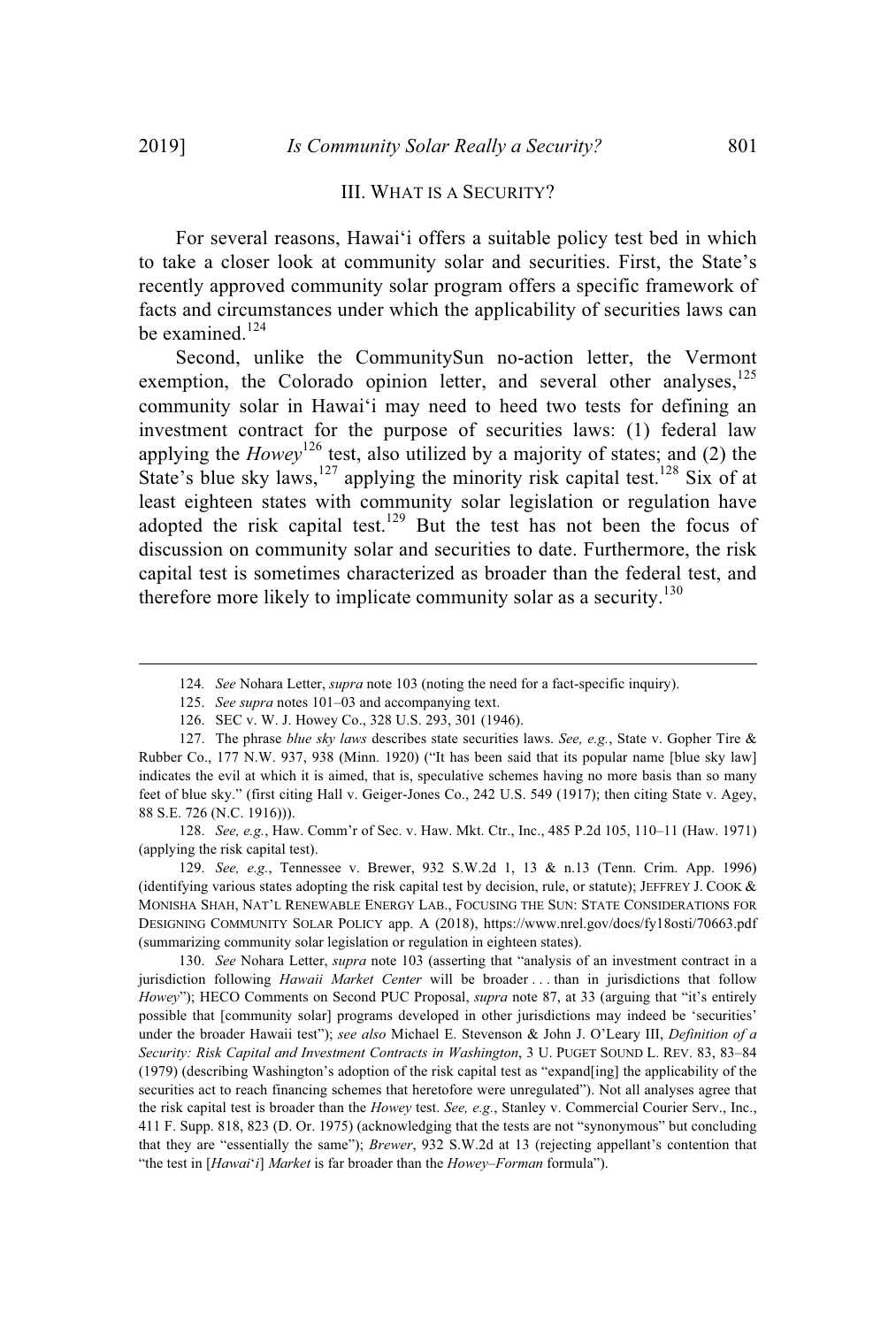Third, Hawaiʻi was a leading adopter of the risk capital test, creating the frequently cited *Hawaii Market Center* formulation in 1971.<sup>131</sup>

#### *A. Economic Reality and Investment Contracts as Securities*

The threshold question of what is regulated as a security has a long history, in an astonishingly wide variety of transactional contexts.<sup>132</sup> The contours of that history have been extensively covered and discussed elsewhere.<sup>133</sup> The following summary is not intended to re-convey the

<sup>131.</sup> *Hawaii Market Center*, 485 P.2d at 105, 109.

<sup>132.</sup> The following list illustrates a sampling of the analyses and contexts in which the definition of a security has been considered: Rutherford B. Campbell Jr., *Stallion Syndicates as Securities*, 70 KY. L.J. 1131, 1158 (1981); William J. Carney, *Defining A Security: The Addition of A Market-Oriented Contextual Approach to Investment Contract Analysis*, 33 EMORY L.J. 311, 358–59 (1984) (discussing, for example, insurance policies); James D. Gordon III, *Flying into Blue Sky: Aircraft Leasebacks As Securities*, 35 UCLA L. REV. 779 (1988); James D. Gordon III, Essay, *Interplanetary Intelligence About Promissory Notes As Securities*, 69 TEX. L. REV. 383, 384 (1990) (including this amusing exchange between hypothetical interplanetary aliens: "Monset: Do you mean that even though the Acts say 'any note' is a security, they don't mean that? Zoron: That's correct. For example, the promissory notes that accompany home mortgages are not securities. Monset: This news is going to make a lot of homeowners on [planet] Zerix happy."); Thomas Lee Hazen, *Taking Stock of Stock and the Sale of Closely Held Corporations: When Is Stock Not A Security*, 61 N.C. L. REV. 393, 386–98 (1983); Wayne Klein, *Certificates of Deposit As Securities: State Law Considerations*, 5 ANN. REV. BANKING L. 55, 60, 78– 79, 85–86 (1986); Joseph C. Long, *The Naked Commodity Option Contract as a Security*, 15 WM. & MARY L. REV. 211, 213–17 (1973); Peter A. MacLaren, *Securities Law – Profits in Paradise: When Resort Condominiums Qualify as Investment Contracts*, 19 GOLDEN GATE U. L. REV. 177, 180–86, 190–94 (1989); Joan MacLeod Heminway, *To Be or Not to Be (A Security): Funding for-Profit Social Enterprises*, 25 REGENT U. L. REV. 299, 311–13, 315, 317 (2013); Ellen R. Peirce & Richard A. Mann, *Time-Share Interests in Real Estate: A Critical Evaluation of the Regulatory Environment*, 59 NOTRE DAME L. REV. 9, 26, 30–34 (1983); R. K. Pezold & Danny P. Richey, *The 'Industry Deal' Among Oil and Gas Companies and the Federal Securities Acts*, 16 TEX. TECH L. REV. 827, 840–45 (1985) (discussing undivided fractional interests in oil and gas leases); Mark A. Sargent, *Are Limited Liability Company Interests Securities*, 19 PEPP. L. REV. 1069, 1102 (1992); Jeffrey Allen Tew & David Freedman, *In Support of* SEC v. W. J. Howey Co.*: A Critical Analysis of the Parameters of the Economic Relationship Between an Issuer of Securities and the Securities Purchaser*, 27 U. MIAMI L. REV. 407, 422 (1973) (discussing contexts such as partnerships, joint ventures, and cemetery plots); Richard A. Barasch, Comment, *Interest in Pension Plans As Securities:* Daniel v. International Brotherhood of Teamsters, 78 COLUM. L. REV. 184, 185 (1978); Note, *The Federal Securities Laws and Employee Pension Participants: Retiring Daniel*, 87 YALE L.J. 1666, 1667 (1978); Shanah D. Glick, Comment, *Are Viatical Settlements Securities Within the Regulatory Control of the Securities Act of 1933?*, 60 U. CHI. L. REV. 957, 958 (1993); *Securities Acts*—*Federal Securities Exchange Act*— *Withdrawable Capital Accounts in Savings and Loan Association Are Not "Securities" Within Antifraud Provisions of Section 10(b)—*Tcherepnin v. Knight*, 371 F.2d 374 (7th Cir)*, *cert. granted, 387 U.S. 941 (1967)*, 81 HARV. L. REV. 495, 498 (1967).

<sup>133.</sup> The seminal treatise by Professor Louis Loss (now with Professor Joel Seligman and Professor Troy Paredes) is one particularly helpful resource. *See generally* LOUIS LOSS ET AL., FUNDAMENTALS OF SECURITIES REGULATION 1–111, 387–487 (7th ed. 2018) (overviewing a history of securities regulation). Other sources for insightful summaries, histories, or analyses from various perspectives include: Douglas M. Branson & Karl Shumpei Okamoto, *The Supreme Court's Literalism*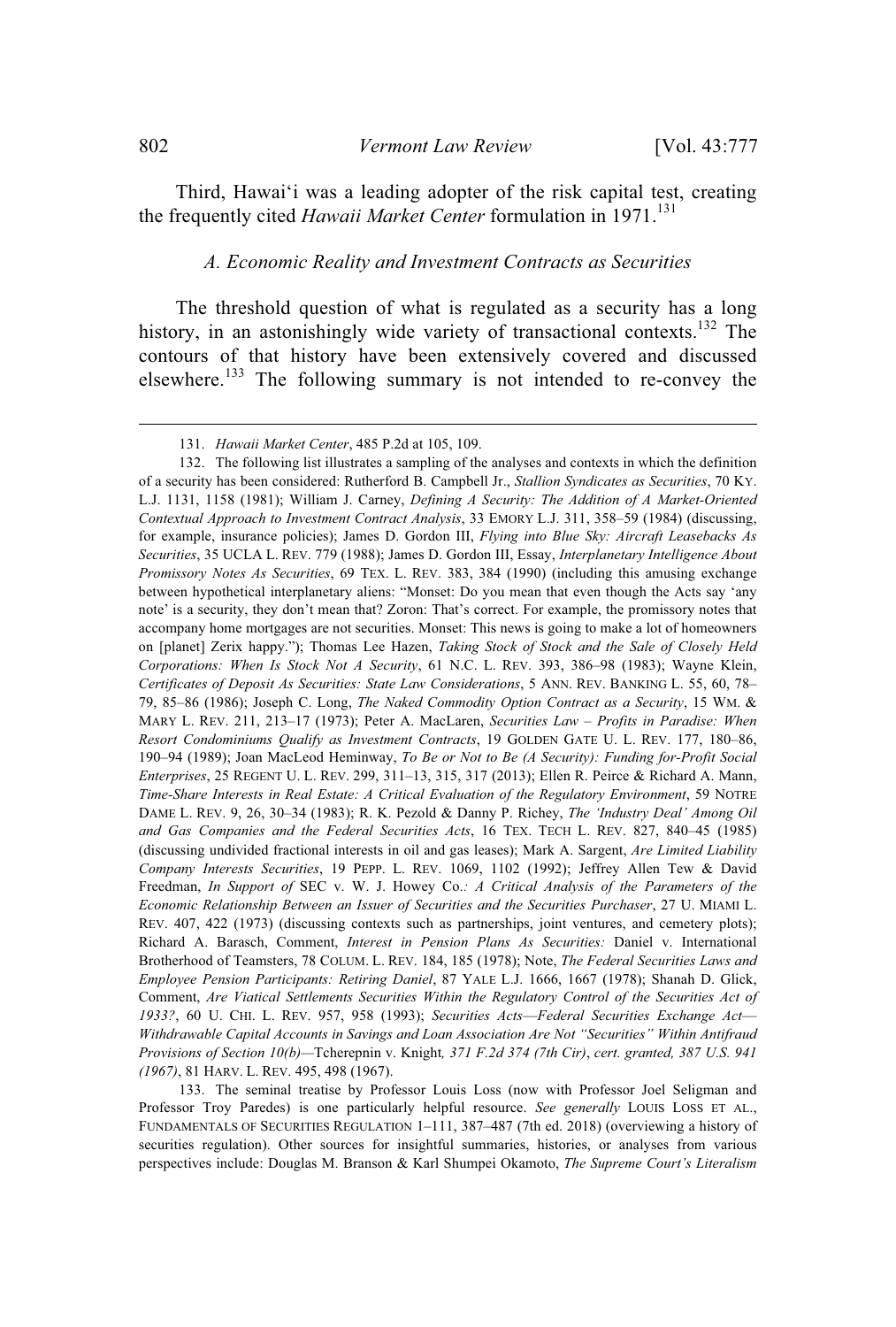entirety of that background. Rather, it is intended to provide some additional historical context for the early history of this issue and to orient readers who may be arriving at this issue from the perspective of utility regulation or energy justice, rather than from a securities background.

State and federal securities laws define a "security" in famously broad terms:

> [A]ny note, stock, treasury stock, security future, security-based swap, bond, debenture, evidence of indebtedness, certificate of interest or participation in any profit-sharing agreement, collateral-trust certificate, preorganization certificate or subscription, transferable share, investment contract, voting-trust certificate, certificate of deposit for a security, fractional undivided interest in oil, gas, or other mineral rights, any put, call, straddle, option, or privilege on any security, certificate of deposit, or group or index of securities (including any interest therein or based on the value thereof), or any put, call, straddle, option, or privilege entered into on a national securities exchange relating to foreign currency, or, in general, any interest or instrument commonly known as a "security", or any certificate of interest or participation in, temporary or interim certificate for, receipt for, guarantee of, or warrant or right to subscribe to or purchase, any of the foregoing.<sup>134</sup>

During decades of uncertainty over what is, and is not, a security, this laundry list and undefined catchall provisions like "investment contract" and in general, "any interest or instrument commonly known as a security" have been the subject of much debate and hand-wringing.<sup>135</sup>

*and the Definition of Security in the State Courts*, 50 WASH. & LEE L. REV. 1043, 1092 (1993); Williamson B. C. Chang, *Meaning, Reference, and Reification in the Definition of a Security*, 19 U.C. DAVIS L. Rev. 403, 457–60 (1986); J. Thomas Hannan & William E. Thomas, *The Importance of Economic Reality and Risk in Defining Federal Securities*, 25 HASTINGS L.J. 219 (1974); Homer Kripke, *supra* note 118; Jonathan R. Macey & Geoffrey P. Miller, *Origin of the Blue Sky Laws*, 70 TEX. L. REV. 347 *passim* (1991); Paul G. Mahoney, *The Origins of the Blue-Sky Laws: A Test of Competing Hypotheses*, 46 J.L. & ECON. 229, 231–33 (2003); Mofsky, *supra* note 113; Gary S. Rosin, *Historical Perspectives on the Definition of A Security*, 28 S. TEX. L. REV. 575 (1987) (commenting on the legislative history of the Act); Marc I. Steinberg & William E. Kaulbach, *The Supreme Court and the Definition of Security: The Context Clause, Investment Contract Analysis, and Their Ramifications*, 40 VAND. L. REV. 489 (1987) (exploring the meaning of a security in Supreme Court jurisprudence); Stevenson & O'Leary, *supra* note 130.

<sup>134.</sup> 15 U.S.C. § 77b(a)(1) (Supp. 2018); *see also, e.g.*, 15 U.S.C. § 78c(a)(10) (Supp. 2018) (defining a security in similar terms as section  $77b(a)(1)$ ); HAW. REV. STAT. § 485A-102 (Supp. 2017) (defining "security" in terms very similar to the federal statutes).

<sup>135.</sup> *See, e.g.*, Mofsky, *supra* note 113, at 396–97 ("The problem is not with such standard instruments as stocks, bonds, debentures, or notes, for they are readily identifiable as securities. Rather,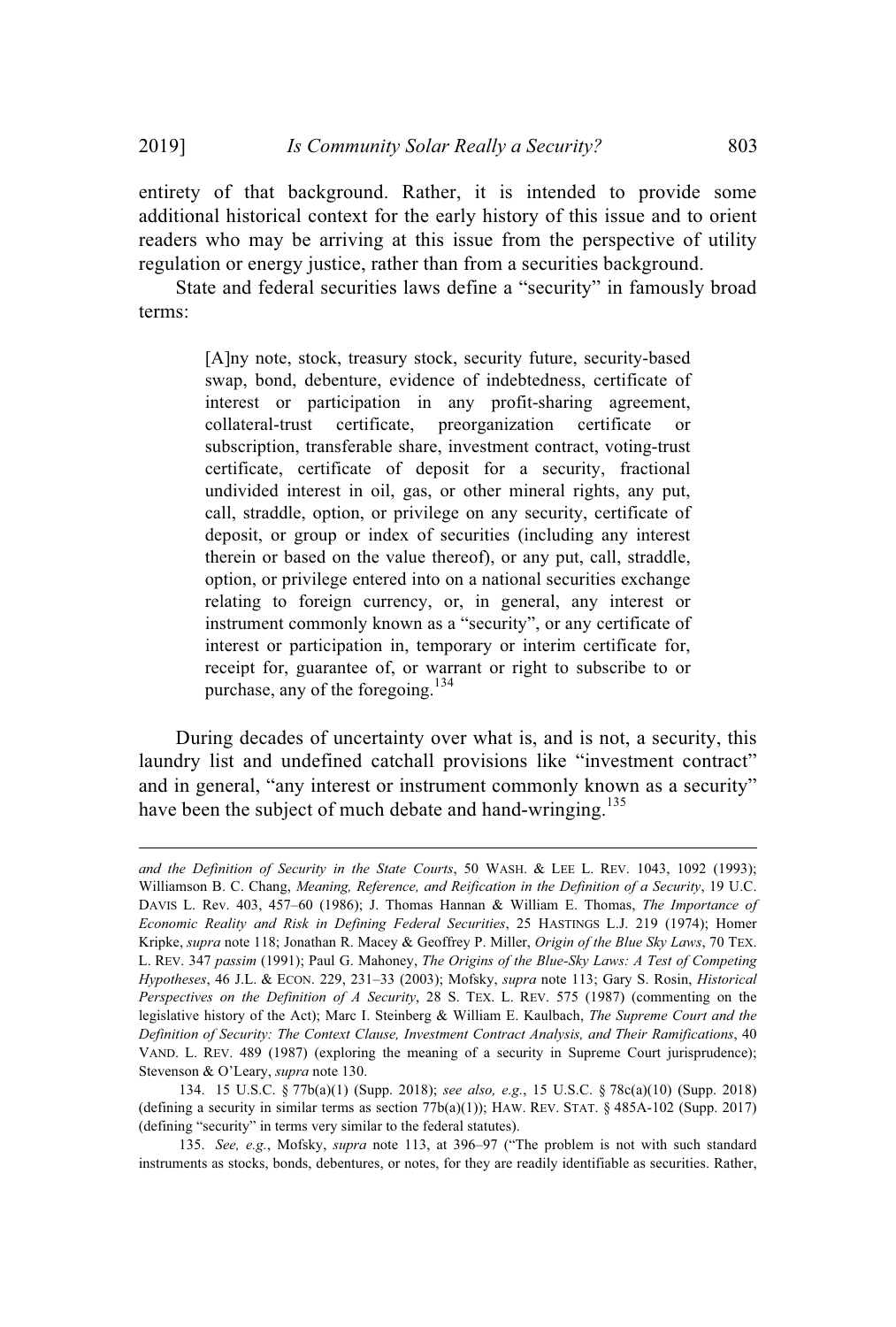Of course, a community solar project could, theoretically, be developed in a way that clearly renders it a security. For example, interests in the project could be offered in the form of stock in the project's corporate owner. That corporate owner could generate revenue via a power purchase agreement with a utility. The corporate owner's profits and capital could be returned to stockholders in the form of dividends and appreciation. As "stock," this would be likely to fall within the securities definition<sup>136</sup> and would need to be registered<sup>137</sup> or qualify for an exemption from registration. 138

More realistically, this is not how community solar programs are intended to operate, particularly where they are implemented as a tariff overseen by a public utilities regulator. Thus, the question of whether community solar is a security is couched in terms of whether participation in a project falls within the catchall concept of an *investment contract*.

# 1. A Closer Look at *Gopher Tire & Rubber Co.* and the Birth of Investment Contracts as Securities

The concept of investment contracts as securities predates the Federal Securities Acts of 1933 and 1934; the concepts was incorporated into Minnesota securities legislation in  $1917<sup>139</sup>$  In 1920, the Minnesota Supreme Court first analyzed the phrase in *State v. Gopher Tire & Rubber Co*. <sup>140</sup> For \$50, the defendant tire manufacturer sold certificates appointing "the holder

the difficulty arises with the more ingenious devices that do not clearly come within the purview of the orthodox terminology. To be more specific, the problem stems from the way courts and regulators define the terms 'investment contract,' . . . and 'any interest or instrument commonly known as a security.""). Note that the phrase "investment contract" has developed into the operative catchall for this definition. *See* United Hous. Found., Inc. v. Forman, 421 U.S. 837, 852 (1975) (stating that "[w]e perceive no distinction, for present purposes, between an 'investment contract' and an 'instrument commonly known as a security'").

<sup>136.</sup> 15 U.S.C. § 77b(a)(1) (Supp. 2018) (including "stock" in the definition of a security); *see also, e.g.*, HAW. REV. STAT. § 485A-102 (Supp. 2017) (including "stock" in the definition of a security).

<sup>137.</sup> *See, e.g.*, 15 U.S.C. § 77e(c) (2012) (making it unlawful to sell, in interstate commerce, "any security, unless a registration statement has been filed as to such security"); HAW. REV. STAT. § 485A-301 (2017) ("It is unlawful for a person to offer or sell a security in this State unless: (1) The security is a federal covered security; (2) The security, transaction, or offer is exempted from registration under sections 485A-201 to 485A-203; or (3) The security is registered under this chapter.").

<sup>138.</sup> 15 U.S.C. § 77d (2012 & Supp. 2018) (identifying exempt transactions, such as those covered by Regulation D, 17 C.F.R. § 230.500–.508 (2018)); HAW REV. STAT. §§ 485A-201 to -203 (2018) (identifying exempt transactions and securities).

<sup>139.</sup> *See, e.g.*, Mofsky, *supra* note 113, at 397 (explaining that "[t]he process all began in 1917 when the Minnesota Legislature incorporated the term 'investment contract' in its statute defining 'security'").

<sup>140.</sup> State v. Gopher Tire & Rubber Co., 177 N.W. 937, 938 (Minn. 1920).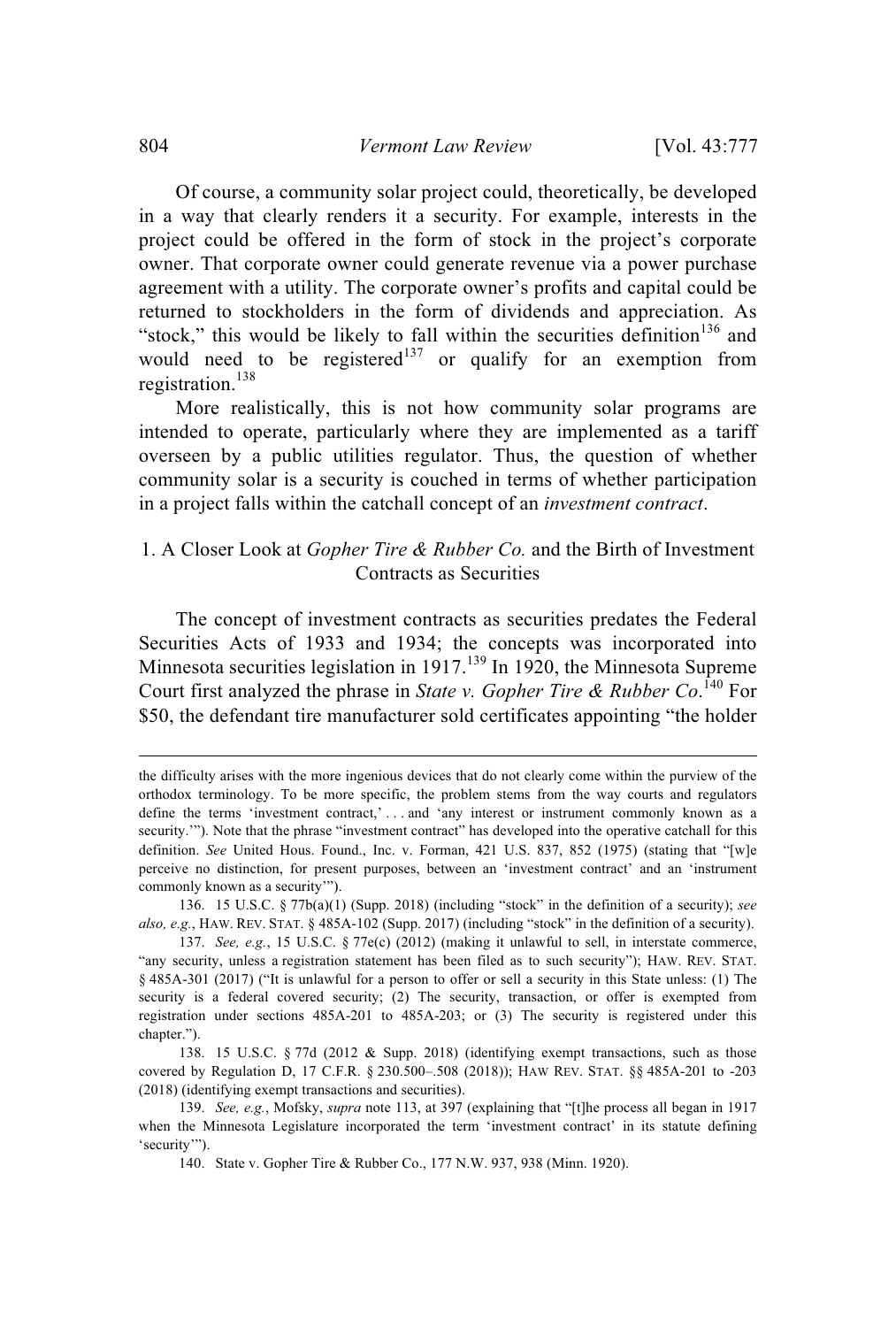as one of its agents to assist by word of mouth and in other ways in the sale of tires and tubes."<sup>141</sup> In return, the certificate holders were promised a pro rata share in the defendant's proceeds, an annual bonus based on excess earnings, and a discount on tires and tubes for their own consumption.<sup>142</sup>

The court utilized a flexible view of a security:

To lay down a hard and fast rule by which to determine whether that which is offered to a prospective investor is such a security as may not be sold without a license would be to aid the unscrupulous in circumventing the law. It is better to determine in each instance whether a security is in fact of such a character as fairly to fall within the scope of the statute.<sup>143</sup>

Applying this instance-by-instance rubric, the court observed that "[t]he certificates are like stock in that they give their holders the right to share in the profits of the corporation, but their value is purely speculative, for their holders get no interest in the tangible assets of the corporation."<sup>144</sup> But rather than finding that the certificates were securities as "stock," the court invoked the statutory phrase "investment contract," and on this basis determined that the certificates were securities.<sup>145</sup>

The court defined an investment contract as a contract or scheme for "[t]he placing of capital or laying out of money in a way intended to secure income or profit from its employment."<sup>146</sup> In the relatively early evolution of the securities laws, this formulation was recounted and used by a variety of courts.<sup>147</sup> In the subsequent century, at least one author has suggested

*Id.* (emphasis added).

146. *Id.*

147. *E.g.*, SEC v. Bailey, 41 F. Supp. 647, 651 (S.D. Fla. 1941) (applying the federal securities laws); People v. White, 12 P.2d 1078, 1081 (Cal. Ct. App. 1932); Freeze v. Smith, 236 N.W. 810, 812 (Mich. 1931); Stevens v. Liberty Packing Corp., 161 A. 193, 195 (N.J. Ch. 1932); State v. Heath, 153

<sup>141.</sup> *Id.* at 937.

<sup>142.</sup> *Id.* at 937–38.

<sup>143.</sup> *Id.* at 938.

<sup>144.</sup> *Id.*

<sup>145.</sup> *Id.* The court summarized the applicable statute as follows:

All persons, firms, and corporations are prohibited from engaging, within this state, in the business of selling or negotiating for the sale of any *stocks, bonds, investment contracts, or other securities* issued by him or it, except securities specifically enumerated in section 2 of the act. No investment company or dealer shall sell or offer for sale, or profess the business of selling or offering for sale, securities coming within the scope of the act, unless and until he or it shall have furnished to the state securities commission information touching the honesty, good faith, and character of the business of the company or dealer, and shall have obtained from the commission a license to sell securities. Violation of any of the previsions of the act is made a gross misdemeanor.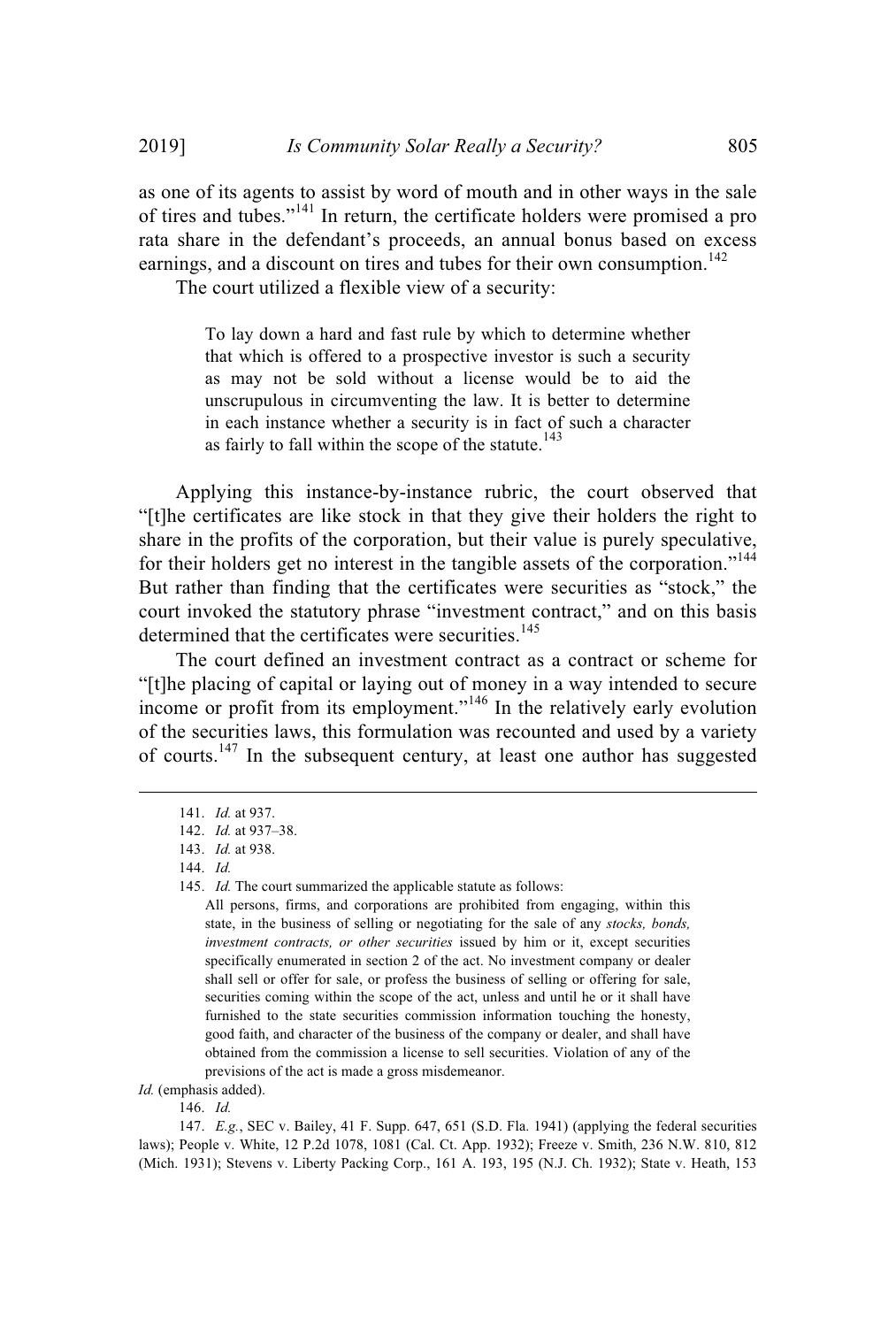that it may have given birth to the risk capital test for defining a security, discussed further in Part III.B.<sup>148</sup>

The Minnesota Supreme Court's approach was animated by the stated purpose of the then-burgeoning blue sky laws, targeting "get-rich-quick" schemes:

> The purpose of the statute is to protect the public against imposition. It is a new form of regulatory law which, in the course of a few years, has swept over 33 states. It has been said that its popular name indicates the evil at which it is aimed, that is, speculative schemes having no more basis than so many feet of blue sky, and that it is intended to put a stop to the sale of shares in visionary oil wells, nonexistent gold mines and other "get-rich-quick" schemes calculated to despoil credulous individuals of their savings.<sup>149</sup>

The court's reference to "visionary oil wells" reveals an interesting connection between energy development and securities laws.<sup>150</sup> In the modern definition of a security, "fractional undivided interest in oil, gas, or other mineral rights" are expressly included in the definition's laundry list.<sup>151</sup> The 1917 Minnesota statute utilized more general terms like stocks, bonds, and investment contracts.<sup>152</sup> But when the court considered this general language, it appears that oil investments were top-of-mind on the list of speculative schemes to be regulated as securities.<sup>153</sup>

Oil exploration ignited in the U.S. with the first oil-specific commercial wells in the mid-1800s.<sup>154</sup> In 1887, the Minnesota legislature

152. *Gopher Tire*, 177 N.W. at 938.

Although many textbooks cite Edw[in] Drake's 1859 oil strike in Titusville, Pennsylvania, as the first major development in the modern petroleum industry, that discovery was not the first, nor was it the first time people recognized oil's utility and potential economic value. In 1543, Spanish explorers

S.E. 855, 857 (N.C. 1930); *In re* Bowen, 49 N.E.2d 753, 755 (Ohio 1943); Union Land Assocs. v. Ussher, 149 P.2d 568, 570 (Or. 1944); Brownie Oil Co. of Wis. v. R.R. Comm'n of Wis., 240 N.W. 827, 829 (Wis. 1932).

<sup>148.</sup> *See* Joseph C. Long, *An Attempt to Return Investment Contracts to the Mainstream of Securities Regulation*, 24 OKLA. L. REV. 135, 169 (1971) (arguing that "[i]n the *Gopher* case there is language indicating that the court had some idea of the risk capital approach").

<sup>149.</sup> *Gopher Tire*, 177 N.W. at 938 (citations omitted).

<sup>150.</sup> *Id.*

<sup>151.</sup> 15 U.S.C. § 77b(a)(1) (Supp. 2018).

<sup>153</sup>*. See id* ("[The statute] is intended to put a stop to the sale of shares in visionary oil wells . . . .")*.*

<sup>154.</sup> *See, e.g.*, Alexandra B. Klass & Danielle Meinhardt, *Transporting Oil and Gas: U.S. Infrastructure Challenges*, 100 IOWA L. REV. 947, 953–54 (2015) (discussing the history and origins of the U.S. oil industry).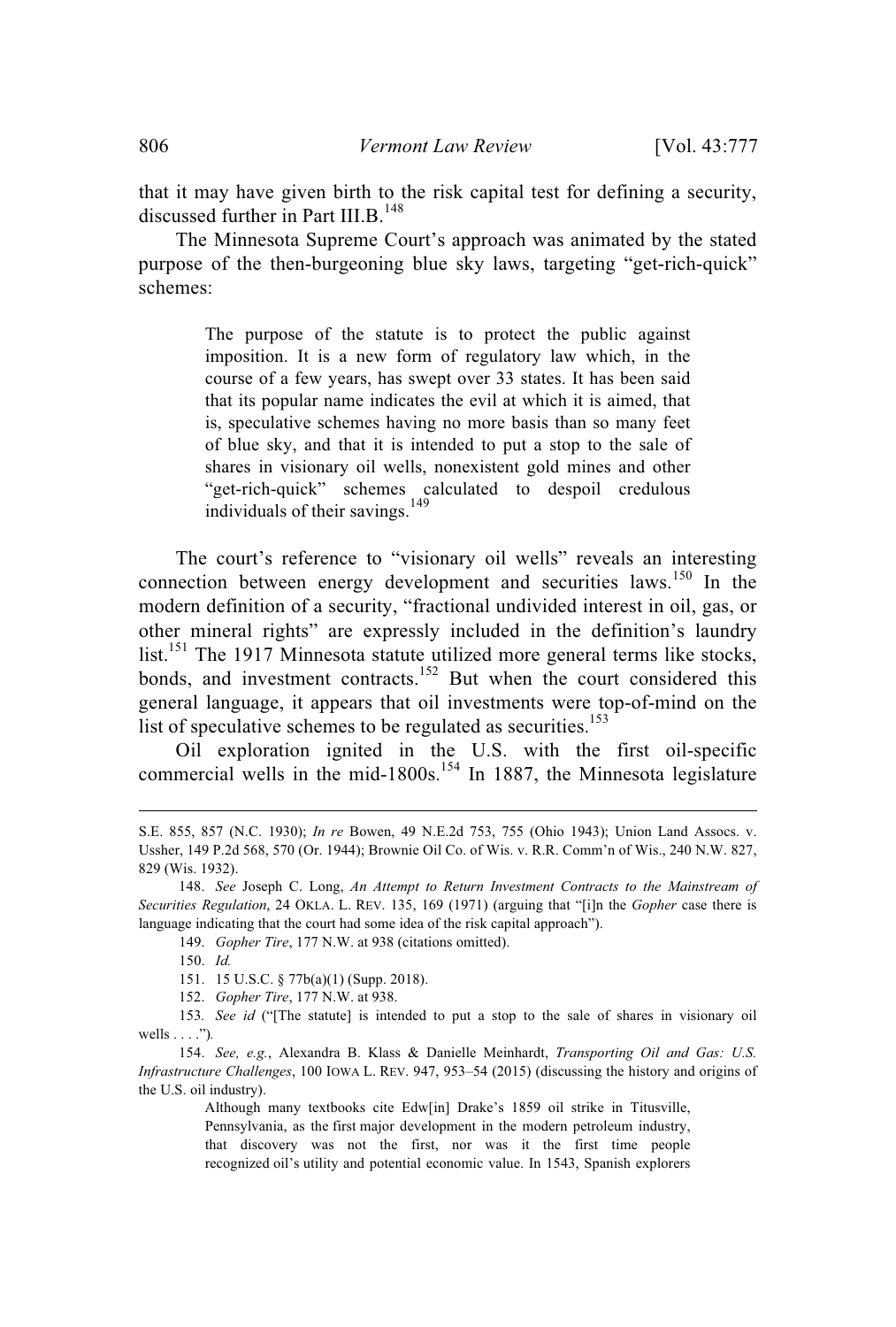directed the state geologist, N.H. Winchell, to explore for oil, coal, gas, and other resources. <sup>155</sup> Winchell described this legislative act as the result of a "feverish" response to gas discoveries in Pennsylvania and other states and a resulting "impulse toward economic geology in Minnesota."<sup>156</sup>

By 1889, it was apparently evident to Winchell that much of the animation around oil and gas exploration in Minnesota was unwarranted.<sup>157</sup>

> found oil floating on the water's surface on the Texas coast near the present-day city of Port Arthur, and reported using it to caulk their boats. Records from the 18th and 19th centuries indicate that indigenous peoples and European missionaries identified and used oil springs in what is now western New York. By the late 1700s, oil was a recorded object of commerce, sold by the gallon, keg, and bottle. The expansion of the petroleum industry occurred only once a steady supply of oil could reach refiners and consumers. The first reliable petroleum supply was developed in the "Oil Region" of northwestern Pennsylvania, beginning with Drake's well at Titusville in 1859. By the end of 1860 there were 74 oil wells along nearby Oil Creek, a tributary to the Allegheny River, and it was estimated that a total of 200,000 barrels of oil had been produced up to that point.

*Id.*

155. *See* MINN. STAT. § 226 (1887); *see also* G.B. Morey, *The Search for Oil and Gas in Minnesota,* MINN. GEOLOGICAL SURVEY EDUCATIONAL SERIES-6, 1984, at 1, 20, https://conservancy.umn.edu/bitstream/handle/11299/57260/MGS\_ES\_6.pdf (describing Winchell's responsibilities). To illustrate the activity surrounding oil and gas at this time, consider that 1887 was also the year that Standard Oil Company filed articles of incorporation in Minnesota. STATE OF MINN., ANN. REP. OF THE SEC'Y OF STATE TO THE LEGIS. OF MINN. FOR THE FISCAL YEAR ENDING JULY 31, 1887, at 16 [hereinafter MINN. LEGIS. REP., 1887]. Standard Oil was the predecessor to modern oil giants such as Exxon and Chevron. It grew into a behemoth that U.S. President and, later, Supreme Court Justice William Howard Taft described as "the greatest monopoly . . . in the world" and "one of the chief reasons" for U.S. anti-trust legislation. Barak Orbach & Grace Campbell Rebling, *The Antitrust Curse of Bigness*, 85 S. CAL. L. REV. 605, 609 (2012) (quoting WILLIAM HOWARD TAFT, THE ANTI-TRUST ACT AND THE SUPREME COURT 85 (1914)). The company created the infamous riches of John Rockefeller. *See generally id.* at 609–11 (describing Rockefeller and the rise of Standard Oil). To illustrate how much the world has changed, consider that the Rockefeller family fortune garnered global attention in 2014 by announcing its plan to divest from fossil fuel investments. *See Fossil Fuel Divestment*, ROCKEFELLER BROTHERS FUND, https://www.rbf.org/about/divestment (last visited Apr. 27, 2019).

156. N. H. WINCHELL, GEOLOGICAL & NAT. HISTORY SURVEY OF MINN., NATURAL GAS IN MINNESOTA 3–4 (1889).

> The great discoveries of gas in Pennsylvania and more recently in Ohio and Indiana, and in other places in the United States, have had their natural effect in Minnesota. They have caused a feverish and sometimes an expressed feeling of unrest, and of curiosity to know what would be the result in case a careful probing of the earth's crust were undertaken. . . . This general impulse toward economic geology in Minnesota resulted in the passage of the following law by the Legislature of 1887.

*Id.*

157. *See* Morey, *supra* note 155, at 22 ("Already in 1889 it was evident to Winchell that most of the rock formations that furnish gas in the United States are lacking in Minnesota. *Bulletin 5* relates how Winchell's geologic conclusions were for the most part ignored by wildcatters."). After Winchell's investigation, the State turned over operation of exploratory machinery to the private Minnesota Gas, Oil and Fuel Company to explore one potentially promising gas resource. WINCHELL, *supra* note 156, at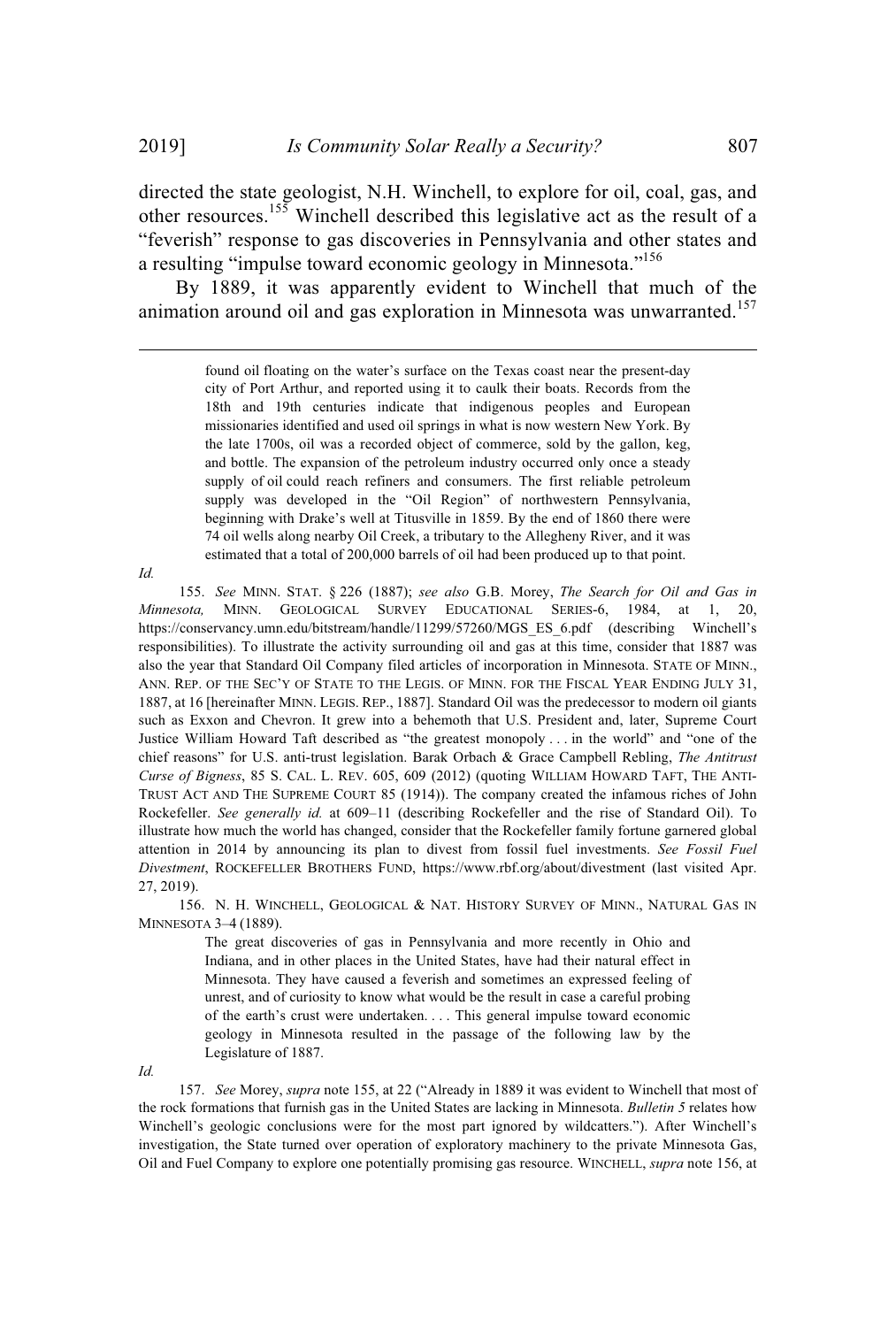Despite that, speculative "wildcat" oil exploration continued for at least a century.<sup>158</sup> By the 1920s, reports of finding oil had sparked interest in various parts of the State, including "periodic reports of striking it rich using divining rods."<sup>159</sup> Reports like this were part of public consciousness. After a retired Methodist minister mysteriously found "pure oil and gasoline" in his water well, $160$  headlines reported that "Lake Lillian Holds" its Breath" as "Town Awaits Result of the Drilling for Oil."<sup>161</sup>

Newspapers' advertisements from this era of Minnesota's history further illustrate this "feverish" vision of oil and gas riches. For example:

> The Revenue Mining Company touted "The Newest Oil Field" and asked urged readers to "[b]uy in a company which already has oil and gas and other rich products ready for the market. Other companies are selling stock at much more than we are asking and have no development, only the bare ground . . . . Get in now and make this profit within the next few days."<sup>162</sup>

> The Paramount Oil & Gas Company issued a "Special Announcement To Investors" about a money-back guaranteed investment. "If You Are Looking for an investment where, at least, 12 per cent annually and the safety of your principal is assured, we can serve you. We can, also, show you speculative possibilities of several hundred per cent that are as sure as anything can be sure in the oil business."<sup>163</sup>

> "OIL!" blared Morrison & Company. "One Can Invest Safely in Oil as Well as Speculate, LET US TELL YOU ABOUT [AN OIL STOCK]... EARNING ITS DIVIDENDS NINE TIMES OVER REQUIREMENTS. We know of no other preferred stock having behind it such large equities, great earning power, and showing such a satisfactory income yield on the investment."<sup>164</sup>

161. *Lake Lillian Holds its Breath Town Awaits Result of the Drilling for Oil*, BRAINERD DAILY DISPATCH, Aug. 25, 1926, at 8.

<sup>13–15. &</sup>quot;No natural gas or oil were encountered in commercial quantities." Morey, *supra* note 155, at 20.

<sup>158.</sup> Morey, *supra* note 155, at 27. "'Wildcat' is the term used for exploration ventures in territory not known to be productive." *Id.* at 20.

<sup>159.</sup> *Id.* at 22.

<sup>160.</sup> *Id.* at 24.

<sup>162.</sup> *Revenue Mining Company*, MINNEAPOLIS J., Oct. 2, 1902, at 9.

<sup>163.</sup> Paramount Oil & Gas Co., *Special Announcement to Investors*, MINNEAPOLIS SUNDAY TRIB., Mar. 24, 1918, at 5.

<sup>164.</sup> Morrison & Co., *Oil!*, MINNEAPOLIS MORNING TRIB., Sept. 16, 1920, at 17.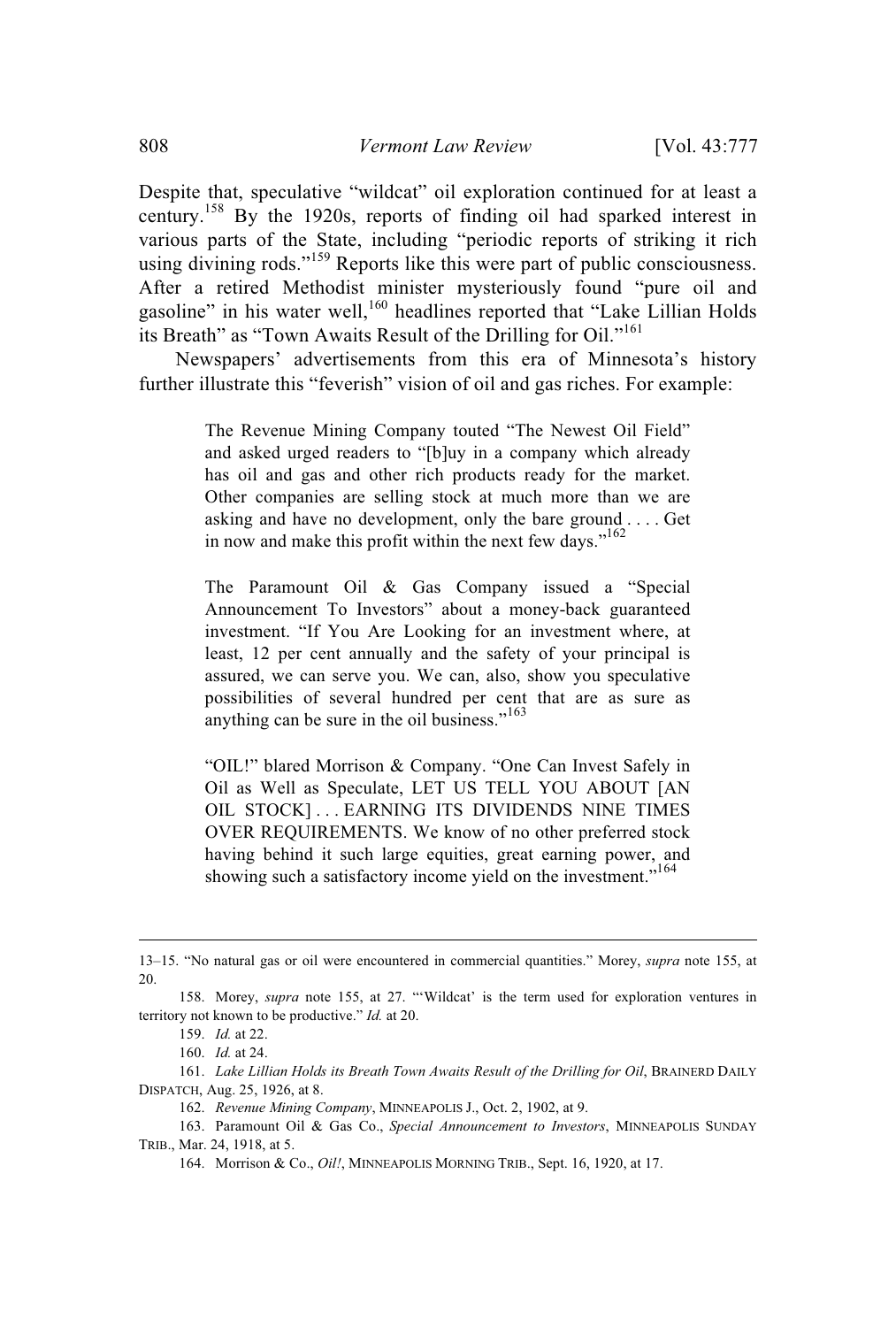Despite this flurry of oil exploration and interest, Minnesota never succeeded in developing a commercial fossil-fuel extraction industry.<sup>165</sup> Today, stock touts like those above would be likely to run headlong into the anti-fraud protection afforded by federal and state securities laws. Indeed, as the oil and gas industry was taking root in Minnesota, the Secretary of State (commenting on corporations generally) strongly called upon laws to end the "constant practice" of companies organized with the "sole object of preying upon the community in order to enrich a few irresponsible schemers."<sup>166</sup> The prior year, the Secretary of State had noted an "unusually large" number of new corporations formed in 1886 and 1887, attributed to

166. STATE OF MINN., ANN. REP. OF THE SEC'Y OF STATE TO THE LEGIS. OF MINN. FOR THE FISCAL YEAR ENDING JULY 31, 1888, at 70–71.

> Another matter of still greater importance is the well known fact that under our present statutes, companies can be organized and legalized with the sole object of preying upon the community in order to enrich a few irresponsible schemers, whose only capital stock is the sanction which the law gives to their enterprise. When a corporation receives on its articles a certificate under the great seal of the state, that it has complied with all the requirements of the law and is authorized to transact business, ordinary people regard that as a certificate of character for which the state, to some extent at least, has become responsible; therefore, as our law now stands it is often the means of deceiving instead of protecting the people, and this department has had abundant evidence that this evil does not exist in theory only but in constant practice. There is an obvious and pressing need of correcting such abuses, so that no corporation which is based upon promises and undertakings to do certain acts in certain future events, can receive the legal sanction of the state until it has been subjected to close scrutiny and given ample guarantee for the fulfillment of its promises.

*Id.* More broadly, there has been much academic debate about the whether proliferating fraud, or other factors, drove and shaped the early adoption of securities laws. *See, e.g.*, Macey & Miller, *supra* note 133, at 348 (identifying "three separate justifications for blue sky laws," including: "(1) preventing fraud in the sale of securities; (2) combating market failure arising from informational problems; and (3) paternalism"); Mahoney, *supra* note 133, at 249 (concluding that there is a lack of "evidence that the statutes responded to actual instances of fraud" and that adoption was influenced by lobbying by "broadbased political movements" and more specific interests, such as small banks); Joel Seligman, *The Historical Need for A Mandatory Corporate Disclosure System*, 9 J. CORP. L. 1, 18–33 (1983) (discussing "[p]re-1934 [e]vidence of [c]oncealment or [m]isrepresentation of [m]aterial [i]nvestment [i]nformation").

<sup>165.</sup> *See Minnesota State Profile and Energy Estimates*, U.S. ENERGY INFO. ADMIN., https://www.eia.gov/state/analysis.php?sid=MN (last updated Apr. 18, 2019) (noting that "Minnesota has no fossil fuel production").

Most of the natural gas discoveries in Minnesota were accidental. Many were spectacular. A few were tragic. Not one was profitable as a commercial venture. But the incentives are strong, and the search continues. Today, after millions of dollars have been invested in hundreds of wells, and after 100 years of frustration, what have Minnesotans learned? Not nearly enough is the answer that this history would suggest.

Morey, *supra* note 155, at 1.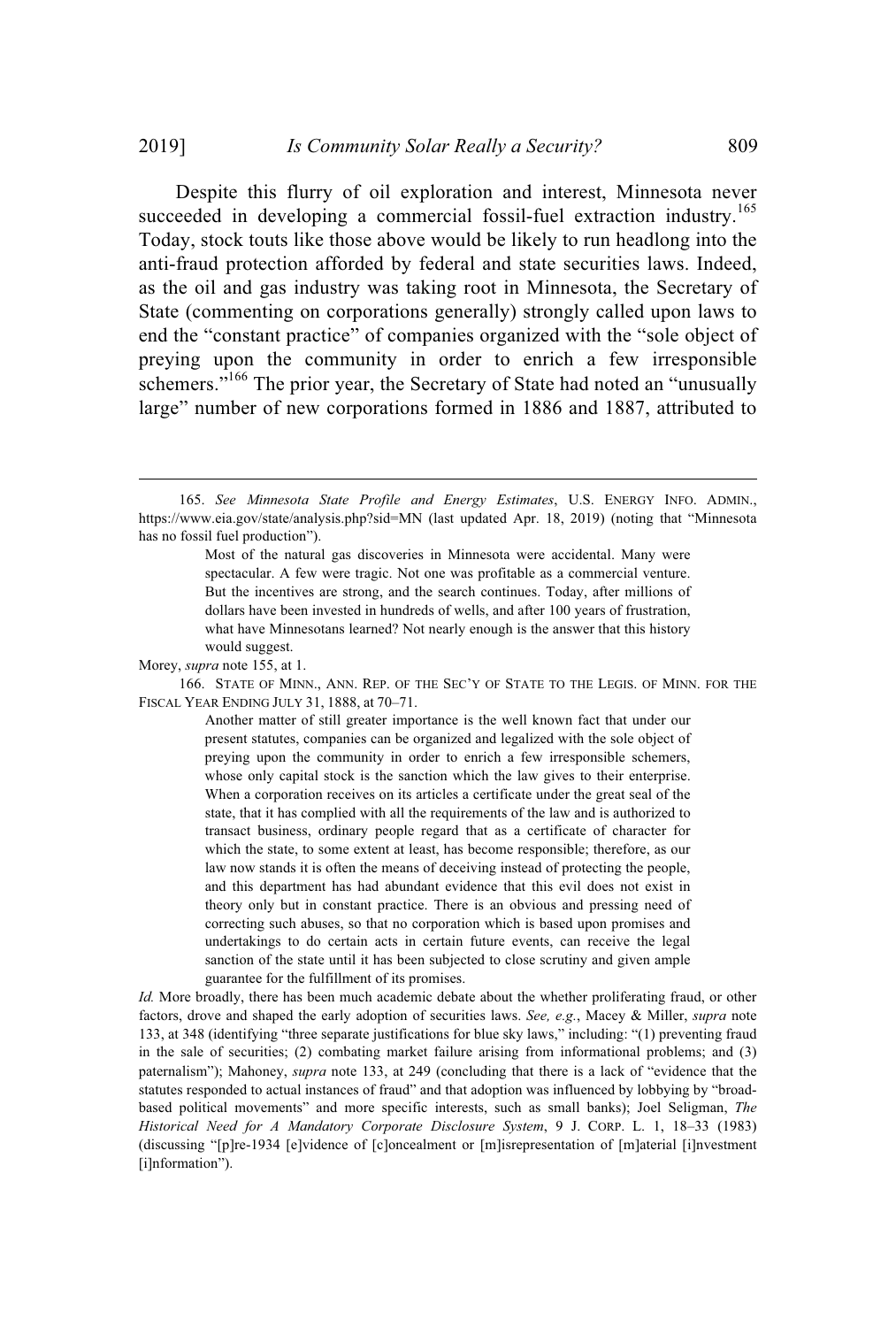"the general prosperity of the State, but especially for its mineral and manufacturing interests."<sup>167</sup>

This backdrop of visionary oil wells and irresponsible corporate schemers may help us understand why the court in *Gopher Tire & Rubber Co.* preferred to adopt a securities definition broad enough to catch any scheme "of such a character as fairly to fall within the scope of the statute," rather than identify a sharper line.<sup>168</sup> That flexible approach—seeking out the underlying economic reality of a transaction rather than applying a tightly bounded legal test—remains with us in today's treatment of the term "security."<sup>169</sup>

## 2. A Brief Summary of Investment Contracts Under Federal Law

Minnesota's is not the only example of intersection between the energy sector and the development of securities laws. In 1887 Congress passed the Interstate Commerce Act, making railroads the first federally regulated industry.<sup>170</sup> In 1907, the resulting Interstate Commerce Commission recommended amendments to the Act that would require common carriers to receive approval before issuing securities.<sup>171</sup> This recommendation was adopted in 1920, marking the first instance of permanent federal securities legislation.<sup>172</sup> The same year, the Federal Water Power Act pulled another regulated industry—power utilities—into the world of federal securities regulation. 173

Outside of the public utilities realm, the energy industry continued to play a role in defining investment contracts. In 1943, the U.S. Supreme Court considered in *SEC v. Joiner* whether an offer of small undivided oil and gas leasehold interests across a 3000-acre tract in Texas involved the sale of securities.<sup>174</sup> The defendant argued that because the statutory

<sup>167.</sup> MINN. LEGIS. REP., 1887, *supra* note 155, at 5.

<sup>168.</sup> State v. Gopher Tire & Rubber Co., 177 N.W. 937, 938 (Minn. 1920).

<sup>169</sup>*. See infra* notes 213–18 and accompanying text.

<sup>170.</sup> Interstate Commerce Act, ch. 104, 24 Stat. 379 (1887); *see generally* Thomas W. Merrill, *The Interstate Commerce Act, Administered Contracts, and the Illusion of Comprehensive Regulation*, 95 MARQ. L. REV. 1141, 1141 (2012) (describing the genesis of the Interstate Commerce Act).

<sup>171.</sup> LOSS ET AL., *supra* note 133, at 49. State regulation of securities issued by public utilities began earlier, in the early 1900s. *Id.* at 33.

<sup>172.</sup> LOUIS LOSS & JOEL SELIGMAN, SECURITIES REGULATION 164 (3d ed. 1998).

<sup>173.</sup> *Id.* at 914.

<sup>174.</sup> SEC v. C. M. Joiner Leasing Corp., 320 U.S. 344, 345–46 (1943). *Gopher Tire* and *Joiner* are not the only examples of the definition of a security intersecting with the energy sector. Professor Joseph Long has argued that the risk capital test was first conceived in the context of financing gas station constructions during the 1920s. *See* Long, *supra* note 148, at 169 n.153 (discussing Brownie Oil Co. of Wis. v. R.R. Comm'n of Wis., 240 N.W. 827 (1932) and asserting that the relevant financing "was a common means of financing gas station construction during the 1920's").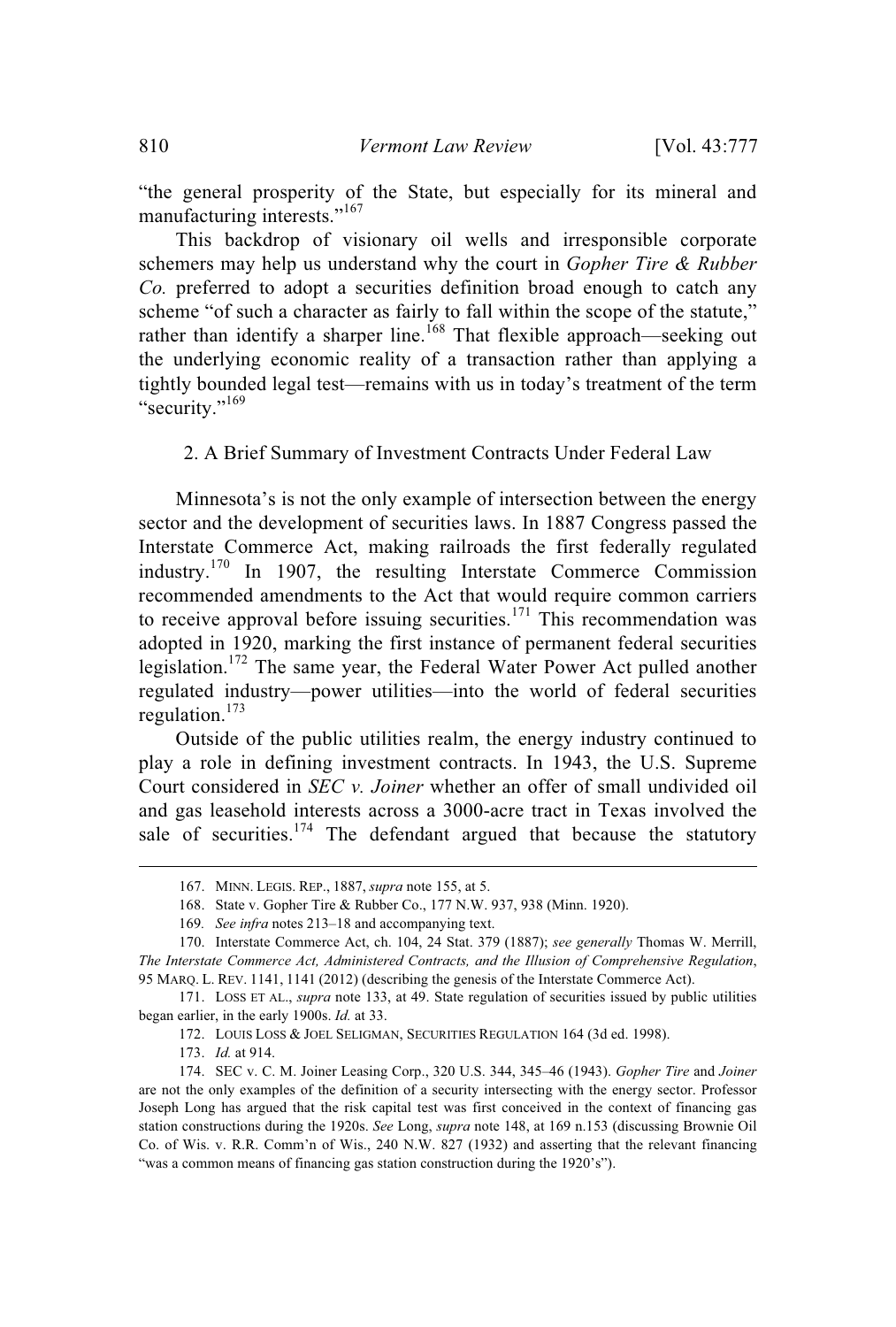definition of a security expressly included a "fractional undivided interest in oil, gas or other mineral rights," it excluded the sale of undivided leaseholds.<sup>175</sup> The Court invoked the concept of an investment contract, and looked at the underlying economic "thread" of the transaction, to reach the conclusion that the leaseholds were indeed securities:

> Undisputed facts seem to us however to establish the conclusion that defendants were not as a practical matter offering naked leasehold rights. Had the offer mailed by defendants omitted the economic inducements of the proposed and promised exploration well it would have been a quite different proposition.

. . .

But defendants offered no such dismal prospect. Their proposition was to sell documents which offered the purchaser a chance, without undue delay or additional cost, of sharing in discovery values which might follow a current exploration enterprise. The drilling of this well was not an unconnected or uncontrolled phenomenon to which salesmen pointed merely to show the possibilities of the offered leases. The exploration enterprise was woven into these leaseholds in both an economic and a legal sense; *the undertaking to drill a well runs through the whole transaction as the thread on which everybody's beads were strung*.

. . .

It is clear that an economic interest in this well-drilling undertaking was what brought into being the instruments that defendants were selling and gave to the instruments most of their value and all of their lure. The trading in these documents had all the evils inherent in the securities transactions which it was the aim of the Securities Act to end.<sup>176</sup>

Three years later, the Court developed the still-dominant federal test for determining whether a transaction involves an investment contract.<sup>177</sup>

<sup>175.</sup> *Joiner*, 320 U.S. at 344–49, 352 ("It is urged that because the [securities] definition mentions 'fractional undivided interest in oil, gas, or other mineral rights,' it excludes sales of leasehold subdivisions by parcels.").

<sup>176.</sup> *Id.* at 348–49 (emphasis added).

<sup>177.</sup> SEC v. W. J. Howey Co., 328 U.S. 293, 301 (1946).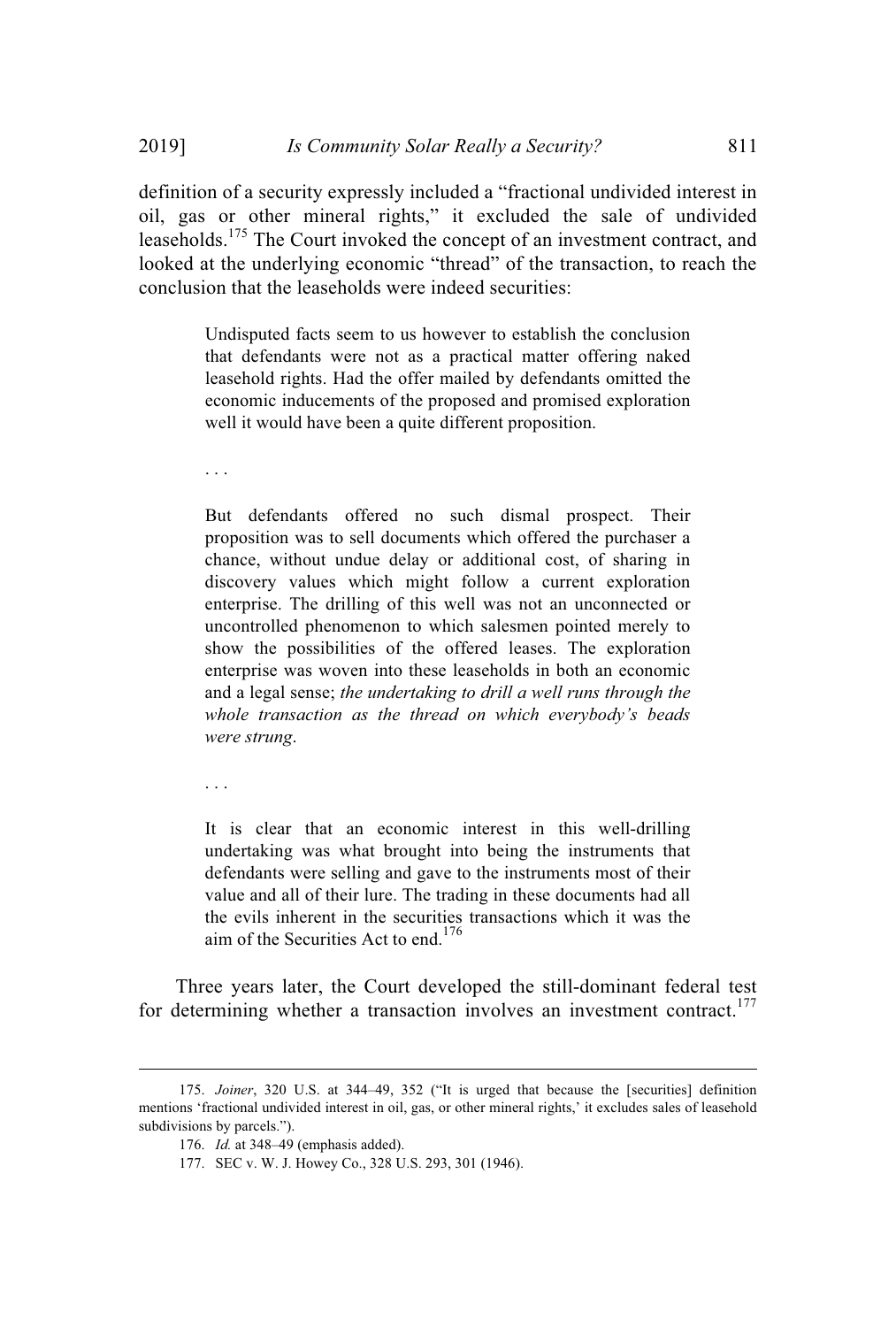*SEC v. W. J. Howey Co.* did not involve the energy industry. <sup>178</sup> Rather, the Court evaluated a scheme in which a citrus farmer offered to sell grove acreage to prospective customers.<sup>179</sup> Purchasers were also offered—and typically accepted—a service contract under which the citrus farmer harvested and marketed the crops on the customers' behalf.<sup>180</sup> "Many of these purchasers [were] patrons of a resort hotel owned . . . by the [citrus farmer]," where sales talks were given to interested hotel guests. $181$ 

Citing *Gopher Tire & Rubber*, the Court explained that "[f]orm was disregarded for substance and emphasis was placed upon economic reality" when evaluating whether an instrument was an investment contract.<sup>182</sup> For this evaluation, the *Howey* court formulated a four-part test: "[A]n investment contract for purposes of the Securities Act means a contract, transaction or scheme whereby a person":

- (1) "invests his money"
- (2) "in a common enterprise and"
- (3) "is led to expect profits"
- (4) "solely from the efforts of the promoter or a third party."<sup>183</sup>

Although the *Joiner* decision did not adopt a formula for the investment contract inquiry, *Howey* explained that the new definition "necessarily underlies this Court's decision in [*Joiner*]."<sup>184</sup> Applying this test to the citrus grove contracts, the Court held that they:

> [C]learly involve[d] investment contracts as so defined [because the transaction offered] . . . something more than fee simple interests in the land, [and] something different from a farm or orchard coupled with management services. They are offering an opportunity to contribute money and to share in the profits of a large citrus fruit enterprise managed and partly owned by respondents. A common enterprise managed by respondents or third parties with adequate personnel and equipment is therefore

<sup>178.</sup> *See id.* at 294 ("This case involves . . . a citrus grove development . . . .")*.*

<sup>179.</sup> *Id.* at 295.

<sup>180.</sup> *See id.* ("Each prospective customer is offered both a land sales contract and a service contract, after having been told that it is not feasible to invest in a grove unless service arrangements are made.").

<sup>181.</sup> *Id.* at 296–97.

<sup>182.</sup> *Id.* at 298 (citing State v. Gopher Tire & Rubber Co., 177 N.W. 937, 938 (1920)).

<sup>183.</sup> *Id.* at 298–99.

<sup>184.</sup> *Id.* at 299 (citing SEC v. C. M. Joiner Leasing Corp., 320 U.S. 344, 355 (1943)).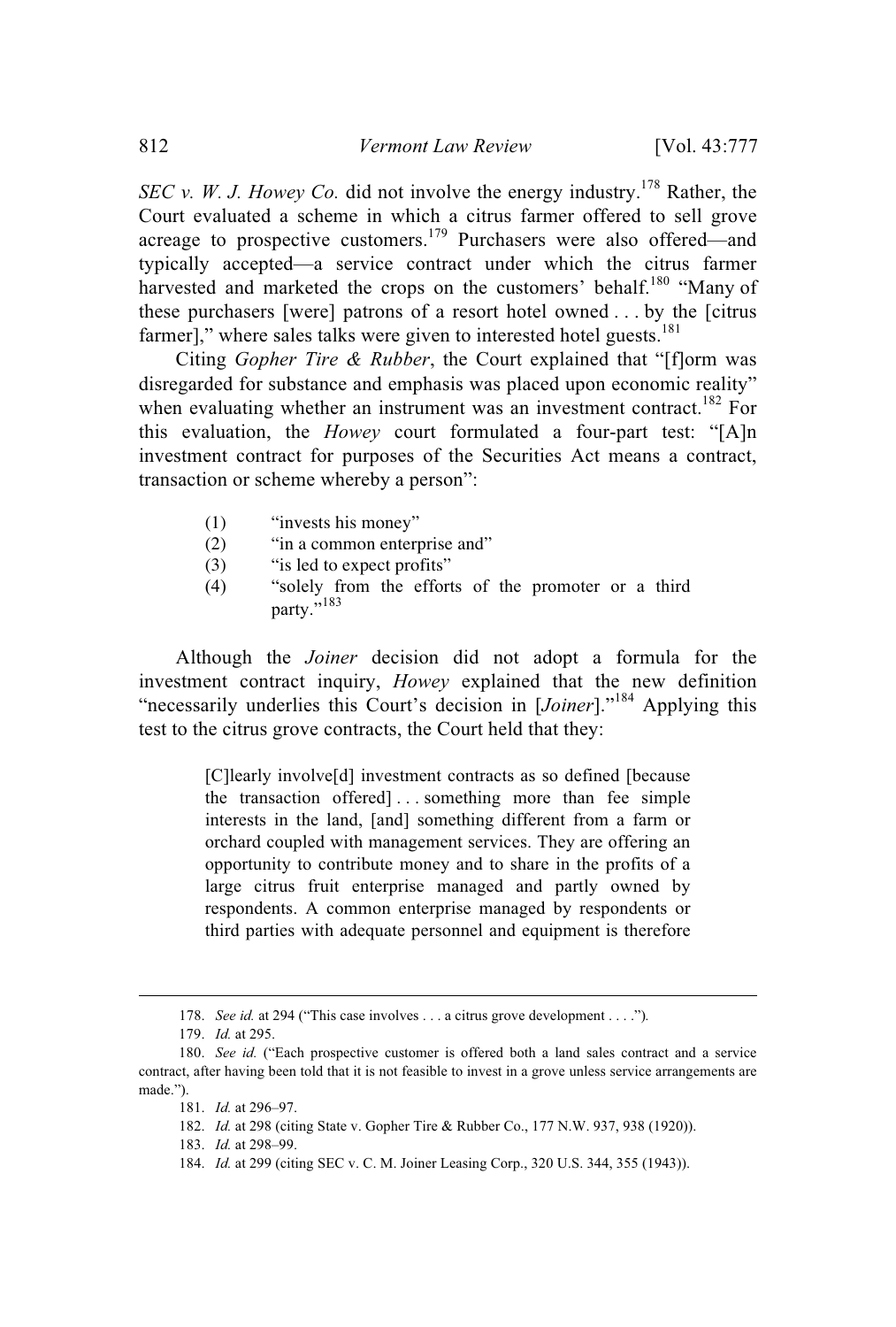essential if the investors are to achieve their paramount aim of a return on their investments.<sup>185</sup>

Underscoring the Court's focus on the economic reality of a transaction, the *Howey* decision concluded with: "The statutory policy of affording broad protection to investors is not to be thwarted by unrealistic and irrelevant formulae."<sup>186</sup> The legacy of *Gopher Tire & Rubber Co.*'s decision not to tightly bound the definition of a security lives on in *Howey*'s assertion that its four-part test "embodies a flexible rather than a static principle, one that is capable of adaptation to meet the countless and variable schemes devised by those who seek the use of the money of others on the promise of profits."<sup>187</sup>

# *B. The Rise of the Risk Capital Test as a New Method to Probe Economic Reality*

The *Howey* test did not prove to be quite as flexible as intended. In 1961, the California Supreme Court composed a different test in *Silver Hills Country Club v. Sobieski*. <sup>188</sup> Testing the boundaries of the profit element in the *Howey* test and discussion, *Silver Hills* concerned the sale of memberships sold to finance the development of a for-profit country club.<sup>189</sup> Purchasers received the right to use the club facilities, but *not* the right to share in the club's assets or profits.<sup>190</sup> The court held that the memberships were securities as "beneficial interest[s] in title to property," which was one of the enumerated categories of securities under the California statute.<sup>191</sup> Rather than profit, the court focused on the concept of "risk capital": "[the statute's] objective is to afford those who risk their capital at least a fair chance of realizing their objectives in legitimate ventures whether or not they expect a return on their capital in one form or another."<sup>192</sup>

Reminiscent of *Joiner*'s explanation that the oil and gas interests were more than naked leasehold interests, and *Howey*'s explanation that the

192. *Id.* at 908–09.

<sup>185.</sup> *Id.* at 299–300.

<sup>186.</sup> *Id.* at 301.

<sup>187.</sup> *Id.* at 299.

<sup>188.</sup> Silver Hills Country Club v. Sobieski, 361 P.2d 906, 908 (Cal. 1961).

<sup>189.</sup> *Id.* at 906–07.

<sup>190.</sup> *Id.* at 907.

<sup>191.</sup> *See id.* at 908 ("The purchaser of a membership in the present case has a contractual right to use the club facilities that cannot be revoked except for his own misbehavior or failure to pay dues. Such an irrevocable right qualifies as a beneficial interest in title to property within the literal language of subsection (a) of section 25008.").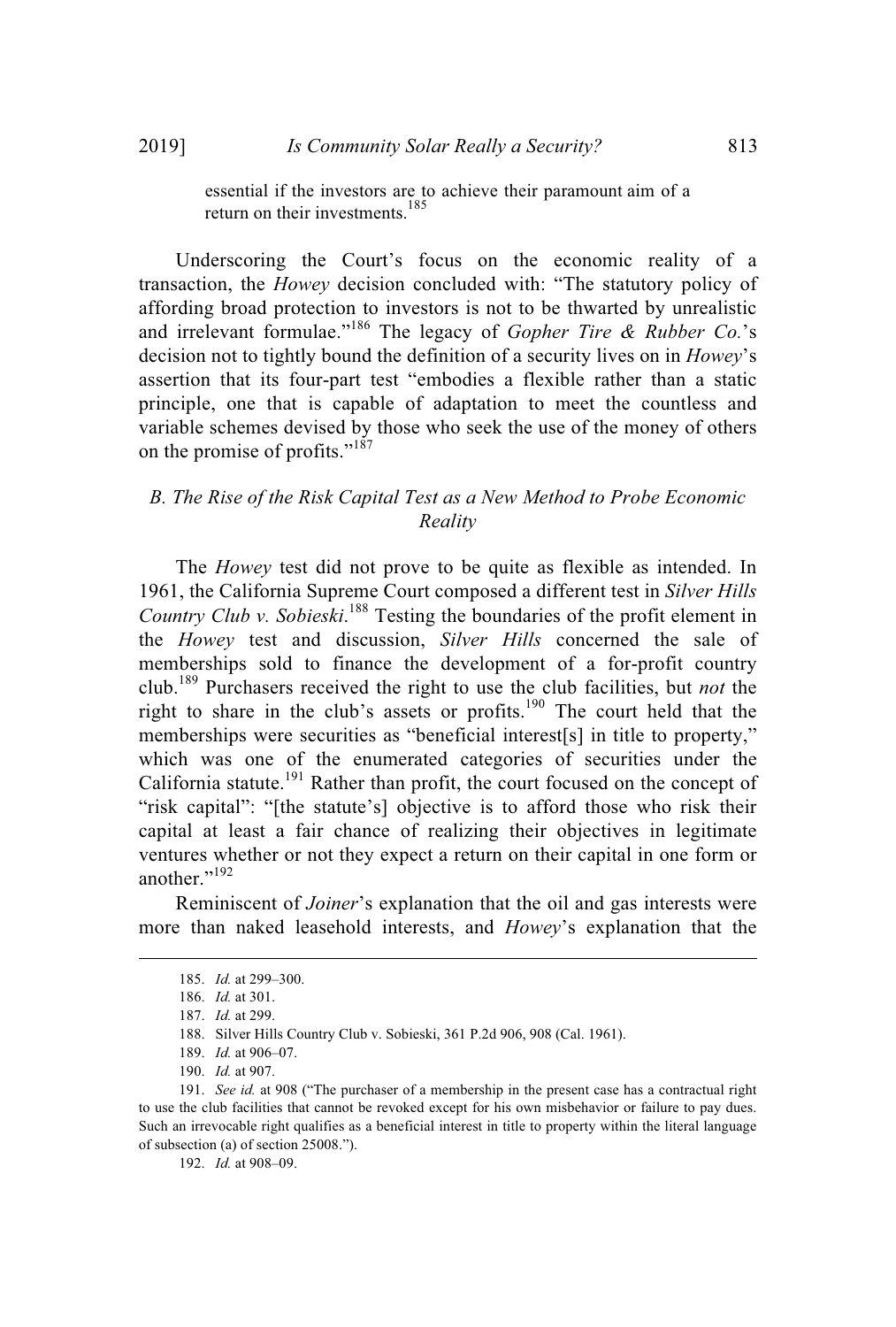orange farmer was selling more than a fee simple interest in land, *Silver Hills* grounded its holding in the court's view of the economic reality of the transaction:

> We have here nothing like the ordinary sale of a right to use existing facilities. Petitioners are soliciting the risk capital with which to develop a business for profit. The purchaser's risk is not lessened merely because the interest he purchases is labelled a membership. Only because he risks his capital along with other purchasers can there be any chance that the benefits of club membership will materialize.<sup>193</sup>

In 1974, the California Supreme Court underscored this focus on risk, this time in the context of a purported "investment contract."<sup>194</sup> In *Hamilton Jewelers v. Department of Corporations*, the court held that a jeweler's offer to sell diamonds for \$500, in conjunction with a promise of a 5% return on the investment, was not a security because the purchase price was no greater than the value of the diamond at the time of purchase.<sup>195</sup> "The customer, being adequately secured, would have placed no 'risk capital'" with the jeweler.<sup>196</sup>

Shifting the focus from profit to risk, this risk capital approach appears to be a deviation from the *Howey* test.<sup>197</sup> Indeed, *Howey* expressly rejected speculative risk as a determinative factor:

> We reject the suggestion of the Circuit Court of Appeals . . . that an investment contract is necessarily missing where the enterprise is not speculative or promotional in character and where the tangible interest which is sold has intrinsic value independent of the success of the enterprise as a whole. The test is whether the scheme involves an investment of money in a common enterprise with profits to come solely from the efforts of others. If that test be satisfied, it is immaterial whether the enterprise is speculative or non-speculative, or whether there is a sale of property with or without intrinsic value.<sup>198</sup>

<sup>193.</sup> *Id.* at 908.

<sup>194.</sup> Hamilton Jewelers v. Dep't of Corp., 37 Cal. App. 3d 330, 333 (Cal. Ct. App. 1974).

<sup>195.</sup> *Id.* at 336.

<sup>196.</sup> *Id.*

<sup>197.</sup> *But see* Hannan & Thomas, *supra* note 133, at 246–47 n.110 (arguing that the *Howey* and risk capital tests are not analytically distinct based on the concept of risk).

<sup>198.</sup> SEC v. W. J. Howey Co., 328 U.S. 293, 301 (1946).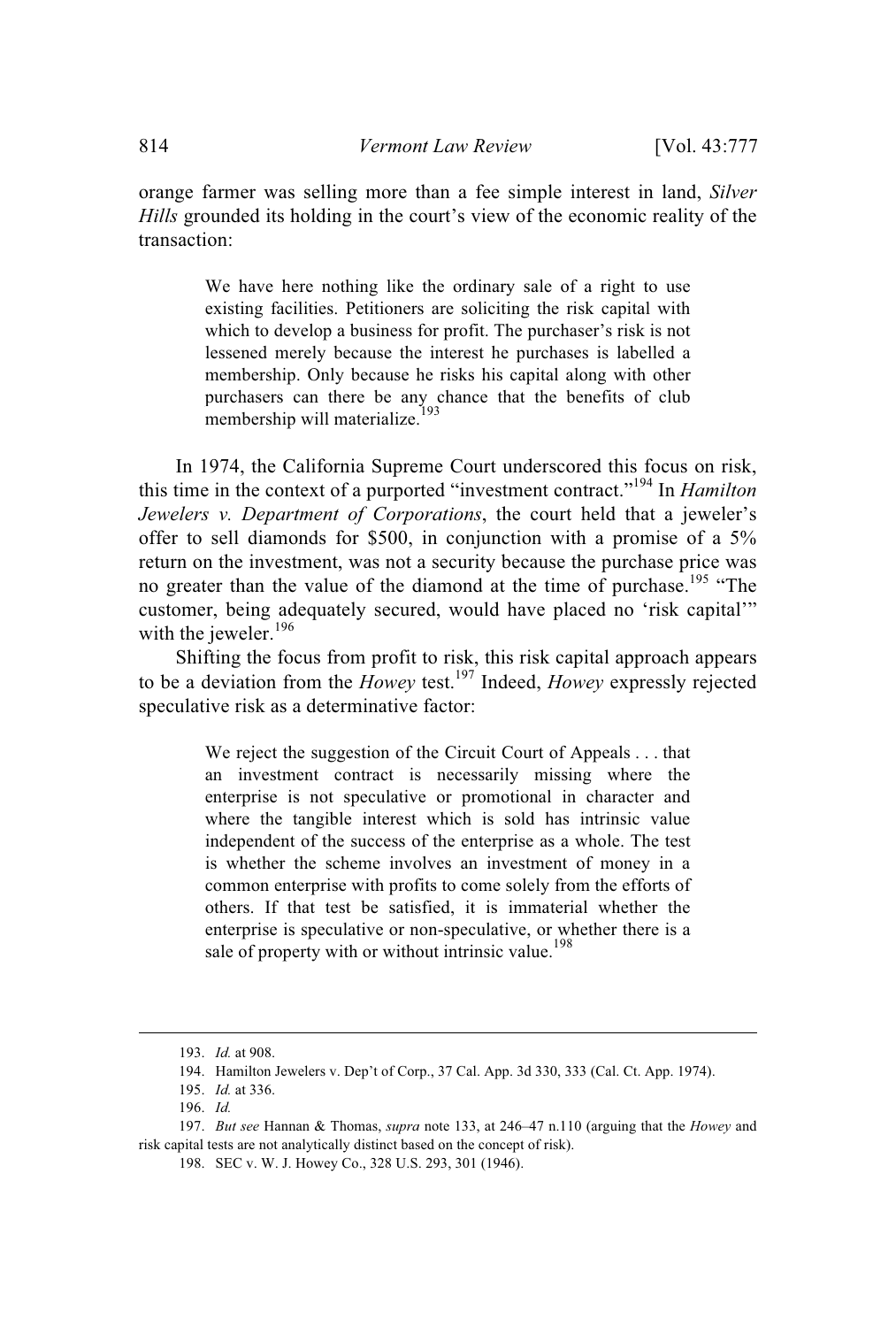#### *C.* Hawaii Market Center

In 1971, Hawaiʻi became the third state to adopt the risk capital test, in *Hawaii Commissioner of Securities v. Hawaii Market Center*. <sup>199</sup> The case concerned a marketing scheme wherein up to 5,000 people could become "founder-member distributor[s]" of an enterprise aiming to open a members-only retail store, by purchasing a sewing machine or a cookware set for more than four times the wholesale value.<sup>200</sup> A "distributor" could upgrade to a "supervisor" by purchasing both the sewing machine and the  $\rm{cookware.}^{201}$  The purchaser also executed a contract stating that the founder-member-distributors/supervisors could earn money via mechanisms such as commissions (on sales in the yet-to-be developed retail store) and referral fees (for recruiting or "upgrading" participants). $^{202}$ 

The court evaluated whether this somewhat complicated system, stamped with the hallmarks of a pyramid scheme, was an investment contract.<sup>203</sup> Arguing for the application of the *Howey* test, the defendant argued that the scheme did not involve an investment contract because members did not "expect profits solely from the efforts of others," *Howey*'s fourth element.<sup>204</sup> This argument had succeeded in freeing "Market Center" schemes from blue sky laws in other states.<sup>205</sup>

Rejecting the "polemics" of the *Howey* formula's focus on a "narrow concept of investor participation," and reciting *Gopher Tire & Rubber*'s definition of an investment contract, the court sought to focus on the "economic realities of security transactions."<sup>206</sup> Much like *Howey* had expressed a formula for evaluating investment contracts after *Joiner* did

200. *Hawaii Market Center*, 485 P.2d at 107.

204. *Id.*

<sup>199.</sup> *See* Haw. Comm'r of Sec. v. Haw. Mkt. Ctr., Inc., 485 P.2d 105, 110–11 (Haw. 1971) (deciding the case roughly two months after Oregon became the second state to adopt the risk capital test); Oregon *ex rel.* Healy v. Consumer Bus. Sys., Inc., 482 P.2d 549, 552, 554 (Or. Ct. App. 1971) (adopting the risk capital test and discussing how Oregon is the second state to adopt the test); Silver Hills Country Club v. Sobieski, 361 P. 2d 906, 908–09 (Cal. 1961) (pronouncing the first version of the risk capital test).

<sup>201.</sup> *Id.*

<sup>202.</sup> *Id.*

<sup>203</sup>*. Id.* at 108.

<sup>205.</sup> *See* Gallion v. Ala. Mkt. Ctrs., Inc., 213 So. 2d 841, 846 (Ala. 1968) (concluding "that the founders contracts involved here are not investment contracts under the Alabama Securities Act"); Ga. Mkt. Ctrs., Inc. v. Fortson, 171 S.E.2d 620, 624 (Ga. 1969). In Florida, however, a similar scheme was deemed a security by an appellate court as an "'interest[] in or under a profit-sharing or participation agreement or scheme' within the meaning of" Florida's blue sky law." Fla. Disc. Ctrs., Inc. v. Antinori, 226 So. 2d 693, 695 (Fla. Dist. Ct. App. 1969) (quoting FLA. STAT. ANN. § 517.02(1) (1967)).

<sup>206.</sup> *Hawaii Market Center*, 485 P.2d at 108–09.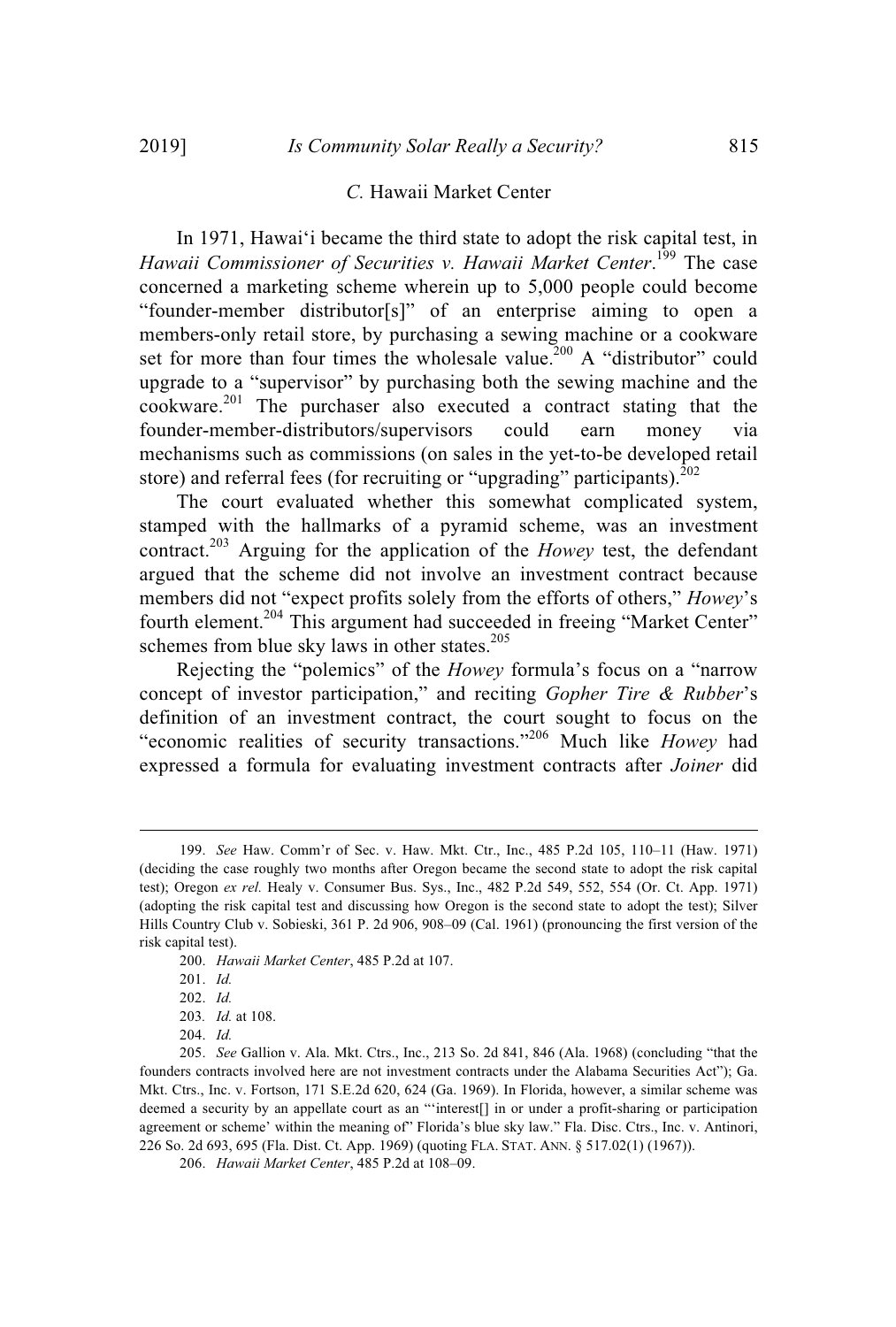not, the Hawaiʻi Supreme Court adopted the risk capital approach by deploying an enumerated test:

[A]n investment contract is created whenever:

(1) An offeree furnishes initial value to an offeror, and

(2) a portion of this initial value is subjected to the risks of the enterprise, and

(3) the furnishing of the initial value is induced by the offeror's promises or representations which give rise to a reasonable understanding that a valuable benefit of some kind, over and above the initial value, will accrue to the offeree as a result of the operation of the enterprise, and

(4) the offeree does not receive the right to exercise practical and actual control over the managerial decisions of the enterprise.<sup>207</sup>

The court attributed this formula to Professor Ronald Coffey, proposed "in his excellent article analysing the essential economic characteristics of security transactions."<sup>208</sup> Applying its new risk capital formula, the court found that the scheme was an investment contract.<sup>209</sup> On the first element (initial value) the court explained that the founder-member purchases were not simple merchandise purchases.<sup>210</sup> Instead, the founder-members had paid a substantial premium for the right to receive future income.<sup>211</sup> Quoting *Joiner*'s rationale "[t]he success of the plan is the common 'thread on which everybody's beads [are] strung,'" the court held that "[t]hese overcharges constitute the offerees' investments or contributions of initial value, such value being subjected to the risks of the enterprise." $^{212}$ 

On the third element (valuable benefit), the court rejected the defendant's argument that the founder-member's expectations were based on the promise of commissions rather than a share in the enterprise's

<sup>207.</sup> *Id.* at 109.

<sup>208.</sup> *Id.* at 109 n.5 (citing Ronald J. Coffey, *The Economic Realities of a Security: Is There a More Meaningful Formula*, 18 W. RES. L. REV. 367, 413 (1967)).

<sup>209</sup>*. Id.* at 111.

<sup>210.</sup> *Id.* at 110.

<sup>211.</sup> *Id.*

<sup>212.</sup> *Id.* (quoting SEC v. C. M. Joiner Leasing Corp., 320 U.S. 344, 348 (1943)) (second alteration in original).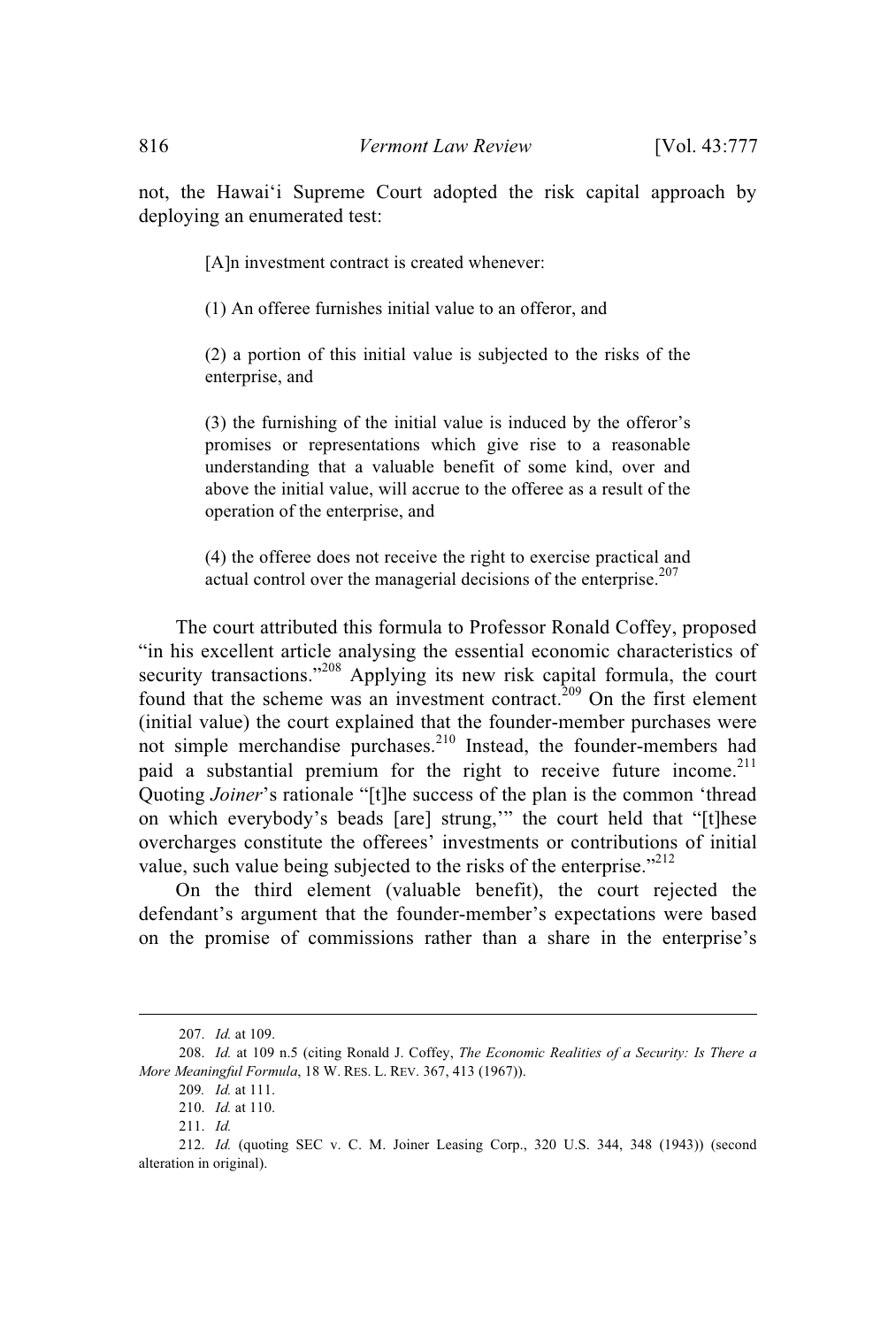profits, and therefore the transaction lacked an essential profit element.<sup>213</sup> Again citing the *Joiner* decision and the concept of "economic realities," the court explained that "the fact that in the instant case [Hawaii Market Center] guaranteed the offerees amounts of money independent of enterprise profits does not undermine the investment nature of the transactions."<sup>214</sup>

On the fourth element (right to exercise managerial control), the court discounted founder-member participation in the enterprise as "minor."<sup>215</sup> Citing Coffey's work, the court explained the need to focus on the quality of the participation.<sup>216</sup> In order to negate the finding of a security, the offeree should have practical and actual control over the managerial decisions of the enterprise.<sup>217</sup> For it is this control which gives the offeree the opportunity to safeguard his own investment, thus obviating the need for state intervention. 218

Finding that the founder-members were "powerless" to protect their original investment because they possessed "none of the incidents of managerial control which would preclude the finding of a security," the court held that under the economic realities approach the founder-member agreements were investment contracts.<sup>219</sup>

Several months later, the SEC endorsed the *Hawaii Market Center* test in the context of multi-level distributorships and pyramid schemes, noting that the Hawaiʻi Supreme Court had "embrac[ed] interpretive principles of the kind laid down by the U.S. Supreme Court in Howey and Joiner" and opining that the "court's analysis of the investment-contract concept in the Hawaii Market Center case is equally applicable under the Federal securities laws."<sup>220</sup>

Despite this pronouncement from the SEC, the risk capital test has not supplanted the *Howey* test in the federal courts. It remains the minority test, adopted by statute, rule, or decision in at least seventeen jurisdictions.<sup>221</sup>

220. Multi-Level Distributorships and Pyramid Sales Plans, Securities Act Release No. 5211, Exchange Act Release No. 9387, Fed. Sec. L. Rep. (CCH) ¶ 1048 (Nov. 30, 1971).

221. *See, e.g.*, Tennessee v. Brewer, 932 S.W.2d 1, 13 & n.13 (Tenn. Crim. App. 1996) ("From our review of the case law of other jurisdictions, it appears that the *Howey–Forman* test is the majority

<sup>213.</sup> *See id.* (rejecting the defendant's narrow definition of profits to find that the transaction did, in fact, include the profit element).

<sup>214.</sup> *Id.* (citing Roe v. United States, 287 F.2d 435, 439 (5th Cir. 1961)).

<sup>215.</sup> *Id.* at 109, 111.

<sup>216.</sup> *Id.* at 111 (citing Coffey, *supra* note 208).

<sup>217.</sup> *Id.*

<sup>218.</sup> *Id.*

<sup>219.</sup> *Id.* The court explained that managerial control sufficient to escape the fourth element would include the "power to influence the utilization of accumulated capital" or "authority over decisions which will affect the operation of the store." *Id.*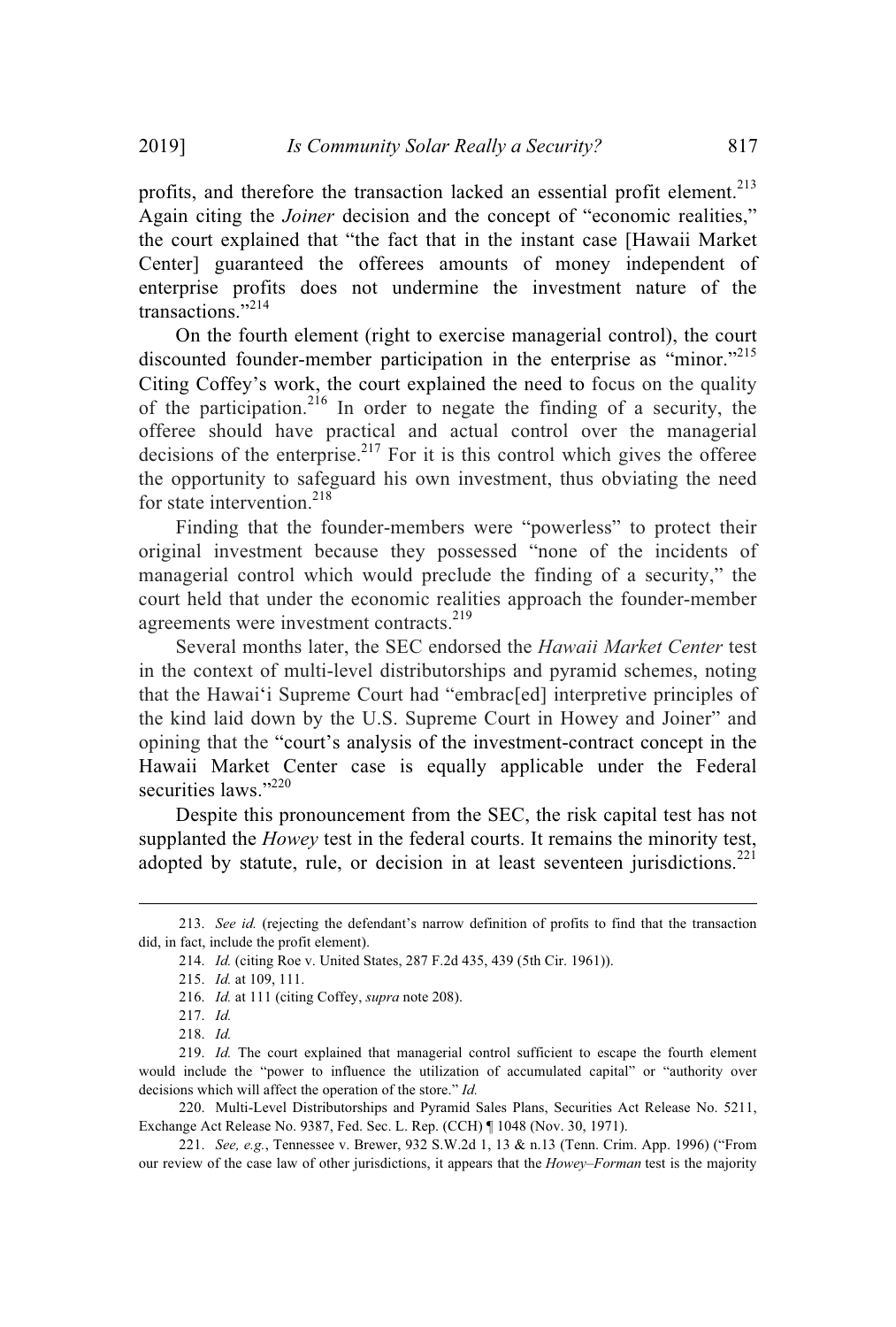Nonetheless, in 1975's decision in *United Housing Foundation, Inc. v. Forman*, the U.S. Supreme Court appeared to bend the *Howey* test toward *Hawaii Market Center*. <sup>222</sup> Finding that cooperative housing residents who had purchased stock in a cooperative housing corporation had purchased neither "stock" nor an "investment contract" within the meaning of the securities definition, the Court once again reiterated that the definition is focused on the economic realities of the transaction.<sup>223</sup>

Apparently realizing that its earlier pronouncement was too rigid, the Court undertook to refine the *Howey* test.<sup>224</sup> To this end, the Court stated that "[t]he touchstone is the presence of an investment in a common venture premised on a reasonable expectation of profits to be derived from the *entrepreneurial or managerial efforts* of others."<sup>225</sup> "This language effectively deleted the strict 'solely' requirement from the [*Howey*] test in much the same manner as the [Hawai'i] Supreme Court did."<sup>226</sup>

In the ensuing decades, the *Hawaii Market Center* formulation has been frequently cited in reference to its formulation of the risk capital test.<sup>227</sup> In 2006, the formula was codified in Hawaiʻi's version of the Uniform Securities Act.<sup>228</sup>

# IV. EXPLORING THE ECONOMIC REALITY OF COMMUNITY SOLAR—NOT A **SECURITY**

The foregoing summary of the investment contract analysis highlights its most important thread, which survived from *Gopher Tire & Rubber* all

222. United Hous. Found., Inc. v. Forman, 421 U.S. 837, 841–43 (1975).

- 223. *Id.* at 851, 859–60.
- 224. *Hawaii Market Center*, 485 P.2d at 108–09.
- 225*. Forman*, 421 U.S. at 852 (emphasis added).
- 226. *Brewer*, 932 S.W.2d at 12 (quoting *Forman*, 421 U.S. at 852).

227. *See id.* at 12–13 (noting that "the definition pronounced in *Hawaii Market* is also not without support. Its combined *Howey*-risk capital test, or forms substantially similar thereto, has been adopted by at least seventeen jurisdictions").

228. *See* HAW. REV. STAT. § 485A-102 (Supp. 2017) ("'Security' . . . [i]ncludes any contractual or quasi-contractual arrangement pursuant to which: (A) A person furnishes value, other than services, to an offeror; (B) A portion of that value is subjected to the risk of the offeror's enterprise; (C) The furnishing of that value is induced by the representations of an offeror which give rise to a reasonable understanding that a valuable benefit will accrue to the offeree as a result of the operation of the enterprise; and (D) The offeree does not receive the right to exercise practical and actual control over the management of the enterprise in a meaningful way  $\dots$ .").

rule in the United States. However, the definition pronounced in *Hawaii Market* is also not without support. Its combined *Howey*-risk capital test, or forms substantially similar thereto, has been adopted by at least seventeen jurisdictions. In his treatise on state securities laws, Professor Long states that 'it is arguable that this test will eventually replace *Howey[-Forman]* as the leading test for investment contracts, at least at the state level.'" (quoting Joseph C. Long, *Blue Sky Law* § 2.04(4), at 2–146 (1992)) (alteration in original)).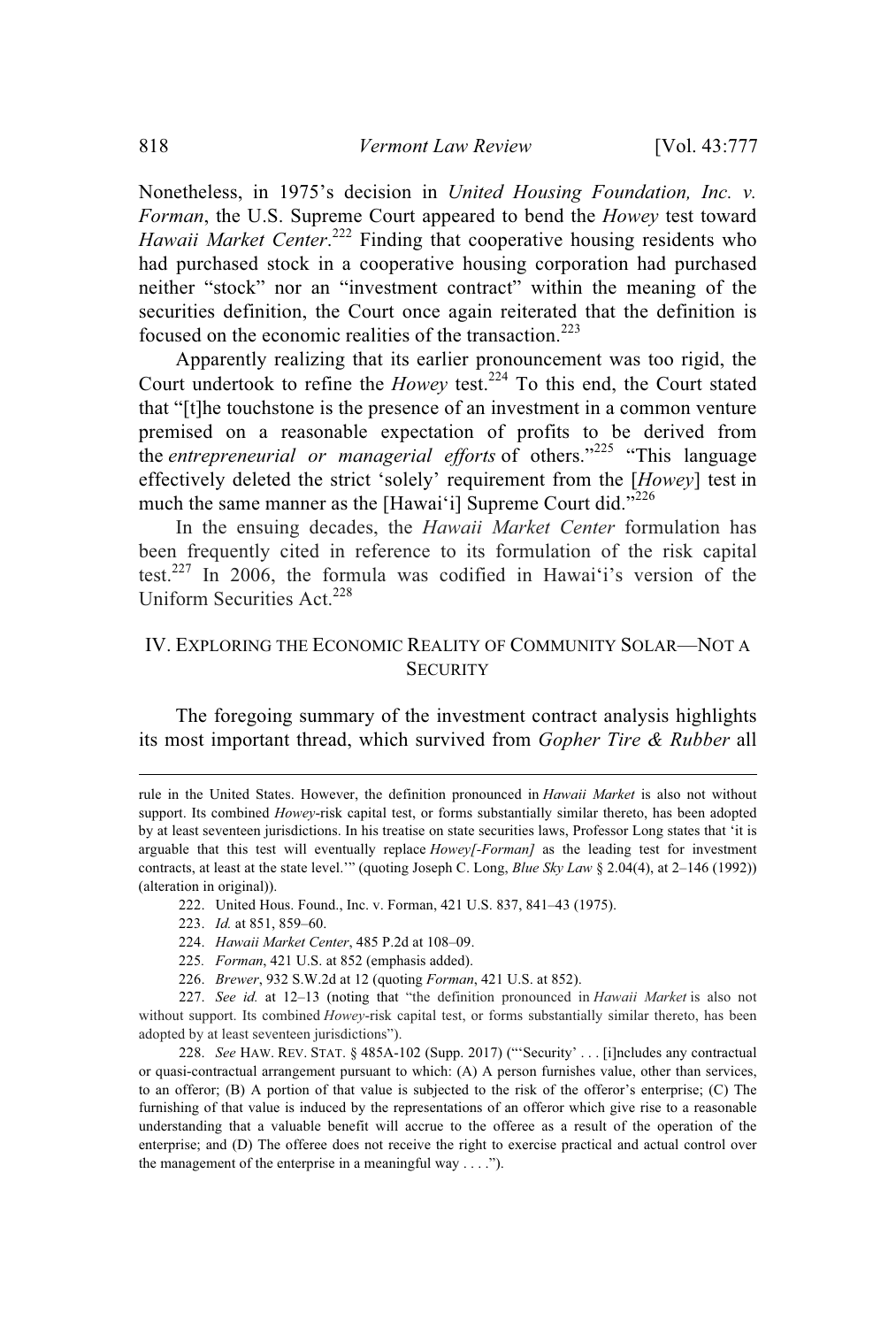the way through to today's statutory definition in Hawaiʻi: transactions must be analyzed by focusing on their "economic realit [ies]."<sup>229</sup> Whether using the risk capital test or the *Howey* test, we are admonished not to apply the legal tests mechanically and we are warned against "unrealistic and irrelevant formulae."<sup>230</sup> Indeed, the genesis of the *Hawaii Market Center* test was in Professor Coffey's attempt—"with some trepidation"—to create the risk capital test as "a more complete and reliable shorthand description of the of the economic realities underlying the 'security' concept."<sup>231</sup> Coffey joined the chorus in calling out "the problems created when courts and administrative agencies become too enamored of neat formulas handed down from prior opinions and fail to focus on the essential economic considerations relevant to identifying a security."<sup>232</sup>

# *A. Applying the Risk Capital Test to Community Solar*

In Coffey's description, the general approach to identifying a security involves the following master question as a starting point: "What characteristics or features of [the] transaction necessitate its being subject to the rather specialized anti-fraud protection afforded by the securities laws?"<sup>233</sup> More specifically, Coffey created the risk capital test based on his contention that "risk to initial investment, though not determinative, is the single most important economic characteristic which distinguishes a security from the universe of other transactions."<sup>234</sup>

Although this focus on risk is not outwardly embraced by the *Howey* test, risk has undeniably been an important component of the investment contract analysis since its inception; consider again *Gopher Tire & Rubber Co.*'s illustrative list of "visionary oil wells, nonexistent gold mines, and other 'get-rich-quick' schemes" as securities in need of regulation.<sup>235</sup> Risk is a fundamental component of economic reality, and economic reality is the touchstone of the investment contract analysis.<sup>236</sup> Through this lens, the risk capital test is an apt tool for evaluating community solar as a security.

232. *Id.*

<sup>229.</sup> SEC v. W. J. Howey Co., 328 U.S. 293, 298 (1946).

<sup>230.</sup> *Id.* at 301 ("The statutory policy of affording broad protection to investors is not to be thwarted by unrealistic and irrelevant formulae."); *see also* Haw. Comm'r of Sec. v. Haw. Mkt. Ctr., Inc., 485 P.2d 105, 109 (Haw. 1971) ("Any formula which purports to guide courts in determining whether a security exists should recognize this essential reality and be broad enough to fulfill the remedial purposes of the Securities Act.").

<sup>231.</sup> Coffey, *supra* note 208, at 370.

<sup>233.</sup> *Id.* at 376.

<sup>234.</sup> *Id.* at 375.

<sup>235.</sup> State v. Gopher Tire & Rubber Co., 177 N.W. 937, 938 (Minn. 1920).

<sup>236.</sup> Hannan & Thomas, *supra* note 133, at 227.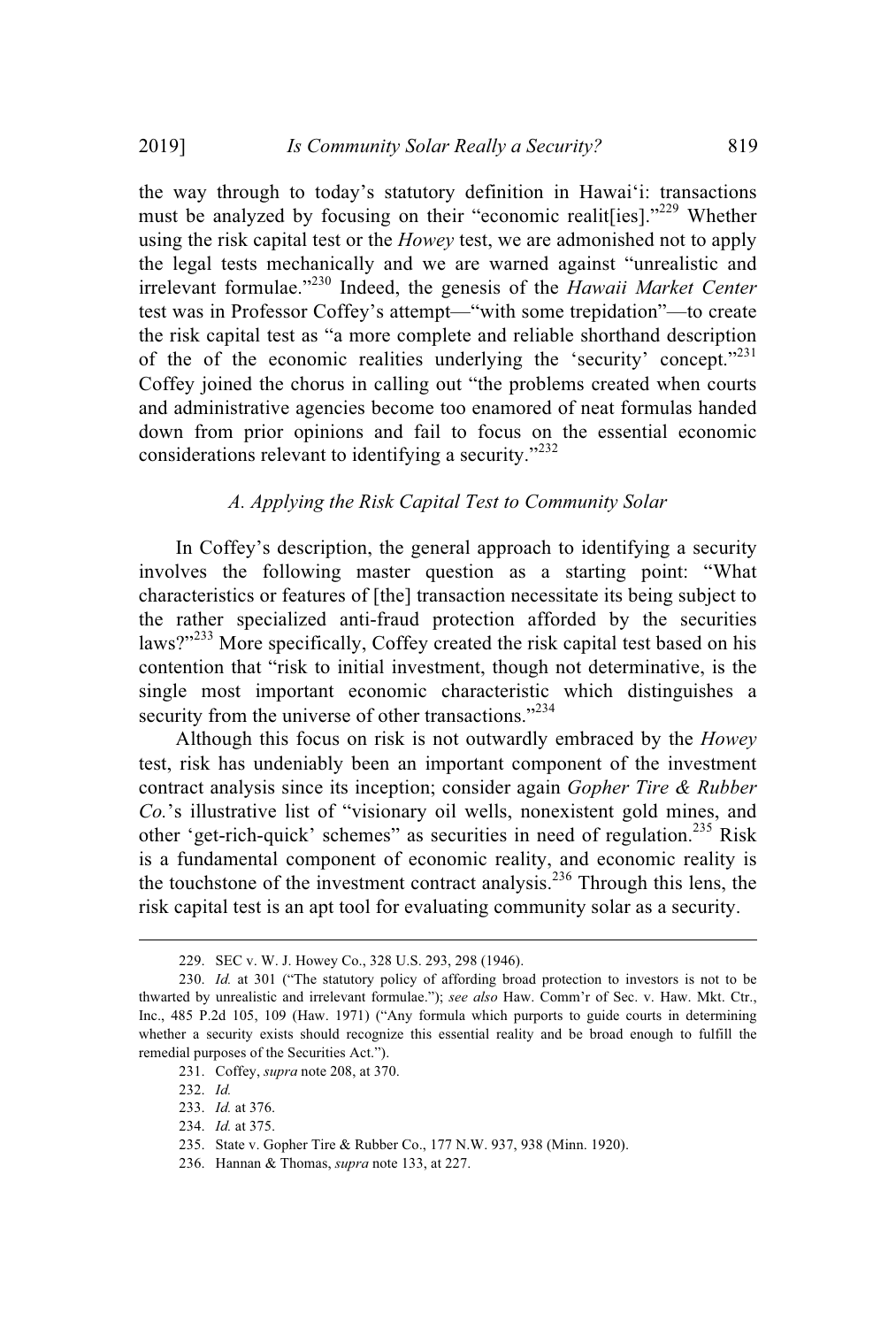In the Parts that follow, I attempt to avoid an overly mechanical application of the four elements of the risk capital test, and instead use each to understand the economic reality of community solar from the perspective of participants. I argue that the conclusion that community solar is likely to be regulated as a security is far less tenable than it might first appear.

#### 1. Initial Value

The first prong of the risk capital test is whether an offeree furnishes "initial value" to an offeror.<sup>237</sup> A rote application of the test to community solar might conclude that if consumers pay (or agree to pay) an enrollment fee or deposit for participating in a community solar project, then "initial value" has been provided.<sup>238</sup> Such rote application is incorrect.

In *Hawaii Market Center*, the court found "initial value" because participants in the pyramid scheme were overcharged a "substantial premium[]" for merchandise.<sup>239</sup> The premium was "given in consideration for the right to receive future income from the corporation."<sup>240</sup> Without the premium, the transaction presumably could have been characterized as a simple purchase of merchandise, rather than involving risk capital. Indeed, this is exactly the rationale employed in *Hamilton Jewelers* to distinguish its result from *Hawaii Market Center*. <sup>241</sup> Coffey explained that the "fact that the buyer receives tangible property in return for his value may signal the need for unusually careful analysis."<sup>242</sup> This statement is conceptually related to the observation in *Forman* that "when a purchaser is motivated by a desire to use or consume the item purchased . . . the securities laws do not apply."<sup>243</sup>

Other perspectives on initial value lead to the same result. The concept of an offeree providing initial value is analogous to California's requirement that a security must involve an offeree providing risk capital to

<sup>237.</sup> Haw. Comm'r of Sec. v. Haw. Mkt. Ctr., Inc., 485 P.2d 105, 109 (Haw. 1971).

<sup>238.</sup> Coffey, *supra* note 208, at 380–81.

<sup>239.</sup> *Hawaii Market Center*, 485 P.2d at 110.

<sup>240.</sup> *Id.* (stating that "[t]hese overcharges constitute the offerees' investments or contributions of initial value").

<sup>241.</sup> Hamilton Jewelers v. Cal. Dep't Corp., 37 Cal. App. 3d 330, 336 (Cal. Ct. App. 1974) (stating that "this case is unlike [*Hawaii Market Center*], where the sums invested were disproportionately greater than the wholesale value of the merchandise purchased").

<sup>242.</sup> Coffey, *supra* note 208, at 380–81 (noting that "it by no means precludes the possibility that the whole transaction constitutes a security," and rather that the "the question is still whether the transaction exhibits the 'economic realities' of a security").

<sup>243.</sup> United Hous. Found., Inc. v. Forman, 421 U.S. 837, 852–53 (1975).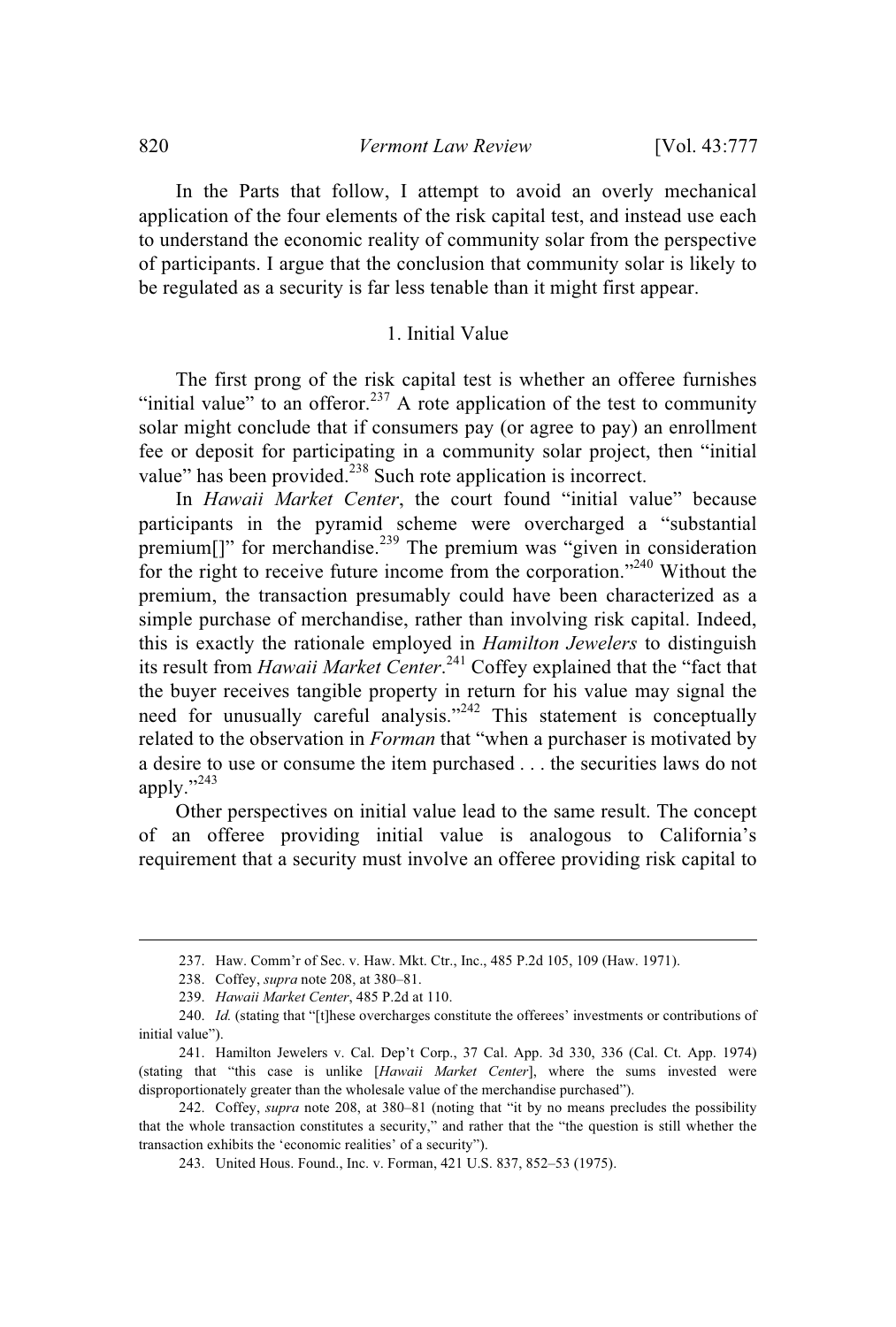a business enterprise. <sup>244</sup> In *Moreland v. Department of Corporations*, the California Court of Appeals applied this requirement to the following scenario: investors agreed to purchase a quantity of gold ore, in conjunction with a contract whereby the seller would refine the ore and provide the refined gold to the purchaser.<sup>245</sup> The seller intended to use the sale proceeds "to raise the capital for a new milling and refinery plant."<sup>246</sup> Evaluating the transaction in a variety of ways, the court concluded that notwithstanding the seller's intention to use the proceeds to construct the mill and refinery, the transaction was fundamentally the sale of a commodity, and not a security.<sup>247</sup> It was not a contribution of risk capital to the seller's mining enterprise.<sup>248</sup> The court's reasoning aptly illustrates the danger of mechanically applying the risk capital elements, pointing out that the intended use of the sale proceeds appeared to "[s]uperficially" satisfy the requirement of soliciting risk capital.<sup>249</sup> But in economic reality, "every purchaser of a product from a seller, who reinvests the proceeds of the sale in his business operations, contributes to a seller's business capital."<sup>250</sup> That concept does not transform a transaction from an ordinary sale into a security.<sup>251</sup>

Applying the initial value prong in this manner, we find it missing in a typical community solar transaction. Consumers do not pay a premium for the solar panels and other equipment in consideration for a later share in profits from the project. Rather, consumers typically purchase or lease an ownership interest in some panels, or an interest in a portion of the project's power output. Inherently, the future output of those panels defines the value

<sup>244.</sup> *See* Moreland v. Cal. Dep't Corp., 239 Cal. Rptr. 558, 566 (Ct. App. 1987) ("The 'risk capital' test requires a consideration of the following factors: (1) whether funds are being raised for a business venture or enterprise; (2) whether the transaction is offered indiscriminately to the public at large; (3) whether the investors are substantially powerless to effect the success of the enterprise; and (4) whether the investors' money is substantially at risk because it is inadequately secured.").

<sup>245.</sup> *Id.* at 560. The quantity of refined gold was to be determined by the assayed gold content of the ore. *Id.* at 563.

<sup>246.</sup> *Id.* at 568.

<sup>247.</sup> *Id.*

<sup>248.</sup> *Id.*

<sup>249.</sup> *Id.*

<sup>250.</sup> *Id.*

<sup>251.</sup> *See id.* ("Notwithstanding, such a contribution is an investment in the purchased product and not a contribution of risk capital to a business enterprise within the normal scope of securities regulation. The issue here is whether appellant's use of the proceeds of sale for the construction of refining facilities changes the essential transaction from an ordinary sale of a commodity to capital participation in a business. We hold that it does not."). *Cf.* Haw. Comm'r of Sec. v. Haw. Mkt. Ctr., Inc., 485 P.2d 105, 110 (Haw. 1971) ("The salient feature of securities sales is the public solicitation of venture capital to be used in a business enterprise.") (citing, for example, Silver Hills Country Club v. Sobieski, 361 P.2d 906, 908 (Cal. 1961)).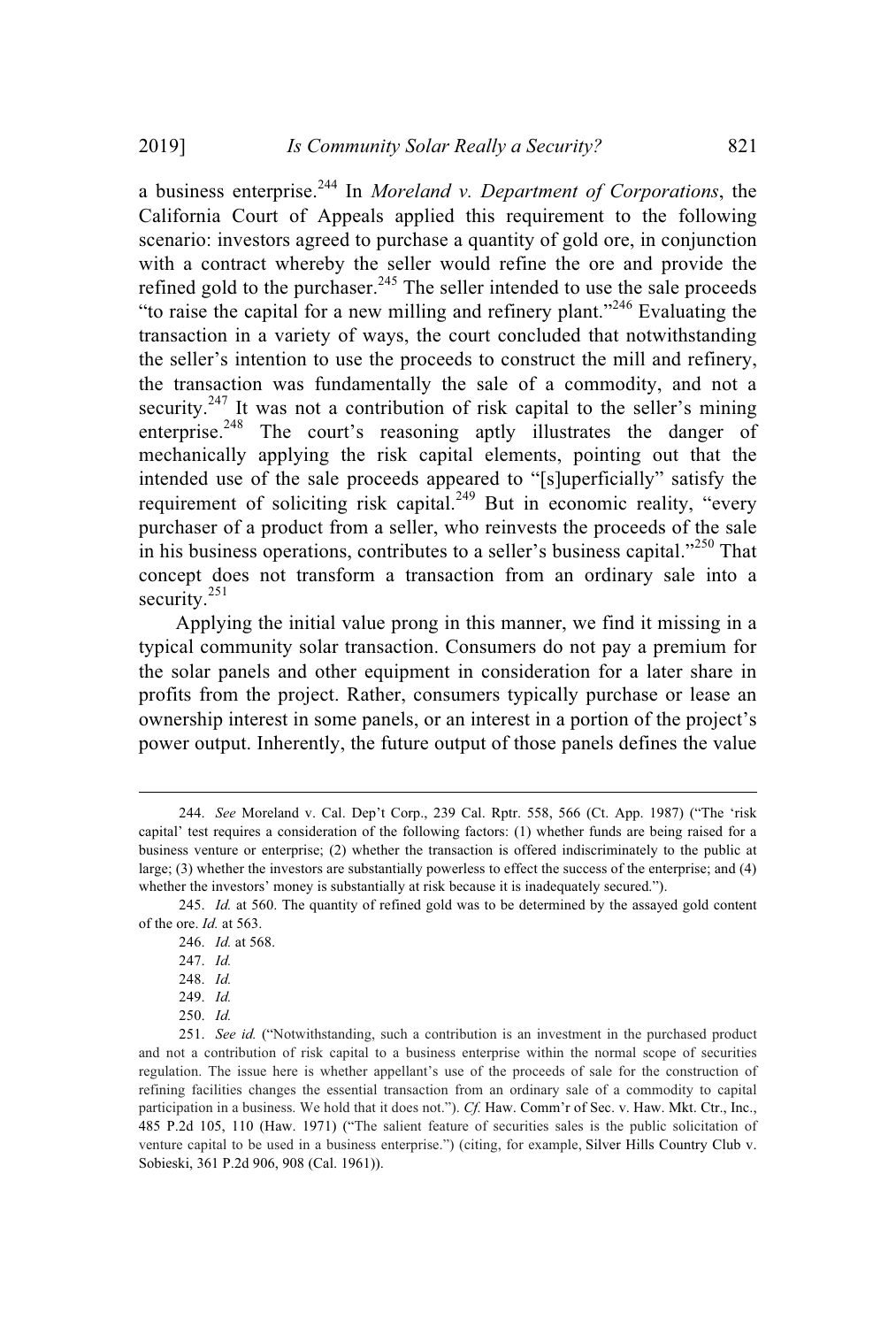of such an interest, and for community solar that value is realized in the form of future credits on the consumer's electricity bill.<sup>252</sup> The prospective nature of this value is fundamental to the operation of solar panels and electricity; in practice, a consumer cannot purchase a batch of solargenerated electrons and store them in a closet until they are needed to light a bulb or power a fridge. The prospective nature of the value is not like a premium paid for sewing machines in *Hawaii Market Center*. <sup>253</sup> Nor is it like a premium paid for prospective value—or not—in visionary oil wells. Rather, it is inherent to the entire concept of solar power generation. This inherent characteristic cannot reasonably turn all community solar interests into securities.

#### 2. Risks of the Enterprise

The second prong of the *Hawaii Market Center* test looks for whether a portion of the initial value is "subjected to the risks of the enterprise."<sup>254</sup> This risk element is a key factor distinguishing a security from other transactions. 255

Here again, rote application to community solar yields an all-too-easy conclusion. One can envision a number of scenarios in which a community solar project might not return value to the participants. It might catch on fire. The developer might abscond to Tahiti before the project is complete. The panels might stop functioning. Future electricity prices might fall substantially in comparison to the cost of participating in community solar. These risks are like risks involved in everyday life and everyday commercial transactions. <sup>256</sup> They are not like the risks associated with

- 253*. See infra* notes 258–62 and accompanying text (discussing *Hawaii Market Center*).
- 254. *Hawaii Market Center*, 485 P.2d at 109.

<sup>252</sup>*. See infra* note 273 (describing the community solar bill credit mechanism in Hawai'i).

<sup>255.</sup> *See* Coffey, *supra* note 208, at 381 ("In the proposed test, one of the most important economic characteristics of a security is the fact that the buyer's initial investment is somehow, considering the effects of the entire transaction, subjected to the risks of an enterprise."); *see also* Hannan & Thomas, *supra* note 133, at 241 (asserting that "in determining whether or not a security is involved in a particular transaction, analysis of the type, character, and allocation of the risk of loss provides a reliable barometer").

<sup>256.</sup> *Cf.* Hannan & Thomas, *supra* note 133, at 242 ("Risk analysis is also helpful in distinguishing between normal 'commercial' risks, which lie outside the purview of the [securities] acts, and investment type risks, which fall within the definition of the term security. The reality of our market place is that nearly all businesses ultimately finance themselves by obtaining public f[u]nds through the sale of goods or services. Whenever some future performance is promised to the customer of an enterprise, there is the commercial risk that the promisor will not perform or that intervening insolvency of the promisor will prevent or delay the performance. These types of 'normal' commercial risks, without more, do not shift the principal risk to the customer.").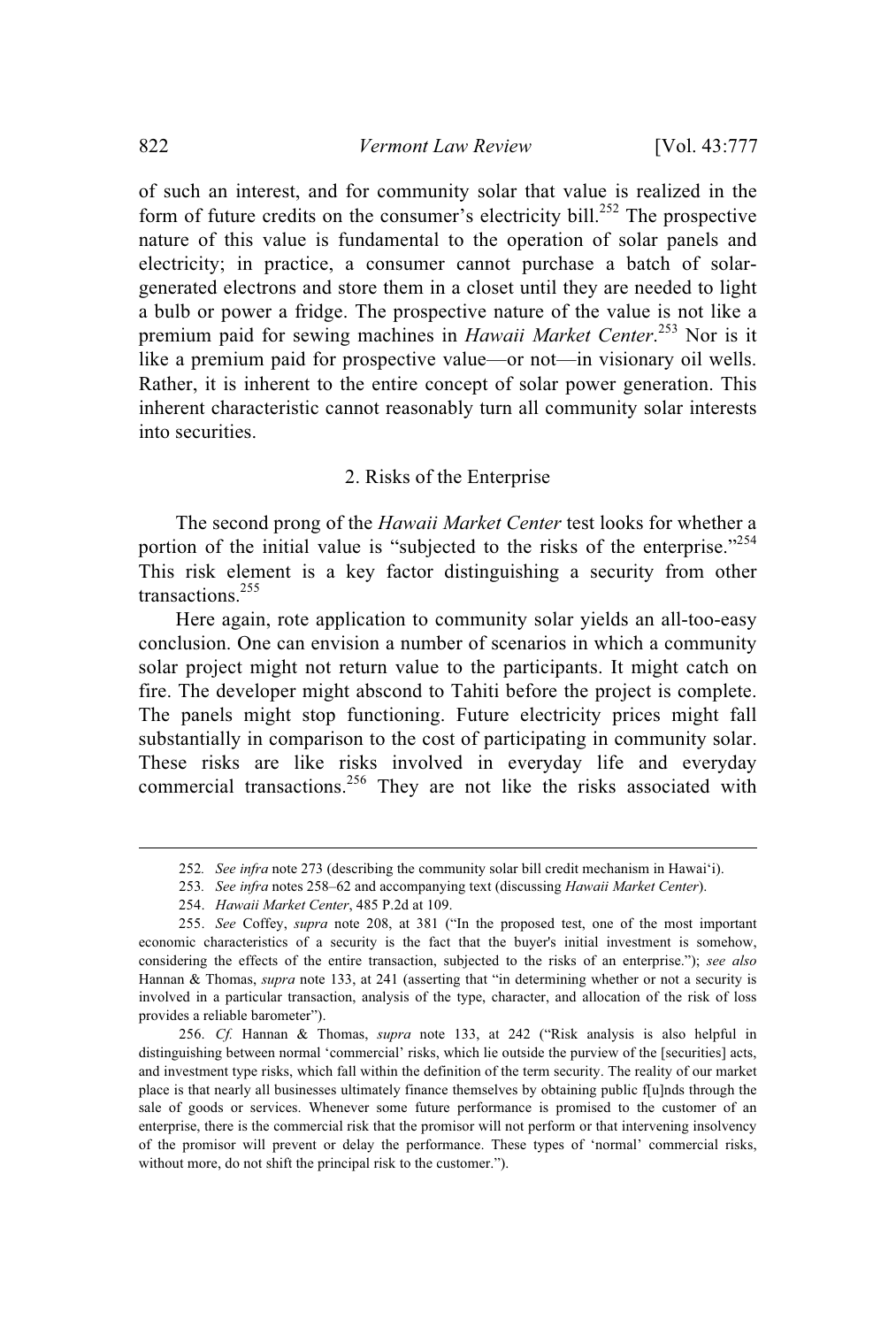investing in visionary oil wells.<sup>257</sup> Nor are they like the risks considered in Hawaii Market Center.<sup>258</sup> That case involved a pyramid scheme.<sup>259</sup> Founder-members would recoup their initial investment and earn income from recruiting others, and perhaps collecting commissions on sales in the yet-to-be-developed retail store.<sup>260</sup> The court observed that the recruitment scheme increased geometrically and was capped at 5,000 foundermembers.<sup>261</sup> Therefore, most founder-members would not be able to collect sufficient recruitment fees to recoup their investment; their return would be determined by sales in the store.<sup>262</sup> They would receive essentially no return on their investment if the store was not built: "the security of the foundermembers' investments is inseparable from the risks of the enterprise."<sup>263</sup> Quoting *Joiner*, the court reasoned that the "success of the [retail store] plan is the common 'thread on which everybody's beads [are] strung.'"<sup>264</sup>

This citation to *Joiner* invites us to even more directly consider the visionary oil wells scenario. Recall that *Joiner* involved the sale of individual mineral leaseholds scattered through a large tract of land.<sup>265</sup> The leaseholds were deemed securities because they were coupled with a promise to engage in oil exploration—and perhaps more precisely, the

259. *See, e.g.*, Frank M. Hull, *Pyramid Marketing Plans and Consumer Protection: State and Federal Regulation*, 21 J. PUB. L. 445, 456–57 (1972) (describing the *Hawaii Market Center* scenario as a pyramid scheme).

260*. Hawaii Market Center*, 485 P.2d at 107.

261. *Id.* at 110.

The recruitment fee paid to distributors and supervisors, during the preoperational phase of the plan, rests upon the promoters' ability to sell the success of the plan to prospective members. In addition, those members who choose to rely solely on the second method of earning income, the payment of commissions based on sales, receive no return at all on their investment unless the store functions successfully. This latter point is particularly important because recruitment of members increases geometrically. Therefore, since membership is limited to five thousand, a very large percentage of founder-members will be totally dependent on sales commissions to recover their initial investment plus income. It is thus apparent that the security of the founder-members' investments is inseparable from the risks of the enterprise.

*Id.*

263. *Id.*

<sup>257.</sup> *Cf.* Robert A. Brown, *Investing in Oil and Gas Drilling*, 16 ALTA. L. REV. 232, 236, 241– 42 (1978) (describing a range of factors involved in creating the "high risk" of investing in the oil and gas business).

<sup>258</sup>*. See Hawaii Market Center*, 485 P.2d at 109 (applying the risk capital test to transactions "motivated by the need to raise capital to finance the opening of the proposed Hawaii Market Center store").

<sup>262.</sup> *Id.* at 107.

<sup>264.</sup> *Id.* (quoting SEC v. C. M. Joiner Leasing Corp., 320 U.S. 344, 348 (1943)) (alteration in original).

<sup>265</sup>*. Joiner*, 320 U.S. at 345.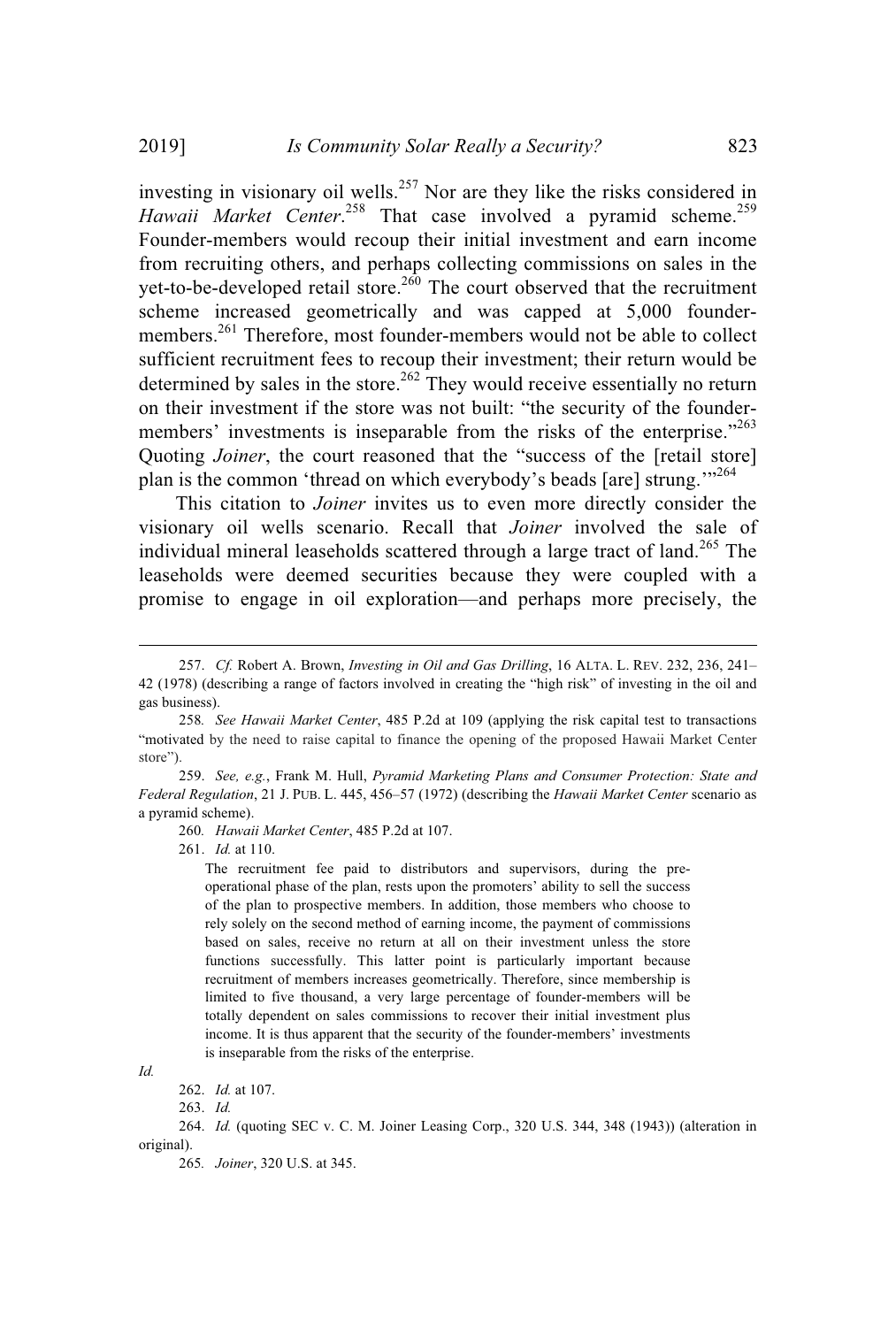speculative chance that a well on a particular leasehold would strike oil. This formed the economic "thread" of the transaction.<sup>266</sup> The Court even noted that during the drafting of the federal securities laws, oil and gas rights "were notorious subjects of speculation and fraud."<sup>267</sup>

California's approach to risk capital again lends additional context. In *Moreland*, the court believed that the gold investors were "adequately secured against the risk [seller] might default in his performance under the refining contract."<sup>268</sup> Much like the *Hawaii Market Center* reasoning, the California court observed that investors did not pay a premium for a future promise of refined gold.<sup>269</sup> Instead, they received a right to receive an adequate quantity of ore based upon its assayed gold content.<sup>270</sup> Even though the investor's profitability was not ensured, the court held that the investment was adequately secured, further cementing the conclusion that the purchasers did not place risk capital with the seller. $^{271}$ 

Any of these threads illustrate that to properly understand the economic realities of community solar, we must do more than simply identify *some* type of risk to community participants. We must more carefully scrutinize the economic thread underlying community solar and search for insight on the type, character, and allocation of the risk.<sup>272</sup>

The success of a community solar project does not depend on speculation that a well will strike oil, nor on speculation that a retail store will successfully generate sales. Rather, the common economic thread of community solar is found in a regulated community solar tariff or program overseen by a public utilities regulator. Participants typically recoup their investment via an approved regulatory tariff, specifying the manner in which participants will receive electric bill credits in proportion to electricity generated by the solar panels.<sup>273</sup> Thus, participants' risk is

269. *Id.* at 569.

270. *Id.*

272. *See generally* Hannan & Thomas, *supra* note 133, at 224.

273. *See* PUC Adopted Framework, *supra* note 76, at att. A 28 ("The bill credit shall be calculated as follows: Bill Credit (\$) = Bill Credit Rate (\$/kWh) x Subscription (Subscriber's percentage of total [community solar] Facility capacity) x [community solar facility] Output (actual monthly . . . output in kWh)"); *see also* NREL, SHARED SOLAR, *supra* note 96, at vi ("Electricity benefits are typically allocated on a capacity or energy-production basis. Participants in capacity-based programs own, lease, or subscribe to a specified number of panels or a portion of the system and

<sup>266.</sup> *Id.* at 348.

<sup>267.</sup> *Id.* at 352.

<sup>268.</sup> Moreland v. Dep't of Corps., 239 Cal. Rptr. 558, 568–69 (Ct. App. 1987).

<sup>271.</sup> *Id.*; *see also* People v. Figueroa, 715 P.2d 680, 696 (Cal. 1986) ("Thus, for example, 'where the investor receives adequate collateral, no risk capital is contributed to the managerial efforts of the promoter and such business transaction does not come within the Corporate Securities Law.'" (first quoting People v. Schock, 199 Cal. Rptr. 327, 331 (Ct. App. 1984); then citing Hamilton Jewelers v. Cal. Dep't Corp., 112 Cal. Rptr. 387, 390–91 (Ct. App. 1974))).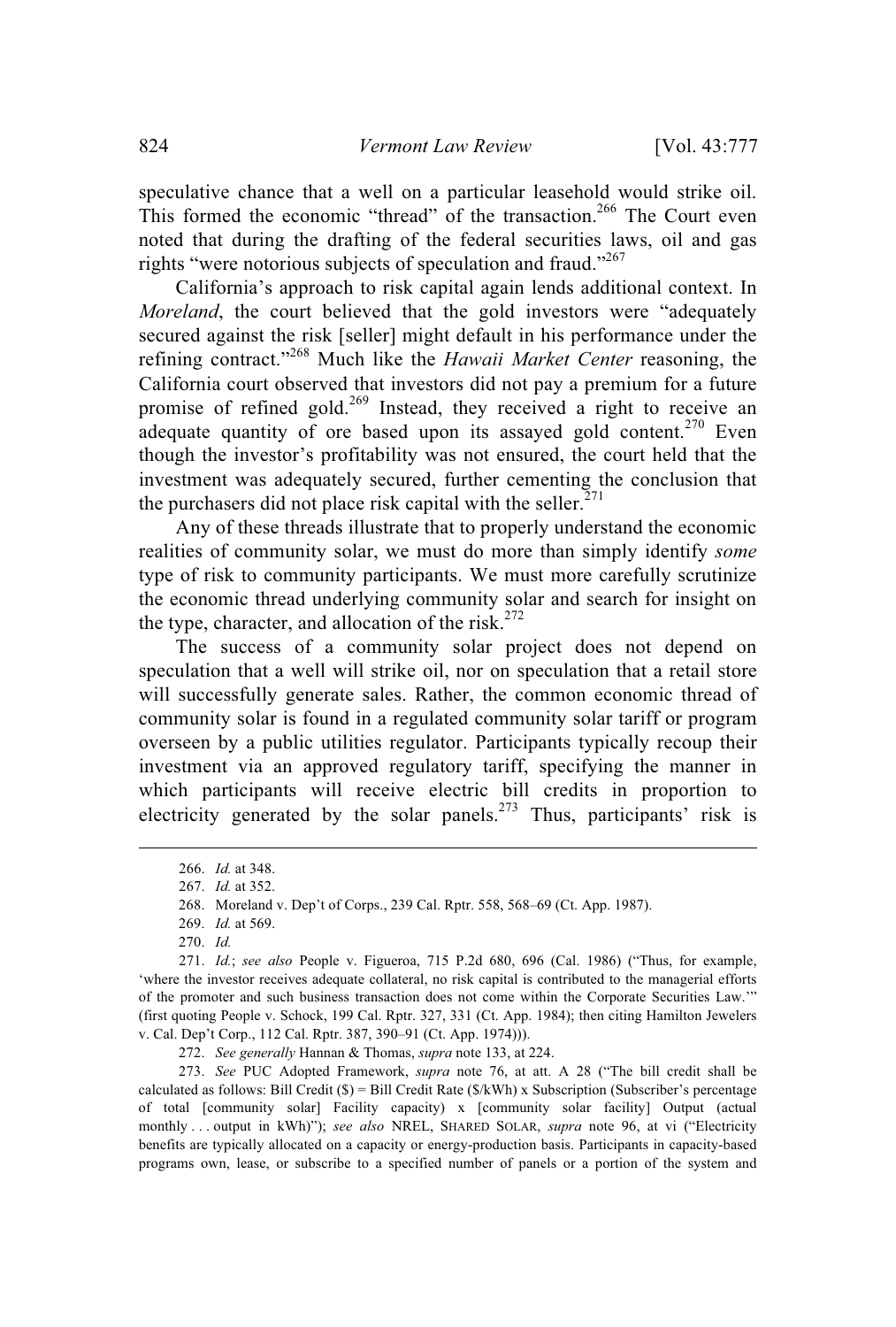fundamentally limited to whether or not the panels will generate electricity. Through this lens, the pertinent risks are (1) the proposed project might not be built; and (2) once built, the project will not generate sufficient power.

In Hawaiʻi, an escrow requirement protects participants from the first risk.<sup>274</sup> Pre-development enrollment fees or deposits must be kept in an escrow account, and will not be released to developers until the project realizes commercial operation.<sup>275</sup> Even without an escrow requirement, when a community solar participant receives a contractual right to solar panels or their power output, that right should *adequately secure* their interest in the sense utilized in *Moreland*. 276

The risk that a project will not continue generating power is also mitigated. As a general matter, solar panels have a long lifespan.<sup>277</sup> As a growing body of field data corroborates this durability over longer and longer lifespans, solar module warranties have increased accordingly; a typical solar panel warranty can cover 25 years.<sup>278</sup> In Hawai'i's community solar program, the details of such equipment warranties must be disclosed to participants.<sup>279</sup>

This functional durability allows our focus to shift to risks associated with a project developer. In *TriVectra v. Ushijima*, the Hawaiʻi Supreme Court affirmed the finding of an investment contract security in part

typically receive electricity or monetary credits in proportion to their share of the project."). In the Hawaiʻi regulators' approach, participants' risk is further bounded because the bill credit is fixed for the term of the contracted participation. *See* PUC Adopted Program Framework, *supra* note 76, at 81 (explaining that bill "credit rates are fixed for the term of the Standard Contract").

<sup>274</sup>*.* PUC Adopted Framework, *supra* note 76, at att. A 29.

<sup>275.</sup> *Id.* at att. A 28–29 ("[Community solar] [s]ubscribers will be required to enter into an appropriate [subscriber agreement] with the [community solar] Subscriber Organization. The Agreement . . . shall contain standard information and provisions that ensure transparency and proper consumer protection. The Agreement must include, at minimum, the following elements: . . . Use of escrow account to hold any pre-development enrollment fees or deposits, which will be released to the Subscriber Organization upon commercial operation . . . ."). This is also relevant to the first prong of the test, concerning *initial value*; until the project is actually generating the power promised to the consumer, *no value* is provided to the developer, irrespective of whether such value would be viewed as a premium in the sense of *Hawaii Market Center*.

<sup>276.</sup> Other consumer protections are also likely to apply. For example, Hawaiʻi's community solar framework requires that when developers apply for the program, they must "[d]emonstrate/establish financial creditworthiness through posting of a surety bond, a financial guarantee, a letter of credit, or other sufficient evidence of financial ability to develop the project." *Id.* at att. A 17.

<sup>277.</sup> *See generally* D.C. Jordan et al., *Photovoltaic Failure and Degradation Modes*, 25 PROGRESS IN PHOTOVOLTAICS: RES. APPLICATIONS 318, 324 (2017) (reporting photovoltaic failure rates in the range of other consumer products, but that their long lifetime makes direct comparison difficult).

<sup>278.</sup> *Cf.* D.C. Jordan & S.R. Kurtz, *Photovoltaic Degradation Rates—An Analytical Review*, 21 PROGRESS IN PHOTOVOLTAICS: RES. APPLICATIONS 12, 16 fig. 4 (2011) (illustrating the evolution of a "typical" warranty).

<sup>279.</sup> *See* PUC Adopted Program Framework, *supra* note 76, at att. A 26.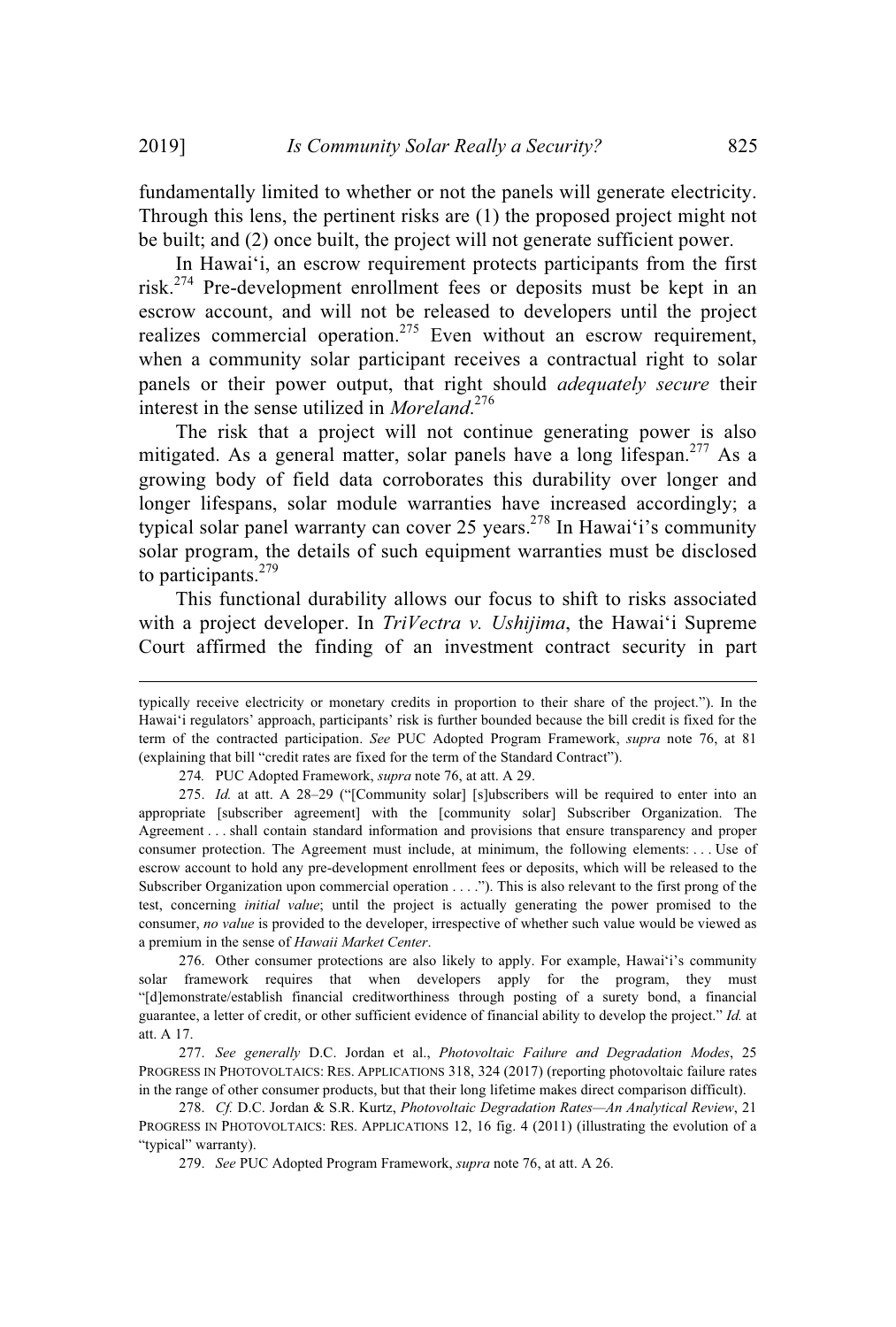because the participants "could only realize a return if [the seller, a website operator,] remained viable and sufficiently capitalized to honor its . . . commitments."<sup>280</sup> But *TriVectra*, properly viewed, counsels that community solar is not a security. Once a solar project reaches commercial operation, it makes little difference whether the original developer remains viable. While participants will undoubtedly want some entity to conduct maintenance if necessary and to provide the utility with accounting information sufficient to allocate energy credits, that function could be satisfied by any number of entities (including, if necessary and prudent, the electric utility). In economic reality, the participants' risk with respect to the ongoing participation of the original developer is even lower than in other commercial contexts.

Perhaps because of the durability of a solar project and the fungibility of its operator, Hawaiʻi's community solar framework relies largely on a required consumer disclosure checklist to address the long-term risks of power production.<sup>281</sup> In addition to disclosing equipment warranties and other information, that checklist requires developers to provide an output guarantee, including a "[d]efinition of underperformance and a description of the compensation to be paid by the [community solar developer] for any underperformance."<sup>282</sup> Buttressing this output guarantee, developers must also provide: (1) information about the type and level of insurance for the project, and the insurance benefits that protect participants; (2) proof and description of a long-term maintenance plan; and (3) assurances that all installations, upgrades, and repairs will be completed under the direct supervision of qualified professionals, in accordance with industry standards and manufacturer recommendations.<sup>283</sup> This community solar process abounds with other disclosures too. For example, agreements between participants and a developer must include information about the developer's identity, the credit rate to be applied to the participant's bill, and information about how that credit will be calculated.<sup>284</sup>

<sup>280.</sup> *See* TriVectra v. Ushijima, 144 P.3d 1, 11 (Haw. 2006) (stating that "members could only realize a return if [the promoter] remained viable and sufficiently capitalized to honor its . . . commitments" and that "[a]ccordingly, the commissioner was not wrong in concluding that the members' initial value investments were subject to the risks of the enterprise").

<sup>281.</sup> PUC Adopted Program Framework, *supra* note 76, at att. A 25–26.

<sup>282.</sup> *Id.* at att. A 26.

<sup>283.</sup> *Id.* at att. A 25–26.

<sup>284.</sup> *Id.* at att. A 29. Hawaiʻi's community solar framework also mandates that participants will be allowed to transfer their bill credits from address to address if they move within an electric utility's service territory, at no cost to the participant. *Id.* Transfers from one utility customer to another customer are also allowed at a price disclosed in the original agreement between the participant and developer. *Id.* at att. A 30. Finally, participants also receive the right to exit the program by selling their interest back to the developer at a price pre-set in the agreement. *Id.*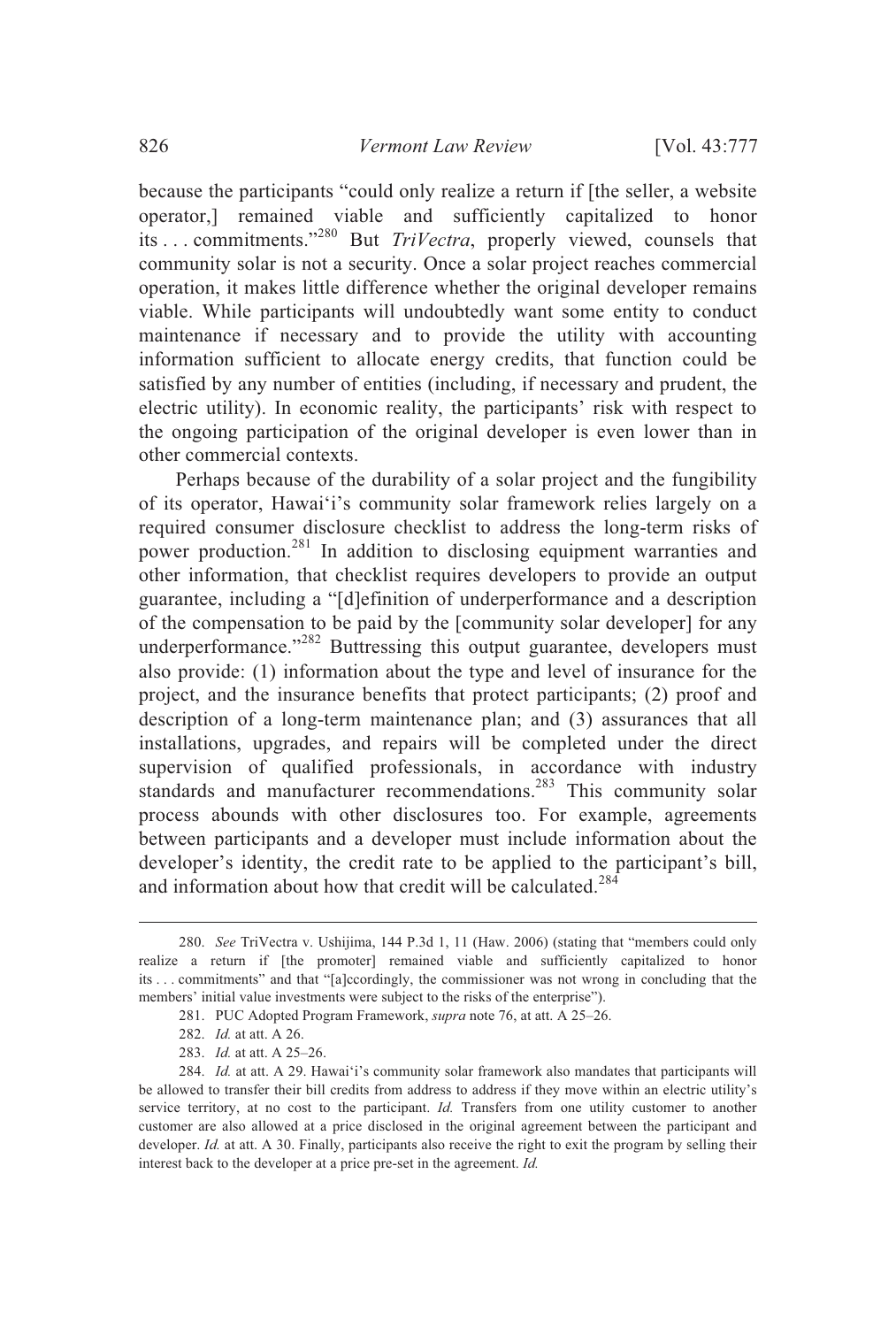Hawaiʻi's Securities Commissioner has described that, "[d]isclosure is at the center of securities regulation."<sup>285</sup>

> The Securities Act provides for disclosure through its registration process. In the Securities Act the Hawaii State Legislature included a list of the information and records required for registering a security. This list has been tailored to meet the minimum disclosure that an investor would need in order to be properly informed about a particular security and the person selling it. $^{286}$

This standard registration process is designed for standard securities. In comparison to the disclosures tailored by the Public Utilities Commission specifically for community solar, $287$  general securities disclosures seem likely to provide substantially weaker consumer protections. In economic reality, the level of consumer risk implicated in community solar simply does not rise to a level of a visionary oil well requiring regulation as a security.

### 3. Promise of a Valuable Benefit

Despite Coffey's focus on the element of risk as the defining characteristic of a security, it has not been the focal point of discussion for community solar.<sup>288</sup> Instead, that focus has often been on whether participants are motivated by the promise of "profit $[$ ]."<sup>289</sup> This element arises directly in the *Howey* test.<sup>290</sup> To be deemed a security, the investment must be "premised on a reasonable expectation of profits to be derived from the entrepreneurial or managerial efforts of others.<sup> $291$ </sup> Applying the risk capital test, this profit motive takes the shape of expecting a "valuable benefit." $292$ 

CommunitySun's successful request for a no-action letter did not mention "risk."<sup>293</sup> The word "profit," however, was used more than twenty

<sup>285.</sup> Nohara Letter, *supra* note 103, at 4.

<sup>286.</sup> *Id.*

<sup>287.</sup> *Id.*

<sup>288.</sup> Coffey, *supra* note 208, at 375.

<sup>289.</sup> *Id.*

<sup>290</sup>*. See* SEC v. W. J. Howey Co., 328 U.S. 293, 301 (1946) ("Such persons have no desire to occupy the land or develop it themselves; they are attracted solely by the prospects of a return on their investment.").

<sup>291.</sup> United Hous. Found., Inc. v. Forman, 421 U.S. 837, 852 (1975).

<sup>292</sup>*.* Coffey, *supra* note 208, at 377.

<sup>293.</sup> Maco Letter, *supra* note 98.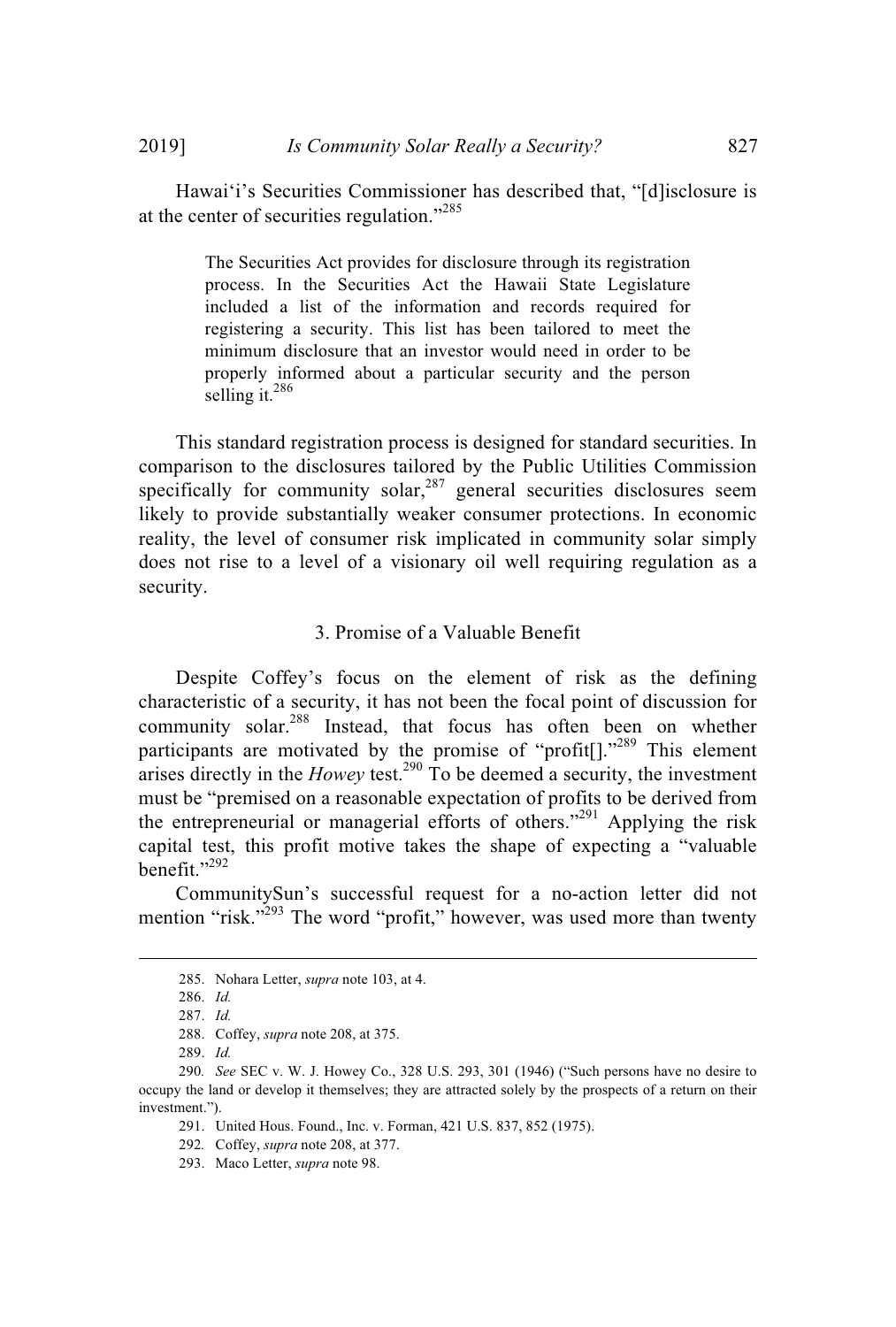times, and the request's leading argument was that participants did not expect a profit. $294$ 

> No reasonable expectation of profits exists and no entrepreneurial efforts of others is present in this case, since the owners are motivated by the ability to self-generate and self-consume a commodity and by the corresponding reduction in the overall cost of energy that they are consuming. The owner of a SolarCondo will not be paid by the utility for the electricity generated by a SolarCondo, other than by an offset against the bill for electricity consumed by the owner on property within the applicable utility district. The owner of a SolarCondo cannot even carry over his energy credits for other than a limited time, and can never sell or trade his energy credits, again confirming no reasonable expectation of profit. $295$

Nonetheless, the CommunitySun developer acknowledged that participants may benefit from lower electricity bills, or that the relative value of their participation could go up over time, if electricity rates rise.<sup>296</sup>

For the risk capital test, Hawaiʻi's Securities Commissioner suggested that the *Howey* profit motive is narrower than the concept of a "valuable benefit":

> *Hawaii Market Center*'s four-part definition of an investment contract differs from *Howey*'s in several ways. The most relevant difference to a [community solar] project is *Hawaii Market Center*'s third prong of the definition, which states that the investor has a "reasonable understanding that a valuable benefit will accrue . . . ." *Howey* does not require a "valuable benefit" but instead requires an expectation of a "profit." Therefore, analysis of an investment contract in a jurisdiction following *Hawaii Market Center* will be broader in this way than in jurisdictions that follow *Howey*. 297

The electric utilities echoed this suggestion.<sup>298</sup> But this argument is somewhat difficult to reconcile with the way the phrases "valuable benefit"

<sup>294.</sup> *Id.* at 10–11.

<sup>295</sup>*. Id.* at 14.

<sup>296.</sup> *Id.* at 11–12. Note that the inverse is also true: the value of participation in community solar could go down over time, if electricity rates fall.

<sup>297.</sup> Nohara Letter, *supra* note 103 (second alteration in original).

<sup>298.</sup> *See* HECO Comments on Second PUC Proposal, *supra* note 87, at 32–33 ("Additionally, the Securities Commissioner noted that Hawaii's test for securities was broader than the federal test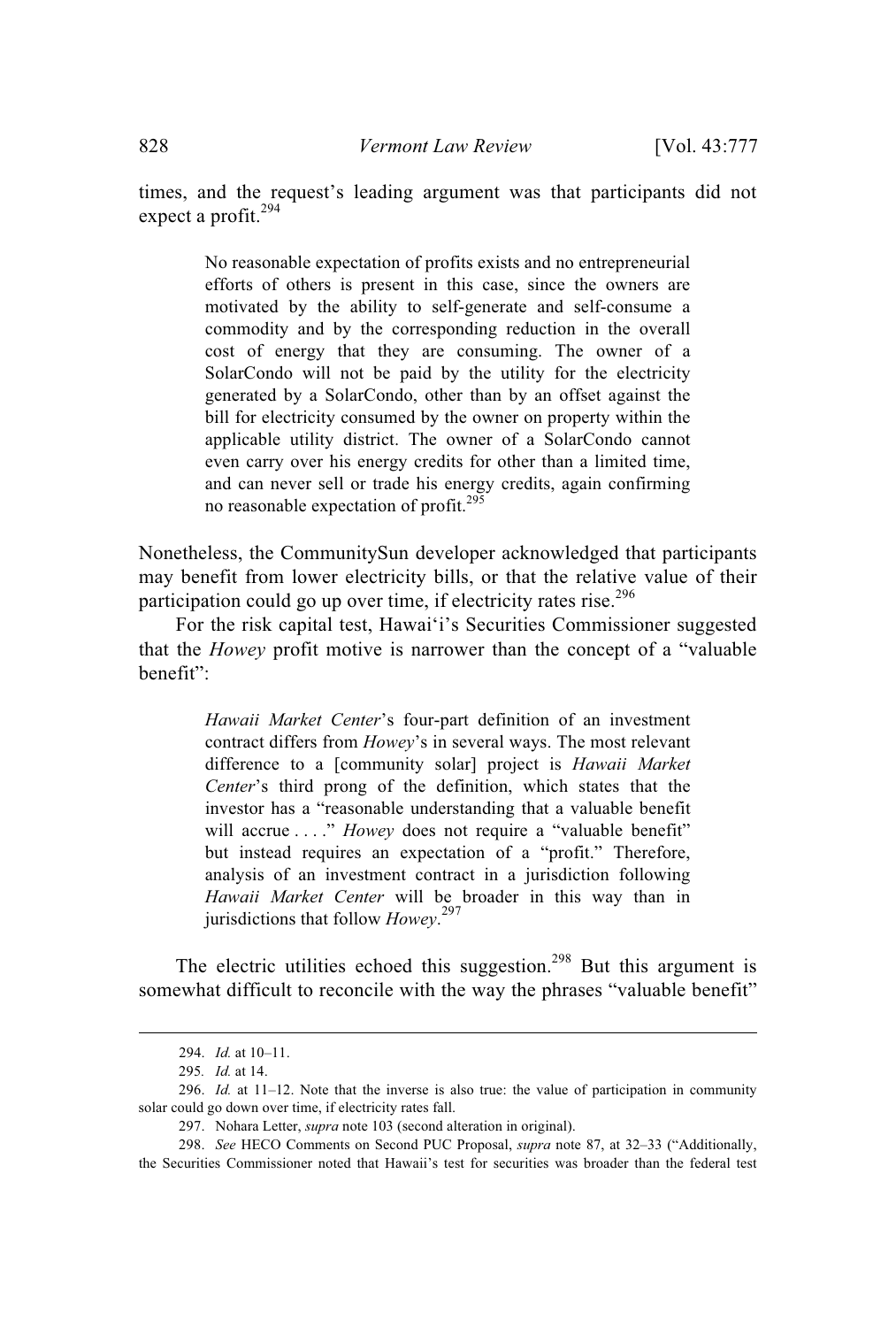and "profit" have been used and interpreted. Courts applying the *Howey* test have acknowledged that "profit" can mean "something other than a share of the profits of an enterprise in a narrow accounting sense, $1299$  and "have recognized securities sales even where the promised benefits to the offeree were indirect, arising from an anticipated increase in the value of the property received, rather than direct payments from the offeror."300

This conceptual convergence is the mirror image of an analytical problem with too broadly interpreting "valuable benefit." We can presume that *all* transactions in goods are motivated by the buyer's perception that the purchased good will yield a valuable benefit. If the same is true for securities, then this element adds little utility to the risk capital test. This also drives the need for *Forman*'s recognition that the securities definition does not apply when a purchaser "is motivated by a desire to use or consume the item purchased."301

In almost any context, probing a purchaser's motivation is tricky business. For community solar, this may be a particularly difficult challenge. The economic reality of a community solar project is that the participants in any one project may have divergent motivations, and that each individual participant may have multiple motivations.<sup>302</sup> CommunitySun argued that participants may be motivated by lower energy costs *and* a perception of independence (i.e., "the ability to self-generate and self-consume a commodity").<sup>303</sup> Other consumers might be motivated by the prospect of less volatile energy costs.<sup>304</sup> Some participants may be motivated by the perceived benefit of acquiring renewable power rather than fossil-fuel power, and by the associated reduction in greenhouse gas emissions.<sup>305</sup> And yet others may be motivated by community-focused facets of a project. For example, a participant may be motived by the

such that an interest that may not be a 'security' under the federal test could be deemed a 'security' under the Hawaii test.").

<sup>299.</sup> *See* Hannan & Thomas, *supra* note 133, at 238 ("The term 'profits' should not be construed restrictive. It is apparent from decisions subsequent to *Howey* that the return promised for the use of the investors' money may be something other than a share of the profits of an enterprise in a narrow accounting sense." (first citing SEC v. United Benefit Life Ins. Co., 387 U.S. 202 (1967); then citing SEC v. Variable Annuity Life Ins. Co., 359 U.S. 65, 74 (1959); then citing L.A. Tr. Deed & Mortg. Exch. v. SEC, 285 F.2d 162, 167 (9th Cir. 1960))).

<sup>300.</sup> Haw. Comm'r of Sec. v. Haw. Mkt. Ctr., Inc., 485 P.2d 105, 110 (Haw. 1971) (first citing SEC v. C. M. Joiner Leasing Corp., 320 U.S. 344, 348–49 (1943); then citing Roe v. United States, 287 F.2d 435, 439 (5th Cir. 1961)).

<sup>301.</sup> United Hous. Found., Inc. v. Forman, 421 U.S. 837, 852–53 (1975).

<sup>302.</sup> *See* Maco Letter, *supra* note 98, at 11–12 (describing various motivations for participating in community solar).

<sup>303.</sup> *Id.* at 11, 14.

<sup>304</sup>*. Id.* at 11.

<sup>305</sup>*. Id.*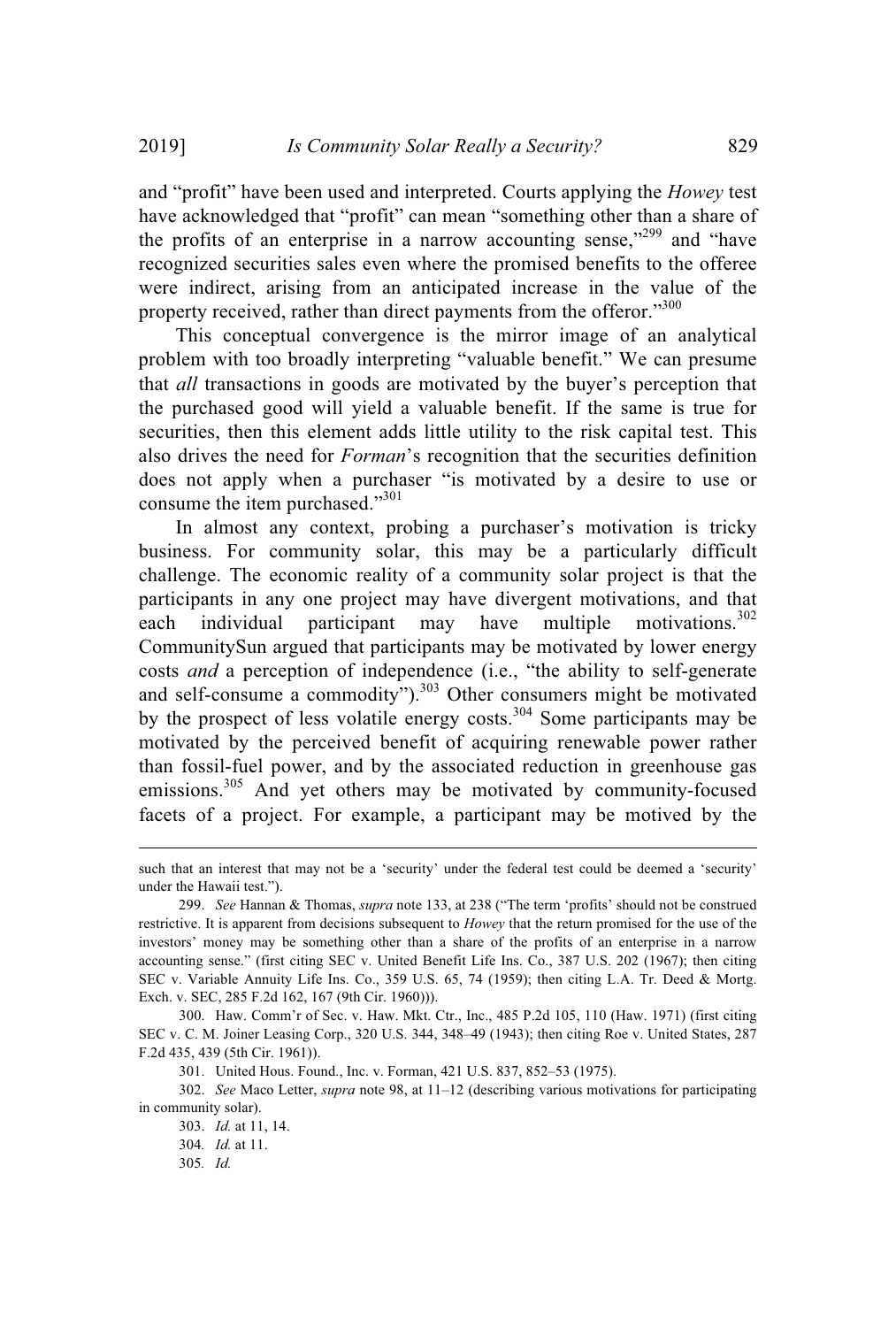prospect of providing power to a community center or church just as much as they are motived by the promise of credits on their own electric bill.

This entire palette of potential motivations involves the perception that participants are acquiring a valuable benefit in the broad sense. An overly broad application of the valuable benefit element is incapable of discerning which of these motivations renders the transaction more like a security. It also fails to identify a decision-making hierarchy for transactions motivated by a combination of primary, secondary, or tertiary factors. Most fundamentally, it fails to identify the economic realities of the transaction.

Coffey's risk capital formulation avoided this tangled complexity by recognizing that the importance of the valuable benefit element can be viewed as inversely proportional to the degree of risk.<sup>306</sup> "[A]s the degree of risk to initial value increases, the need for a well-defined 'profit' motive lessens."<sup>307</sup> On this sliding inverse scale, it should also be true that where there is a low degree of risk to initial value, one needs to find a highly defined profit motive before finding a security.<sup>308</sup> This too can help to elucidate a more principled line between transactions in goods and securities, and to show why community solar is not a security. The relatively low risk associated with community solar means that we should search for a well-defined profit motive. The diffuse web of potentially interlocking community solar motivations simply does not provide the necessary level of definition.

The most *profit-like* benefit associated with community solar is the prospect of electric bill savings. Arguments in favor of classifying community solar as a security, resting on this premise, should be burdened with first establishing a significant level of systemic risk. Further, those arguments should be required to connect electricity savings to a welldefined profit motive that is separate from the motive of cost-effective selfconsumption.

Analogizing to cooperative apartment arrangements (co-ops) illustrates how difficult it would be to satisfy such a burden. Co-op purchasers transfer money in exchange for a share in the co-op entity and the right to use a dwelling unit.<sup>309</sup> Despite superficial similarities to purchasing shares in a business, Coffey pointed to an opinion of the Arizona Attorney General to

<sup>306.</sup> Coffey, *supra* note 208, at 375–76.

<sup>307.</sup> *Id.* at 401.

<sup>308</sup>*. But see id.* at 400 ("[I]t is difficult to say with certainty that a transaction involving a high degree of risk to initial investment, but lacking the expectation of profits, will be not be called a security.").

<sup>309.</sup> *See, e.g.*, United Hous. Found., Inc. v. Forman, 421 U.S. 837, 842 (1975) (describing the co-op housing model).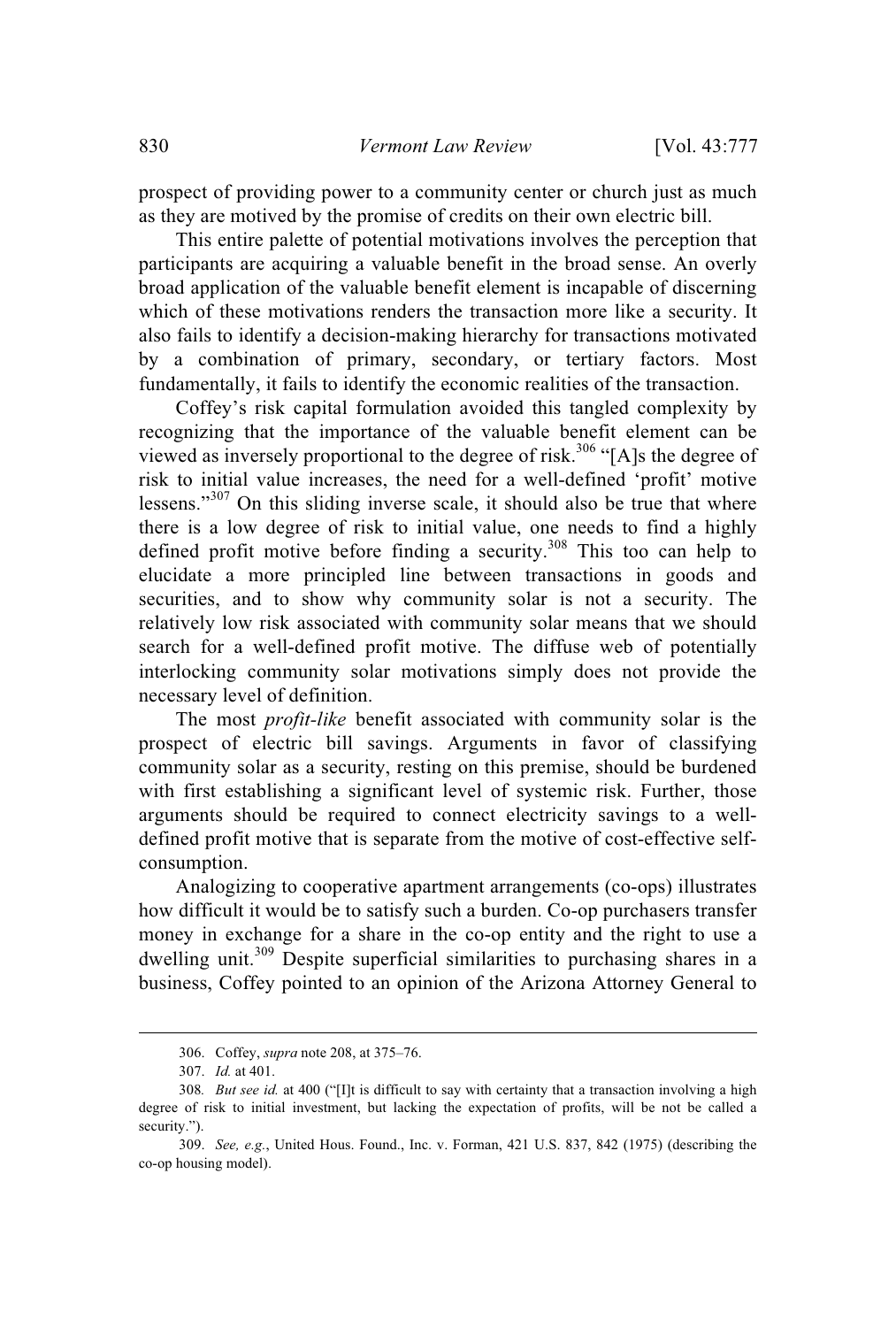explain why these arrangements are not securities, and perhaps predicted the *Forman* decision to come seven years later: "no profit or income is generally anticipated."<sup>310</sup> Instead, much as community solar participants benefit by consuming power, co-op purchasers benefit by living in the unit. The fact that living in the co-op might be less expensive than other housing options does not transform the co-op arrangement into a security.

A second apartment analogy, involving condominium units (condos), similarly shows why community solar interests are not securities. Condo purchasers typically obtain a dwelling unit and the right to use common areas of the development. In this context, the SEC has opined that condominiums offered in conjunction with ancillary rental arrangements such as rental pools, exclusive rental agents, or limitations on owner occupancy—can involve the offer of an investment contract.<sup>311</sup> Conversely, if the purchaser has an unrestricted right to use the unit, or if it is offered without ancillary rental arrangements, the transaction is not a security.<sup>312</sup> A similar principle appears to hold in other contexts, such as trading stamps, streetcar tokens, railroad tickets, meal tickets, theatre tickets, and other examples "too numerous to mention."<sup>313</sup>

Community solar participants can receive a valuable benefit in a variety of forms, including offsetting their power consumption with the project's power generation. The fact that this may—or may not—be less expensive than other sources of power should have very little bearing on whether or not community solar is regulated as a security.

### 4. Right to Exercise Control

In the fourth element of the *Hawaii Market Center* test, an investment contract requires that "the offeree does not receive the right to exercise practical and actual control over the managerial decisions of the

<sup>310.</sup> Coffey, *supra* note 208, at 399 n.138 (citing Op. Ariz. Att'y Gen., [1961] Blue Sky L. Rep. (CCH) ¶ 70554).

<sup>311.</sup> Guidelines as to the Applicability of the Federal Securities Laws to Offers and Sales of Condominiums or Units in a Real Estate Development, Securities Act Release No. 5347, 1973 WL 158443, at 3–4 (Jan. 4, 1973) [hereinafter SEC Condo Guidelines]. Interestingly, although this analysis applies the *Howey* test, in several places it appears to utilize the phrase "economic benefits" interchangeably with "profits." *Id.* at 2–3.

<sup>312</sup>*. Id.* at 2.

<sup>313.</sup> Trading Stamps, 17 C.F.R. § 231.3890 (1958) (rejecting the argument that trading stamps, redeemable for cash or merchandise are "evidence of indebtedness" and thus within the securities definition; noting that "the same argument could be made as to streetcar tokens, meal tickets, Christmas gift certificates, box tops, railroad or theatre tickets and others too numerous to mention;" and concluding that "[t]he legislative history and other provisions of the statute indicate that the Congress did not intend to include such items within the scope of the statute").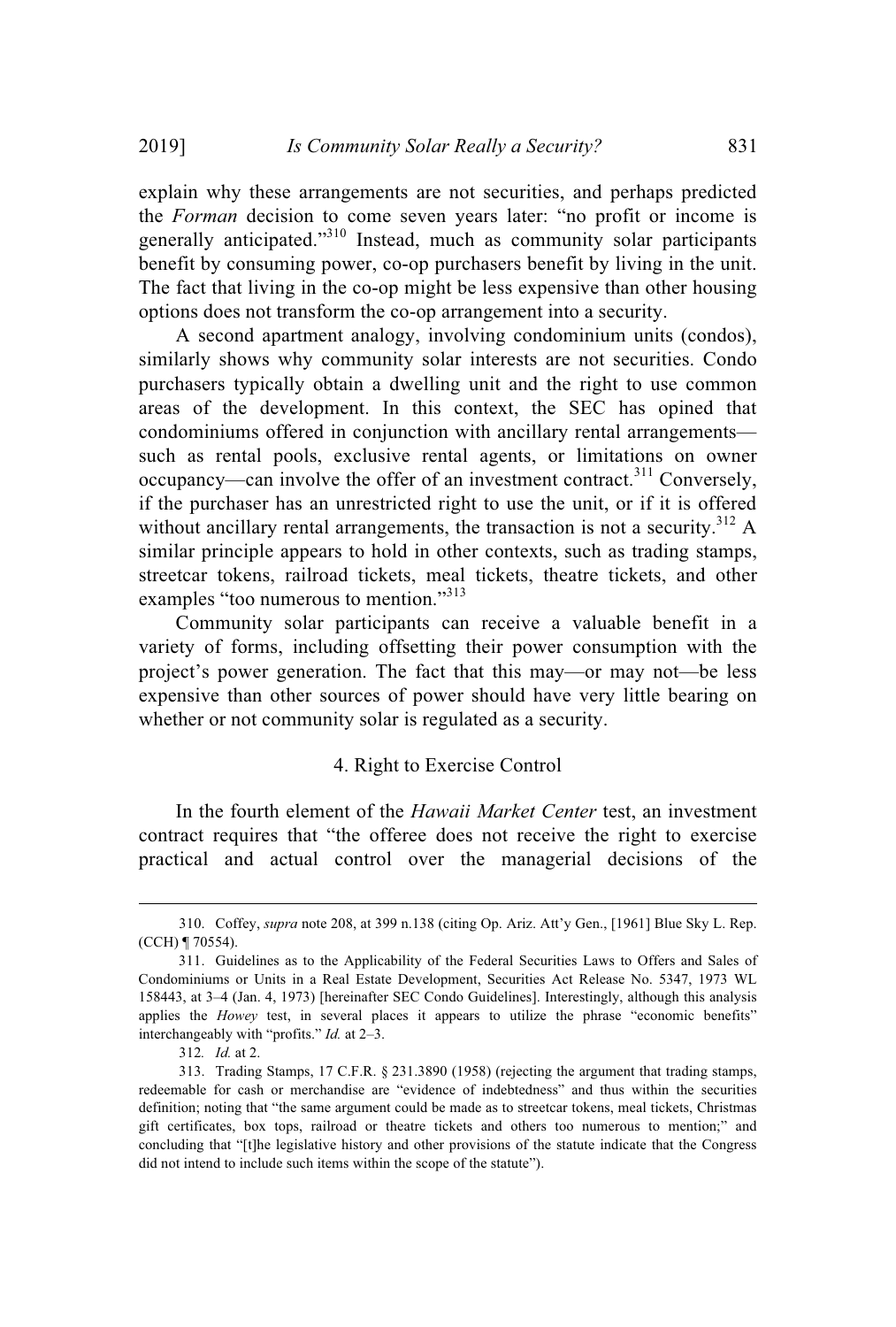enterprise."<sup>314</sup> Here again, a superficial analysis might find a security, since community solar participants are unlikely to undertake technical and accounting control of a solar facility. But the SEC's condominium guidance clarified that "a continuing affiliation between the developers or promoters of a project and the project by reason of maintenance arrangements *does not* make the unit a security."<sup>315</sup> Similarly, a community solar developer's continuing role in maintaining the production of solar power and accounting for electricity credits should not transform community solar into a security.

A peek into the economic realities of community solar reinforces this conclusion. Much like in the valuable benefit analysis, we should recognize that community solar participants must first consume energy before that consumption can be offset by accumulated community solar credits. These credits are a critical part of the *capital* that powers the community solar value chain—"the thread on which everybody's beads [are] strung."<sup>316</sup> Community solar participants exercise control over whether those credits are utilized and monetized by controlling their electricity consumption.<sup>317</sup> This control suggests again that community solar is not a security.

The Court of Appeals of Georgia, applying the risk capital test to a property development syndicate, made a similar observation about an

<sup>314.</sup> Haw. Comm'r of Sec. v. Haw. Mkt. Ctr., Inc., 485 P.2d 105, 109 (Haw. 1971).

<sup>315.</sup> SEC Condo Guidelines, *supra* note 311, at 4 (emphasis added).

<sup>316.</sup> SEC v. C. M. Joiner Leasing Corp., 320 U.S. 344, 349 (1943).

<sup>317.</sup> In Hawaiʻi's community solar program, the bill credits are forfeited annually if the consumers' credits exceed their electricity consumption and other charges. *See* PUC Adopted Program Framework, *supra* note 76, at att. A 28 ("If the monthly net credit exceeds the eligible charges, the value of excess credits will be rolled over month-to-month. Annually, all remaining bill credits will be extinguished."). The treatment of excess credits is a typical detail in distributed solar tariffs and is addressed differently in various jurisdictions. Similarly, not all community solar programs utilize the same approach as Hawaiʻi's. In Colorado, for example, excess credits may carry over from year to year, but will expire when the consumer terminates service with the applicable utility. *See Net Metering*, N.C. STATE UNIV. CLEAN ENERGY TECH. CTR.: DATABASE OF STATE INCENTIVES FOR RENEWABLES & EFFICIENCY, http://programs.dsireusa.org/system/program/detail/271 (last updated Nov. 30, 2018) (describing characteristics of Colorado's community solar model). In Minnesota, excess bill credits similarly carry over from month to month. *See* MINN. HOUSE OF REP., XCEL ENERGY'S COMMUNITY SOLAR GARDEN PROGRAM 7 (2017) (describing characteristics of Minnesota's community solar model). But because of statutory language requiring that the utility purchase all energy generated by community solar projects, the utility is required to annually purchase all outstanding credits. *Id.* While this provides a measure of consumer protection, it also partially de-links consumer control over credit utilization. That control is not completely de-linked, however; the maximum size of a community solar subscription is based on the consumer's average consumption over the prior 24 months. Order Rejecting Xcel's Solar-Garden Tariff Filing and Requiring the Company to File a Revised Solar-Garden Plan at 16, *In re* Petition of Northern States Power Company, dba Xcel Energy, for Approval of Its Proposed Community Solar Garden Program, No. E-002/M-13-867 (Minn. Pub. Util. Comm'n Apr. 7, 2014).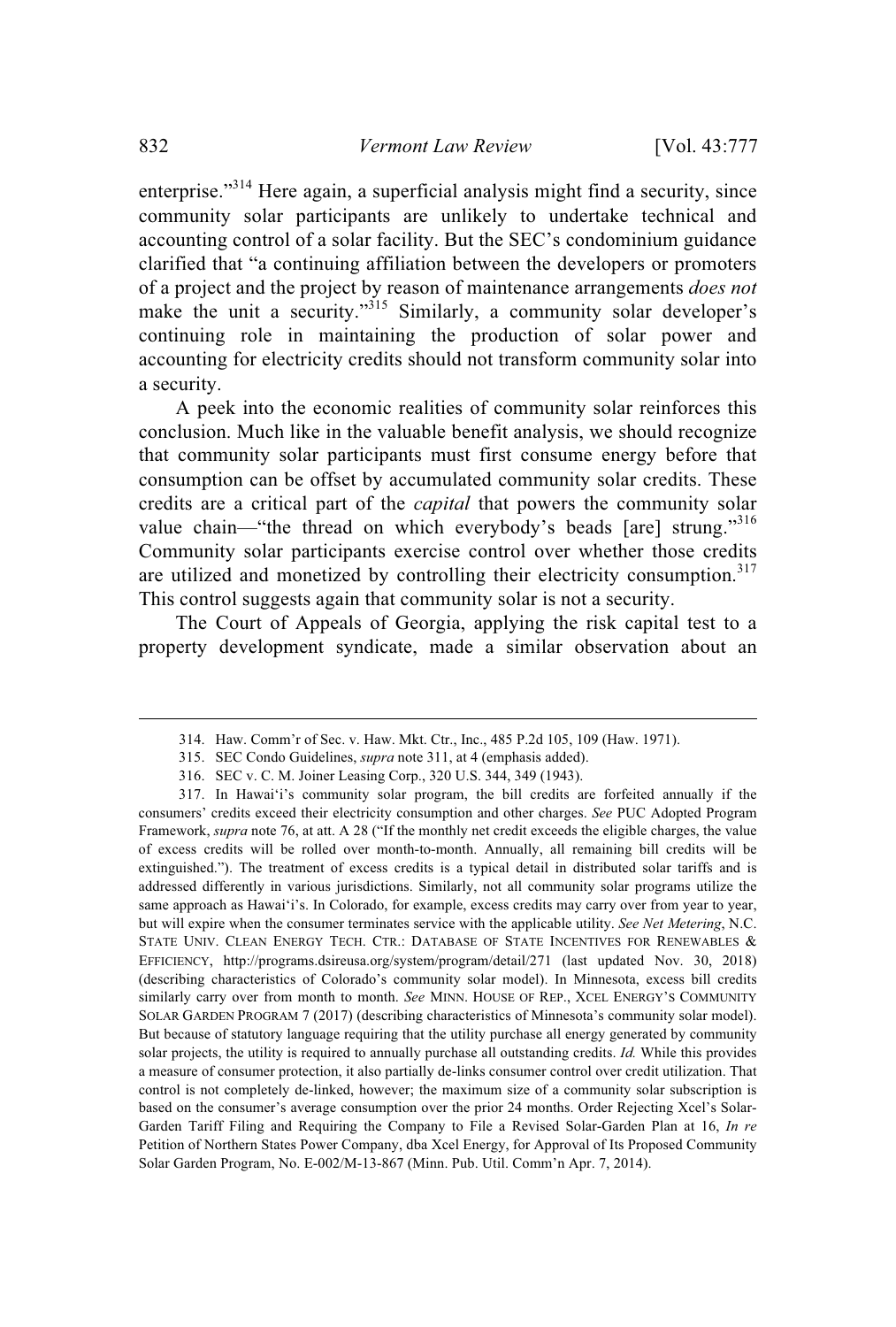investment's value chain.<sup>318</sup> Searching for indicia of the managerial control, the court noted that "the power to make the ultimate decision: to sell or not to sell" is a critical determinant.<sup>319</sup> Where investors retain a contractual right to control that decision, it cuts against finding a security.

In the context of franchise investments, similar rationale has led to the conclusion that a franchise agreement is not a security, even if marketed, in part, as an opportunity for "investment, and/or absentee ownership," if "the franchisee exercises policy-making power over *his unit* of the enterprise."<sup>320</sup> This concept has also been utilized in other contexts, where contractual managerial rights have been found to negate a finding of a security irrespective of whether or not an investor actually exercises those managerial rights.<sup>321</sup>

Rhetorically, this might clash with *Hawaii Market Center*'s admonition that "[i]n order to negate the finding of a security the offeree should have *practical and actual* control over the managerial decisions of the enterprise." $322$  And the phrase "managerial decisions of the enterprise" $323$ 

320. *See* Wieboldt v. Metz, 355 F. Supp. 255, 260 (S.D.N.Y. 1973) (emphasis added) (explaining that "it is only necessary that the franchisee exercise policy-making power over his unit of the enterprise, since to require control over the franchisor's entire system is incompatible with the franchising method and would make all franchises investment contracts"). The court also noted that other parts of the marketing material did not convey the same sense of completely passive investment. *See id.* ("At the very least, the typical franchise gives the franchisee sufficient input into decisions which determine his enterprise's economic viability to distinguish him from the passive investor protected by the Acts.").

323*. Id.*

<sup>318</sup>*. See generally* D. K. Properties, Inc. v. Osborne, 240 S.E.2d 293, 296 (Ga. Ct. App. 1977) (evaluating whether a property development syndicate agreement is a security).

<sup>319.</sup> *See id.* (finding that "[s]ince the investors did have such control over that essential decision from which they expected profits to flow, the trial court erred in holding that, as a matter of law, the appellants' scheme involved the sale of unregistered securities"). *But see* William J. Carney & Barbara G. Fraser, *Defining a Security: Georgia's Struggle with the Risk Capital Test*, 30 EMORY L.J. 73, 118 (1981) (criticizing the approach in *D. K. Properties* as elevating "form over substance" for focusing more on "who contributes the essential managerial efforts" than the "principal efforts" influencing success or failure—perhaps performed even before the syndicate was formed). Note that the court in *D. K. Properties* also declined to conclude, without additional evidence, that "in economic reality, the [promoters] did *not* perform the essential managerial functions from which profits were to be expected," and therefore declined to hold as a matter of law that the sale of land did not involve the sale of securities. *D. K. Properties, Inc.*, 240 S.E.2d at 296–97.

<sup>321.</sup> *See* J & S Enters. v. Warshawsky, 714 F. Supp. 278, 281 (N.D. Ohio 1989) (applying the "control" element and noting that the interest of a general partner "would appear to fail the managerial control test" because a general partner retains managerial rights, irrespective of whether or not an investor actually exercises those managerial rights); *see also* Brannon v. Rinzler, 603 N.E.2d 1049, 1052 (Ohio Ct. App. 1991) (concluding that a general partnership agreement provided rights to managerial control "sufficient to satisfy the last prong of the test and find the investment to not be a security under Ohio law").

<sup>322.</sup> Haw. Comm'r of Sec. v. Haw. Mkt. Ctr., Inc., 485 P.2d 105, 111 (Haw. 1971) (emphasis added).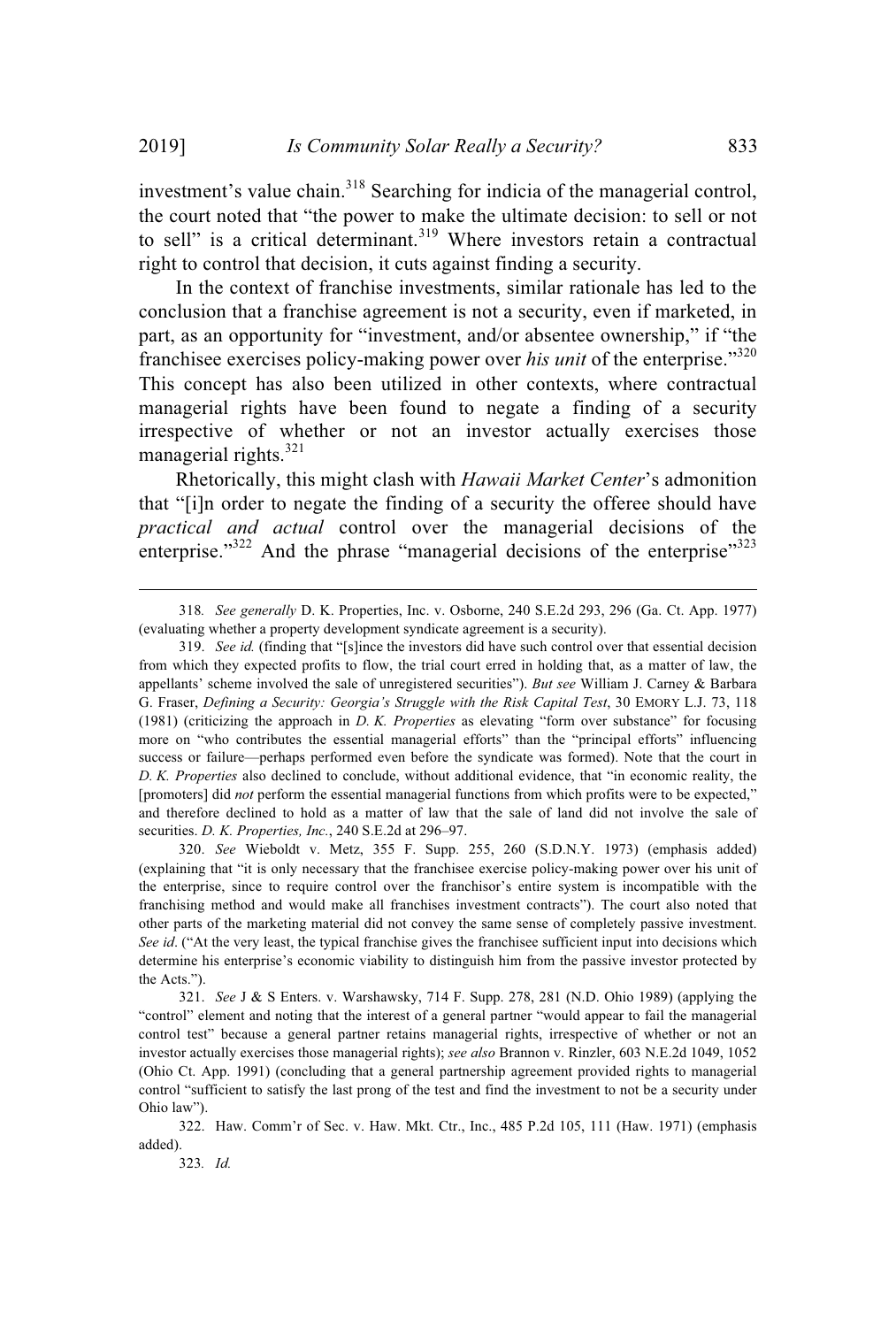may yield the sense that the relevant control must relate to centralized decision-making, rather than control over a single component in an enterprise's value chain.

Wrangling over the degree and quality of control necessary to negate a security, the Ninth Circuit Court of Appeals in *SEC v. Glenn W. Turner Enterprises, Inc.* noted *Hawaii Market Center*'s criticism of *Howey*'s "solely from the efforts of others" element.<sup>324</sup> Evaluating a "gigantic and" successful fraud" involving a commission-based scheme to sell selfmotivation seminars and tapes, the court reasoned that it would be "easy to evade [a strict interpretation of 'solely'] by adding a requirement that the buyer contribute a modicum of effort." $325$  Thus, the court deployed "a more realistic test, whether the efforts made by those other than the investor are the undeniably significant ones, those essential managerial efforts which affect the failure or success of the enterprise."<sup>326</sup>

This was the standard applied by CommunitySun, arguing that consumers' benefit—in the form of lower energy bills—derives from retail energy price fluctuations, rather than the "entrepreneurial or managerial efforts of others."<sup>327</sup> The Georgia court in *D. K. Properties* also used this "essential managerial efforts" approach, and called it the "basic policy" underlying both the risk capital and *Howey* tests.<sup>328</sup> Applying that policy to the economic realities of community solar, participants' control over a critical component of the value chain counsels against finding a security.

# *B. The Folly of Relying on Registration Exemptions*

Are community solar interests securities? I conclude that they are not. Both of the four-part investment contracts tests are presented in the conjunctive. A persuasive argument on any one of the four elements will remove community solar from the definition of an investment contract. Looking beyond a mechanical application of the tests to hypothetical scenarios, and instead focusing on economic realities of Hawaiʻi's approved framework, it becomes clear that neither the securities laws nor their exemptions are a good fit for community solar. At the same time, it

- 326. *Id.* at 482.
- 327. Maco Letter, *supra* note 198, at 12.
- 328. D. K. Properties, Inc. v. Osborne, 240 S.E.2d 293, 295–96 (Ga. Ct. App. 1977).

<sup>324.</sup> SEC v. Glenn W. Turner Enters., Inc., 474 F.2d 476, 482 (9th Cir. 1973) (citations omitted).

<sup>325.</sup> *Id.* at 478, 482 ("Strict interpretation of the requirement that profits to be earned must come 'solely' from the efforts of others has been subject to criticism. Adherence to such an interpretation could result in a mechanical, unduly restrictive view of what is and what is not an investment contract.").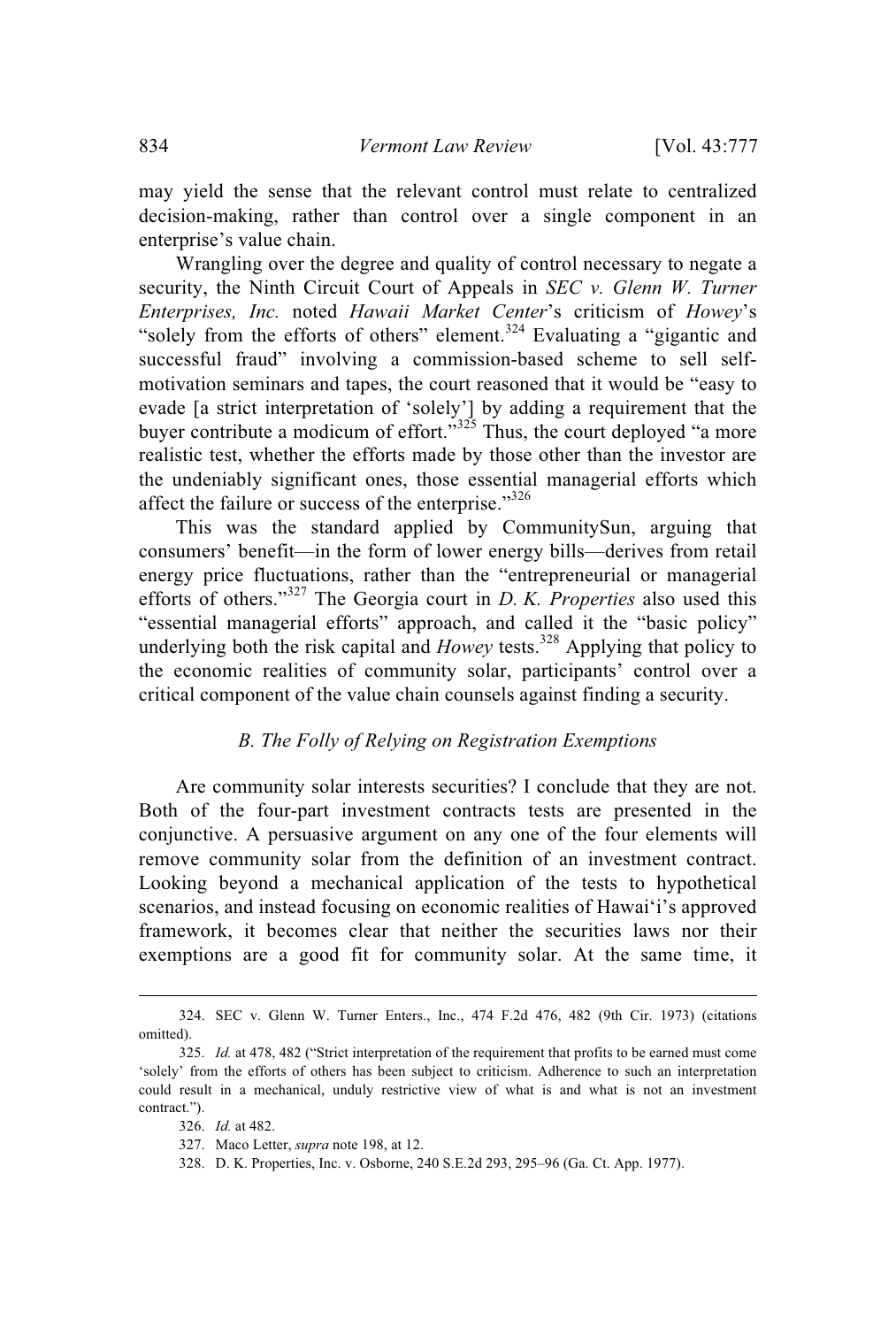becomes less clear that additional layers of regulatory disclosures, beyond those tailored by energy regulators specifically for community solar, would add any meaningful or necessary consumer protection.<sup>329</sup>

In simpler terms, community solar projects are not like visionary oil wells. Nonetheless, legal arguments, standing alone, cannot eliminate the barrier of securities *uncertainty* among communities and solar developers. Indeed, even a definitive regulatory determination in the CommunitySun example failed to address that uncertainty sufficiently.<sup>330</sup> Resolving this uncertainty in a traditional manner would perhaps require more generalized regulatory guidance (from both federal and state regulators), akin to the SEC guidelines that helped to provide certainty for the condominium industry.<sup>331</sup> Another solution, of course, would be a long trip through litigation. Such litigation could commence in the form of a regulatory action against a community group or developer for offering an unregistered security. Or it could perhaps arise from a securities fraud claim prosecuted by a community solar participant. Either path would threaten to chill community solar growth until the uncertainty is resolved.

Vermont and Oregon have adopted regulatory and legislative exemptions, respectively, from the states' blue sky laws that are intended to apply to some community solar models.<sup>332</sup> However, it is not clear that such exemptions have been widely utilized, and both have been criticized.<sup>333</sup>

<sup>329.</sup> The same argument can also apply to the securities laws' anti-fraud provisions. In the context of community solar in Hawaiʻi, it does not appear that those provisions would add a substantial layer of civil consumer protections over laws applicable to non-securities—such as remedies available to any consumer for unfair or deceptive trade practices or unfair methods of competition. *See* HAW. REV. STAT. §§ 480-2, -13 (2018) (providing a private right of action for consumers and enabling the recovery of treble damages and attorney's fees). Moreover, if community solar is classified as a security, those remedies may not be available. *See* Spinner Corp. v. Princeville Dev. Corp., 849 F.2d 388, 393 (9th Cir. 1988) ("We conclude that the Hawaii Supreme Court, if confronted with the question whether Hawaii's baby FTC act applies to claims arising from securities transactions, would hold that it does not. We are persuaded by the structure of the statute, the legislative command to refer to federal FTCA jurisprudence, the existence of Hawaii statutes that cover securities transactions, and the trend of the relatively few applicable judicial decisions.").

<sup>330.</sup> *See, e.g.*, HECO Comments on Second PUC Proposal, *supra* note 87, at 34 ("[D]espite the existence of an SEC-issued 'no-action' letter found with respect to a community solar interest developed by solar developer, Community Sun LLC, there has been no other 'no-action' letter issued for any other community solar program offered in the multiple jurisdictions that offer community solar programs. Essentially, despite what stakeholders and developers may attest, the 'securities' issue with respect to these programs is untested and unknown.").

<sup>331.</sup> Professor Williamson Chang has proposed sweeping changes to the problematic definition of a security, which if enacted may more fundamentally address the problem of securities uncertainty. *See* Chang, *supra* note 133, at 420–21.

<sup>332.</sup> *See* Vermont SUN Exemption 1, *supra* note 101 (providing exemptions for community solar projects that meet one of four sets of criteria, under a "consumer exemption," a "financing exemption," a "commercial exemption," or a "de minimis exemption"); OR. REV. STAT. § 59.025(12)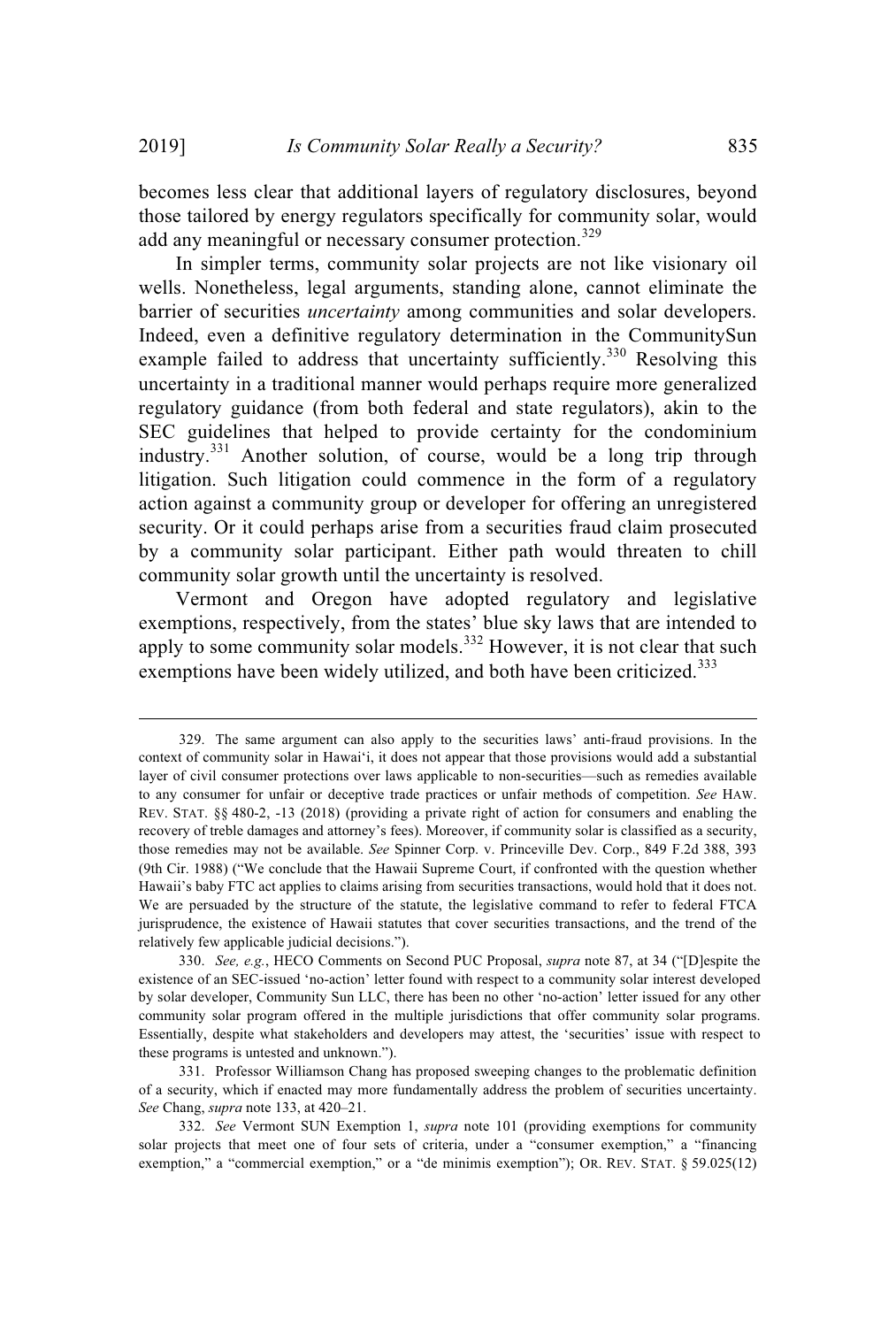The most frequently proffered solution on this issue is for community solar projects to qualify for the more generalized exemptions from registration requirements.<sup>334</sup> Those exemptions are far from a panacea. They do not solve the barrier of complexity and uncertainty for community groups, who would need to seek legal advice from a securities practitioner irrespective of whether they are registering a community solar project as a security, or obtaining an exemption from registration. Moreover, exemptions do not necessarily resolve the complexity created by the interplay between federal securities laws and the blue sky laws. Some securities can be exempt from registration under federal law, but still require registration (or exemption) under state law.<sup>335</sup> Other federal exemptions preempt state law.<sup>336</sup>

333. *See Part 5: Can Securities Exemptions Eliminate Community Solar Obstacles?*, *supra* note 95 (asserting that Oregon's adoption of a statutory exemption painted a picture that is "neither complete nor completely rosy," that it "remains to be seen whether [regulatory] restrictions will relieve much, if any, of the major securities filings obstacles," that the statutory exemption applies only to the cooperative community solar model, and that "[i]n order to incentivize a broader scope of potential community solar models . . . other structures may need similar exemptions"); Letter from Kyra Hill & Nick Lawton, Energy Fellow, Lewis & Clark L. Sch., Green Energy Inst., to Shelley Greiner, Rules Coordinator, Or. Div. Fin. Reg. (Sep. 12, 2014), https://law.lclark.edu/live/files/17985-gei-commentson-securities-exemption-rules (questioning, for example, the costs of compliance and the exemption's limitation on advertising to prospective participants, and promoting the more liberal approach taken in the Vermont SUN exemption). Professor Jennifer Taub has evaluated the Vermont SUN exemption from the perspective of whether it might be expanded to other forms of social investment capital, and she cautions that its impacts on individual and residential participants should be closely monitored before such an expansion. Jennifer Taub, *New Hopes and Hazards for Social Investment Crowdfunding*, *in* LAW AND POLICY FOR A NEW ECONOMY 165, 183–84 (Melissa K. Scanlan ed., 2017).

334. *See, e.g.*, NREL, SHARED SOLAR, *supra* note 96, at vii ("The most relevant exemptions for shared solar programs are Regulation D, including Rule 506 . . . and Rule 504, the intrastate exemption, and exemptions related to nonprofits); Booth, *supra* note 94, at 787–800 (discussing possible exemptions from the federal Securities Act's registration requirements).

335. *See, e.g.*, 15 U.S.C. § 77c(a)(11) (2012) (providing a federal, but not state, exemption for instrastate transactions).

336. Professor Rutherford Campbell has prepared this succinct summary of the state of federal preemption with respect to blue sky laws:

> In summary, state authority over registration has been eliminated with respect to: (1) offerings under Rule 506 (now including public offerings, if purchasers are limited to "accredited investors"); (2) offerings by issuers of its securities that are traded on a national exchange; (3) Tier 2 Regulation A+ offerings; and (4) crowdfunding offerings of up to \$1 million offered only over the Internet. Essentially all other securities offerings by issuers are subject to state registration requirements. These include: (1) registered offerings by issuers of securities that are not traded on a national exchange; (2) private placements under the common law of section 4(a)(2); (3) offerings under Rule 504; (4) offerings under Rule 505; (5) Tier 1 offerings under Regulation A+; and (6) intrastate offerings under Rule 147.

<sup>(2018) (</sup>exempting solar cooperatives only); OR. ADMIN. R. §§ 441-025-0120 to -0126 (2018) (prescribing requirements to qualify for the statutory exemption).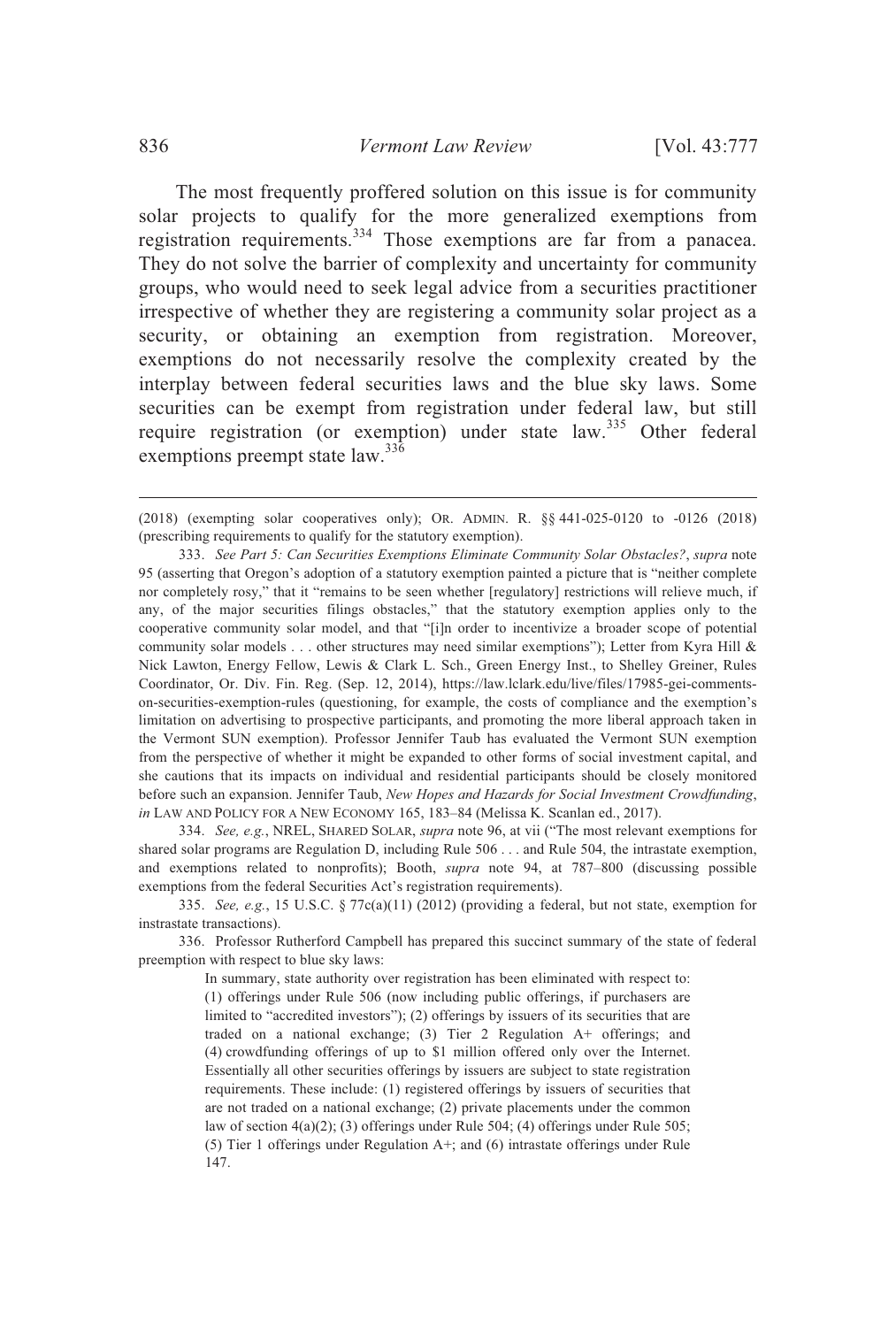Similarly, an initial offering of a security may be exempt from registration, but re-sales may not.<sup>337</sup> This is an especially relevant complexity for community solar, where the transferability of an interest is an important consumer protection, since a participant may leave the applicable utility service territory.<sup>338</sup>

Some exemptions utilize the concept of accredited or sophisticated investors.<sup>339</sup> These concepts have limited applicability for community solar projects that are focused on serving participants from low-income communities.

Whether community solar interests are securities is a complex question. It may seem enticing to sidestep that question with a de-risking approach that utilizes exemptions. But that approach actually adds layers of complexity, inflexibility, and potentially incompatible constraints. This solution cannot scale community solar in a way that realizes its potential to provide a community-focused energy solution.

# CONCLUSION—COMMUNITY SOLAR AND SECURITIES AS AN OPPORTUNITY TO OPERATIONALIZE ENERGY JUSTICE

Rather than try to fit community solar's *square peg* into *round holes* within the securities laws, a much more direct and appropriate solution would be to establish that community solar is not an investment contract. Of course, as noted earlier, this should not apply to every conceivable formulation of community solar.<sup>340</sup> Rather, it should focus on community solar implemented as a tariff or program already regulated by electric utility regulators. This comparatively simple and bright line would eliminate the specter of stifling uncertainty and duplicative regulation, while ensuring that every form of community solar is subject to the oversight of some regulatory regime. This approach borrows from the balance adopted for electric utilities themselves, where utility regulators have exercised

Campbell, *Blue Sky Laws*, *supra* note 118, at 622–23.

<sup>337.</sup> *See, e.g.*, 17 C.F.R. § 230.502 (2018) (prescribing that "securities acquired in [an exempt] transaction under Regulation D shall have the status of securities acquired in a transaction under section 4(a)(2) of the Act and cannot be resold without registration under the Act or an exemption therefrom").

<sup>338.</sup> *See* PUC Adopted Program Framework, *supra* note 76, at att. A 29–30 (providing a process for subscriber transfer or exit).

<sup>339.</sup> *See, e.g.*, 17 C.F.R. § 230.506(b)–(c) (2018) (enabling exemptions for accredited investors, or a limited number of sophisticated investors, with sufficient income or net worth).

<sup>340</sup>*. See supra* notes 134–38 and accompanying text (discussing a community solar structure under which it is likely that community solar interests would be securities).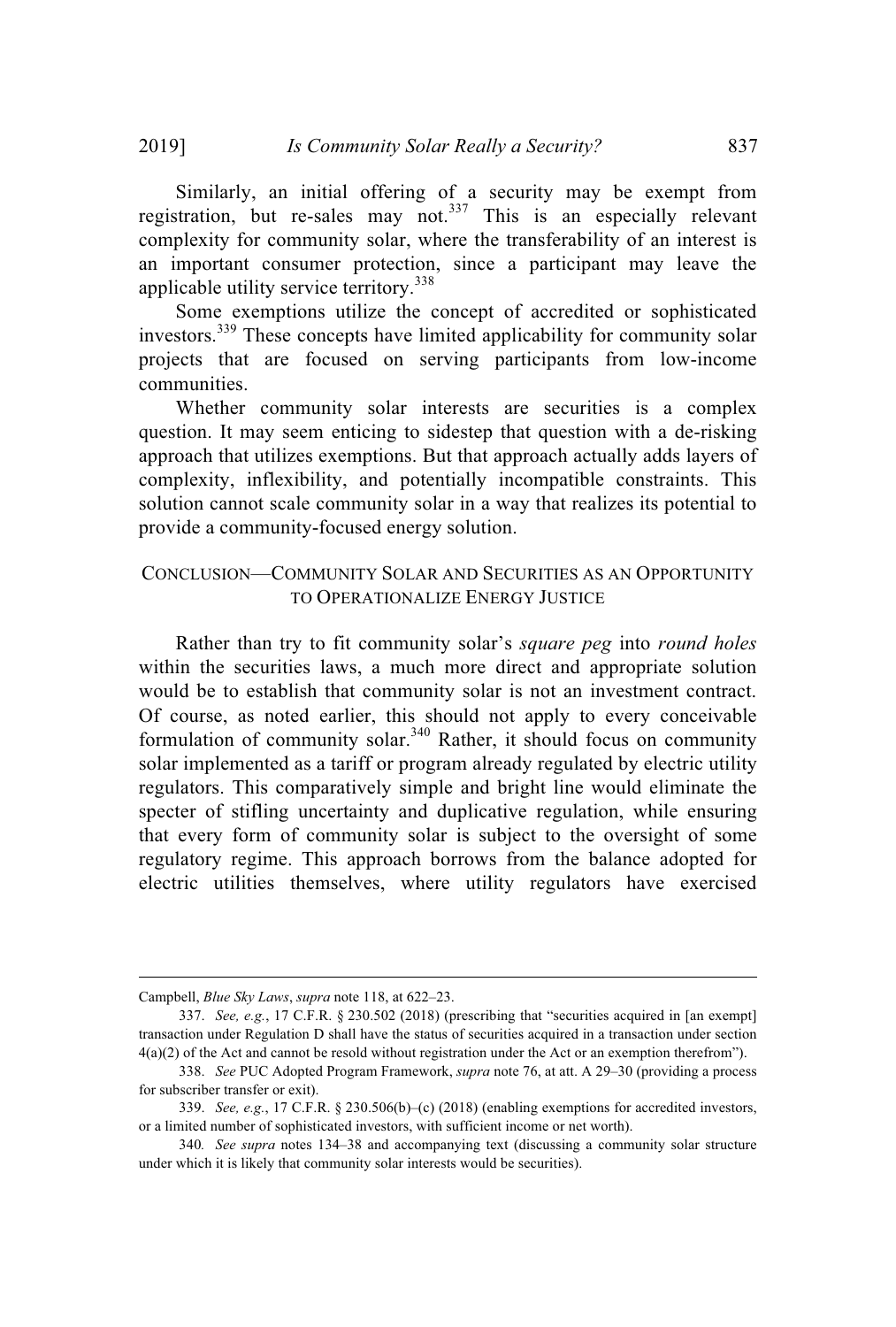oversight over some securities issues since before the adoption of federal securities laws.<sup>341</sup>

More fundamentally and more forward-looking, this formulation of regulatory responsibilities can succeed in advancing the community solar and securities debate into the 21st century. While I have attempted to faithfully apply the risk capital and *Howey* tests to the economic realities of community solar, I also acknowledge those tests are rooted in 20th century notions more relevant to visionary oil wells than they are to modern concepts of energy justice.

In other words, the arguments in this Article have been largely (and intentionally) presented in the wrong frame. Energy justice is at the core of community solar's *raison d'etre*. <sup>342</sup> Energy justice principles should also be fundamental to resolving questions about its implementation. Implementing energy justice means, in part, advancing energy decisions and debates beyond law and policy frames that are all too often "limited to the domains of engineering and economics."<sup>343</sup>

It is likely a step too far to ask securities regulators to dive into the principles of energy justice. But for utility regulators, as the U.S. energy system undergoes a renewable energy transition,<sup>344</sup> those principles should be at the forefront of the debate. Utility regulators who rise to this task will be far better positioned to understand the energy needs of the low-income and vulnerable communities that *true* community solar is designed to serve, and to design disclosures and other program features that are tailored to those needs. These realities call for a solution that definitively removes regulated utility programs and tariffs from the definition of a security. This could be accomplished by legislation or by regulatory guidance, although in practice it would likely require coordinated federal and state action to avoid re-creating the complexity of competing securities definitions.

Reframing the regulatory boundaries in this way could also have implications far beyond community solar. The future electric grid is

<sup>341.</sup> *See* LOSS & SELIGMAN, *supra* note 172, at 914–19 (describing the role of utility regulators in overseeing securities issues, before the 2005 repeal of the Public Utility Holding Company Act Pub. L. No. 74–333, 49 Stat. 803); *see also* HAW. REV. STAT. § 269-17 (2018) (requiring Public Utilities Commission approval for the issuance of securities by a public utility corporation).

<sup>342.</sup> *See supra* notes 49–62 and accompanying text.

<sup>343.</sup> *See* Sovacool et al., *Energy Decisions Reframed as Justice and Ethical Concerns*, 1 NATURE ENERGY 16, 16 (2016) (investigating "how concepts from justice and ethics can inform energy decision-making").

<sup>344.</sup> For example, New York's Reforming the Energy Vision proceeding involves a wideranging set of initiatives intended to "consider fundamental changes in the manner in which utilities provide service . . . including the relationships among utilities and customers, bulk markets, and regulators." *See* Order Instituting Proceeding at 4, *In re* Reforming the Energy Vision, No. 14-M-0101 (N.Y. Pub. Serv. Comm'n Apr. 25, 2014).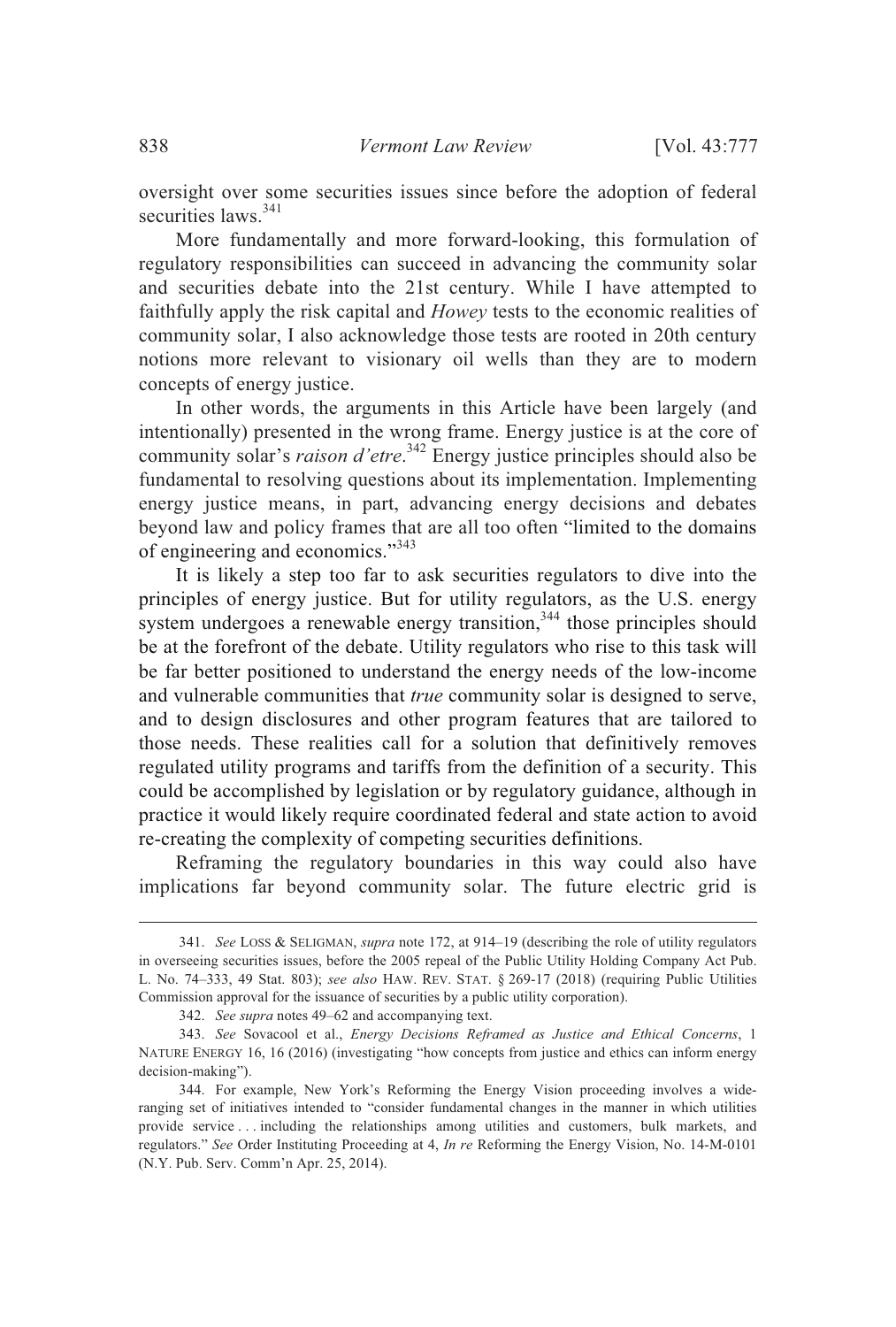envisioned to be far more participatory than today, balanced by an untold number of micro-transactions that will enable consumers to be both buyers and sellers of energy and energy grid services.<sup>345</sup> Energy justice principles require us to design that participatory electricity grid in a way that ensures equitable access, availability, and affordability.<sup>346</sup> How will low-income and vulnerable communities be invited and empowered to participate? Will access and power be skewed in favor of single-family homeowners, sophisticated investors, or other privileged classes? Or will the grid of the future create a fairer and more robust method for all to participate in the enormously important economic and social fabric of the energy sector?

These questions will undoubtedly require further analysis and debate. And interestingly, securities laws may be as applicable in that debate as they are to community solar. Many envision that a participatory electric grid will be mediated by digital blockchain transactions.<sup>347</sup> It remains uncertain whether such digital tokens are within the definition of a security.<sup>348</sup> If transactions use such digital tokens on a regulated grid, that use should be removed from the definition of a security.

Resolving the securities uncertainties proactively, and with a focus on justice principles, is not too much to ask. The intellectual roots of securities laws are concerned with the perils of concentrating economic power in the hands of a small group, accountability, and a sense of fiduciary obligation toward public interests.<sup>349</sup> These concepts are equally familiar to public

<sup>345.</sup> *See generally* Eisen & Mormann, *supra* note 25, at 114–15 (envisioning a system "that enables some ratepayers to actively participate in and benefit from the newly created markets"); *see also* Welton, *Clean Electrification*, *supra* note 30 (noting that "leading states are working to make the grid 'participatory'").

<sup>346.</sup> *See, e.g.*, Eisen & Mormann, *supra* note 25, at 114–15 (arguing that an electricity trading paradigm "will, on the whole, prove more equitable than the current system").

<sup>347.</sup> *See, e.g.*, James Blanden & Michael Cottrell, *How Utilities Are Using Blockchain to Modernize the Grid*, HARV. BUS. REV. (Mar. 23, 2017), https://hbr.org/2017/03/how-utilities-are-usingblockchain-to-modernize-the-grid ("Blockchain has grabbed the attention of the heavily regulated power industry as it braces for an energy revolution in which both utilities and consumers will produce and sell electricity. Blockchain could offer a reliable, low-cost way for financial or operational transactions to be recorded and validated across a distributed network with no central point of authority.").

<sup>348.</sup> For example, in December 2018, the Token Taxonomy Act was introduced in Congress. H.R. 7356, 115th Cong. (2d Sess. 2018). The Act would remove digital tokens from the definition of a security under the federal securities acts. *See id.* Mirroring some of the uncertainty in the community solar context, at least one state—Wyoming—has already exempted blockchain tokens from its blue sky law. *See* WYO. STAT. ANN. § 17-4-206 (2018); *see generally* Nate Crosser, Comment, *Initial Coin Offerings As Investment Contracts: Are Blockchain Utility Tokens Securities?*, 67 U. KAN. L. REV. 379 (2018) (analyzing whether the SEC should treat digital tokens as securities).

<sup>349.</sup> *See* Cynthia Williams, *The Securities and Exchange Commission and Corporate Social Transparency*, 112 HARV. L. REV. 1197, 1212–23 (1999) ("The issues of primary concern . . . were the concentration of economic power in the hands of a small group of bankers, corporate executives, and